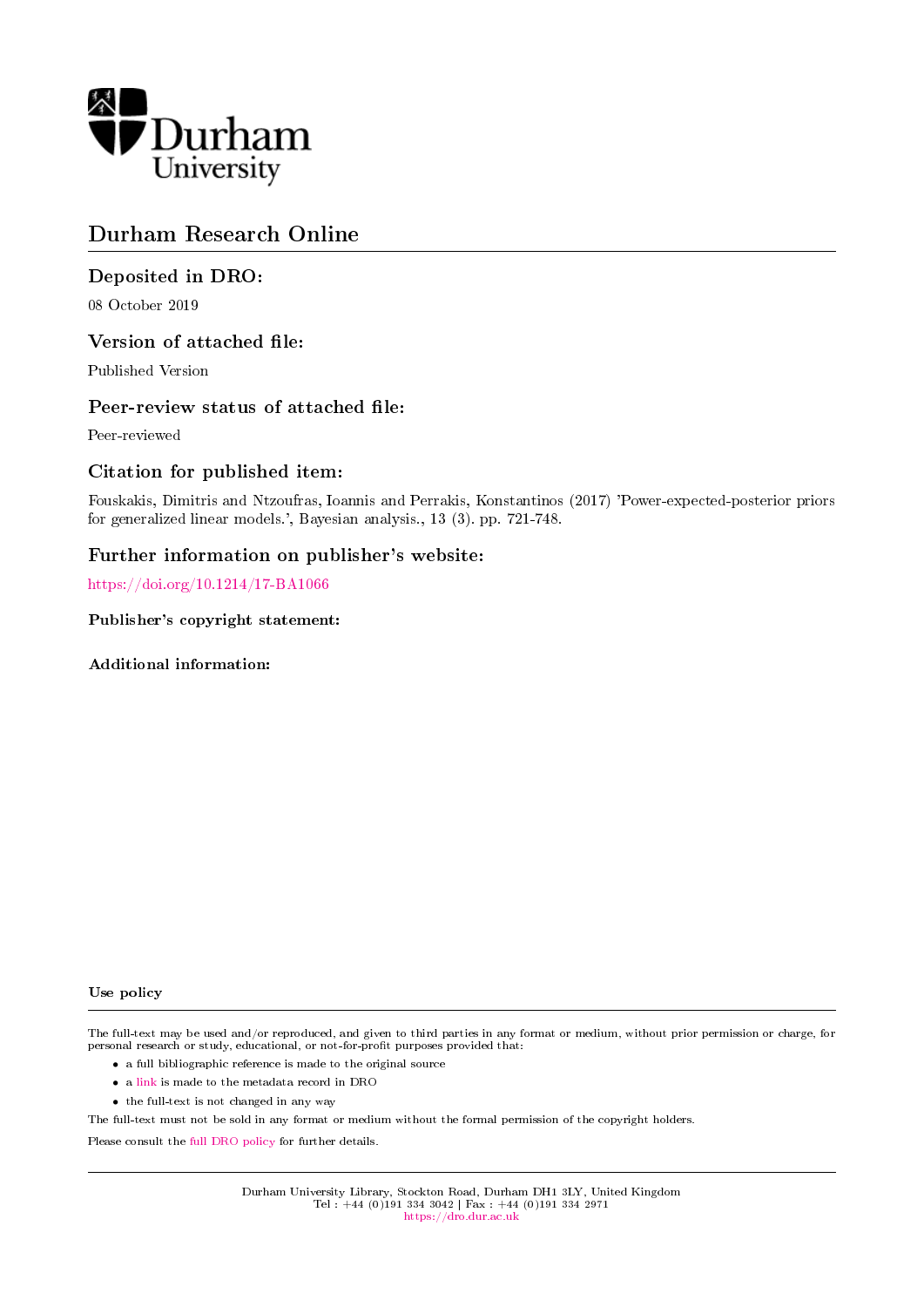Dimitris Fouskakis[∗](#page-1-0), Ioannis Ntzoufras[†](#page-1-1), and Konstantinos Perrakis[‡](#page-1-2),[†](#page-1-1)[§](#page-1-3)

**Abstract.** The power-expected-posterior (PEP) prior provides an objective, automatic, consistent and parsimonious model selection procedure. At the same time it resolves the conceptual and computational problems due to the use of imaginary data. Namely, (i) it dispenses with the need to select and average across all possible minimal imaginary samples, and (ii) it diminishes the effect that the imaginary data have upon the posterior distribution. These attributes allow for large sample approximations, when needed, in order to reduce the computational burden under more complex models. In this work we generalize the applicability of the PEP methodology, focusing on the framework of generalized linear models (GLMs), by introducing two new PEP definitions which are in effect applicable to any general model setting. Hyper-prior extensions for the power parameter that regulates the contribution of the imaginary data are introduced. We further study the validity of the predictive matching and of the model selection consistency, providing analytical proofs for the former and empirical evidence supporting the latter. For estimation of posterior model and inclusion probabilities we introduce a tuning-free Gibbs-based variable selection sampler. Several simulation scenarios and one real life example are considered in order to evaluate the performance of the proposed methods compared to other commonly used approaches based on mixtures of g-priors. Results indicate that the GLM-PEP priors are more effective in the identification of sparse and parsimonious model formulations.

**Keywords:** expected-posterior prior, q-prior, generalized linear models, hyper-q priors, imaginary data, objective Bayesian model selection, power-prior.

# **1 Introduction**

### **1.1 Motivation**

In this article, the variable selection problem in generalized linear models (GLMs) is analyzed from an objective and fully automatic Bayesian model choice perspective. The desire for an automatic Bayesian procedure is motivated by the appealing property of creating a method that can be easily implemented in complex models without the need

<span id="page-1-0"></span><sup>∗</sup>Department of Mathematics, National Technical University of Athens, 15780 Athens, Greece, [fouskakis@math.ntua.gr](mailto:fouskakis@math.ntua.gr)

<span id="page-1-1"></span><sup>†</sup>Department of Statistics, Athens University of Economics and Business, 10434 Athens, Greece, [ntzoufras@aueb.gr](mailto:ntzoufras@aueb.gr)

<span id="page-1-2"></span><sup>‡</sup>German Center for Neurodegenerative Diseases (DZNE), 53127 Bonn, Germany, [konstantinos.perrakis@dzne.de](mailto:konstantinos.perrakis@dzne.de)

<span id="page-1-3"></span><sup>§</sup>This research has been co-financed in part by the European Union (European Social Fund-ESF) and by Greek national funds through the Operational Program "Education and Lifelong Learning" of the National Strategic Reference Framework (NSRF)-Research Funding Program: Aristeia II/PEP-BVS.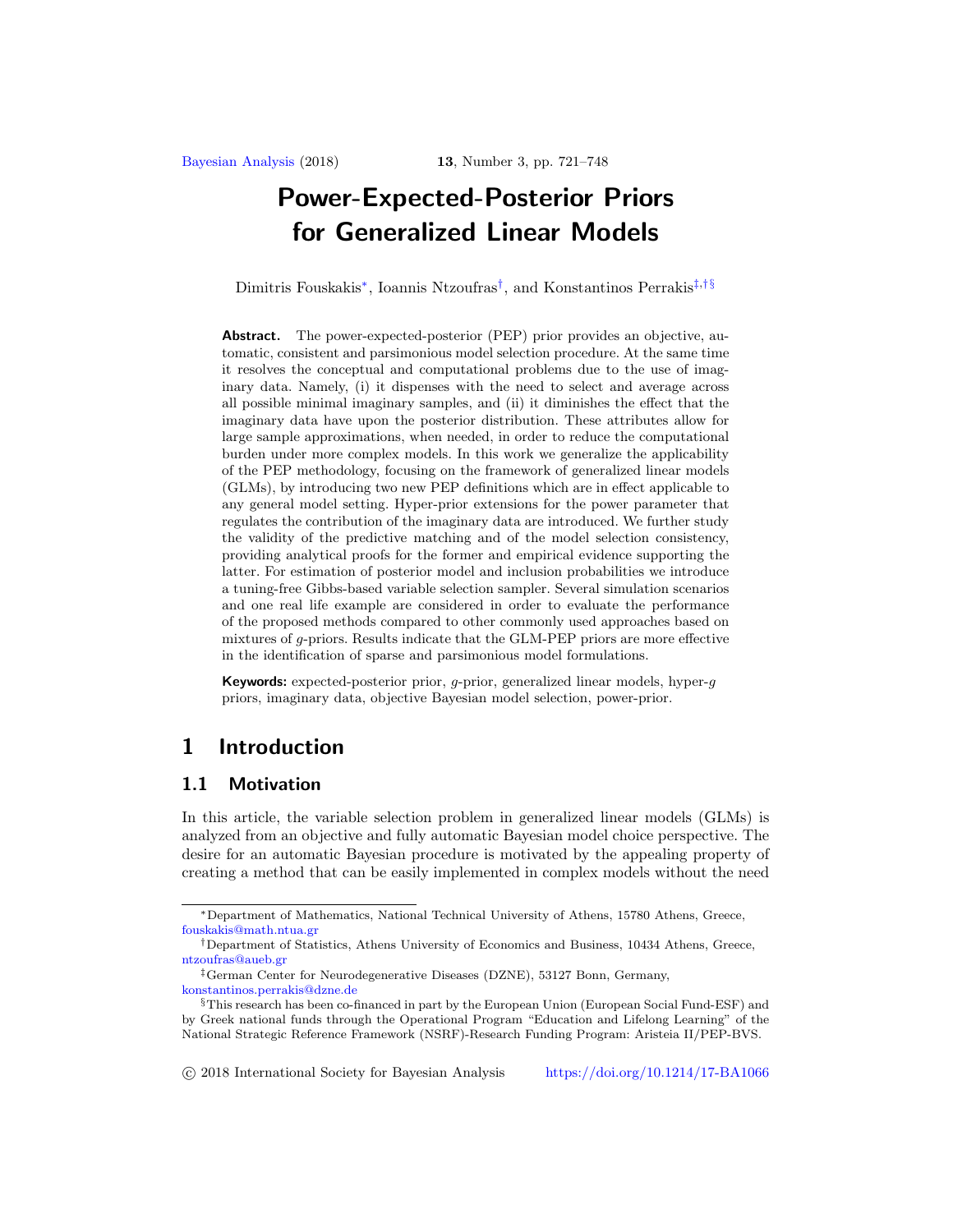<span id="page-2-0"></span>of specification of tuning parameters. Regarding the justification for the necessity of an objective model choice approach we can argue that in variable selection problems we are rarely confident about any given set of regressors as explanatory variables, which translates to little prior information about the regression coefficients. Therefore, we would like to consider default prior distributions, which in many cases are improper, thus leading to undetermined Bayes factors.

Intrinsic priors (Berger and Pericchi, [1996a](#page-25-0)[,b](#page-25-1)) and expected-posterior (EP) priors (Pérez and Berger, [2002\)](#page-27-0) can be considered as fully automatic, objective Bayesian methods for model comparison in regression models. They are developed through the utilization of the device of "training" or "imaginary" samples, respectively, of "minimal" size and therefore the resulting priors have a further advantage of being compatible across models; see Consonni and Veronese [\(2008](#page-25-2)). Intrinsic and EP priors have been proposed in many articles for variable selection in Gaussian linear models (see for example Casella and Moreno, [2006\)](#page-25-3); however, to the best of our knowledge, there is only one study that proposes this methodology for GLMs, which is restricted to the case of the probit model (Leon-Novelo et al., [2012](#page-26-0)). We believe that this is due to the fact that derivation of such priors can be a very challenging task, especially under complex models, leading to computationally intensive solutions. Furthermore, by using minimal training samples, large sample approximations can not be applied in many cases.

Our contribution with this article is two-fold. First, we develop an automatic, objective Bayesian variable selection procedure for GLMs based on the EP prior methodology. In particular we consider the power-expected-posterior (PEP) prior of Fouskakis et al. [\(2015\)](#page-25-4), that diminishes the effect that the imaginary data have upon the posterior distribution and therefore the need of using minimal training samples. Through this approach we can consider imaginary samples of sufficiently large size and therefore be able to apply, when needed, large sample approximations. Secondly, we introduce a simple tuning-free Gibbs-based variable selection sampler for estimating posterior model and variable inclusion probabilities.

#### **1.2 Bayesian variable selection for generalized linear models**

Despite the importance and popularity of GLMs, Bayesian variable selection techniques for non-Gaussian models are scarce in relation to the abundance of methods that are available for the normal linear model. This is mainly due to the analytical intractability which arises outside the context of the normal model. The relatively limited studies that focus on non-Gaussian models, mainly aim to overcome analytical intractability through the use of Laplace approximations and/or stochastic model search algorithms.

Chen and Ibrahim [\(2003\)](#page-25-5) introduced a class of conjugate priors based on an initial prior prediction of the data (similar to the concept of imaginary data) associated with a scalar precision parameter. This approach essentially leads to a GLM analogue of the g prior (Zellner and Siow, [1980;](#page-28-0) Zellner, [1986\)](#page-27-1) where the precision parameter has the role of g. However, the prior of Chen and Ibrahim [\(2003\)](#page-25-5) is not analytically available for non-Gaussian GLMs and, therefore, Chen et al. [\(2008\)](#page-25-6) proposed a Markov chain Monte Carlo (MCMC) based solution for this class of models. Ntzoufras et al.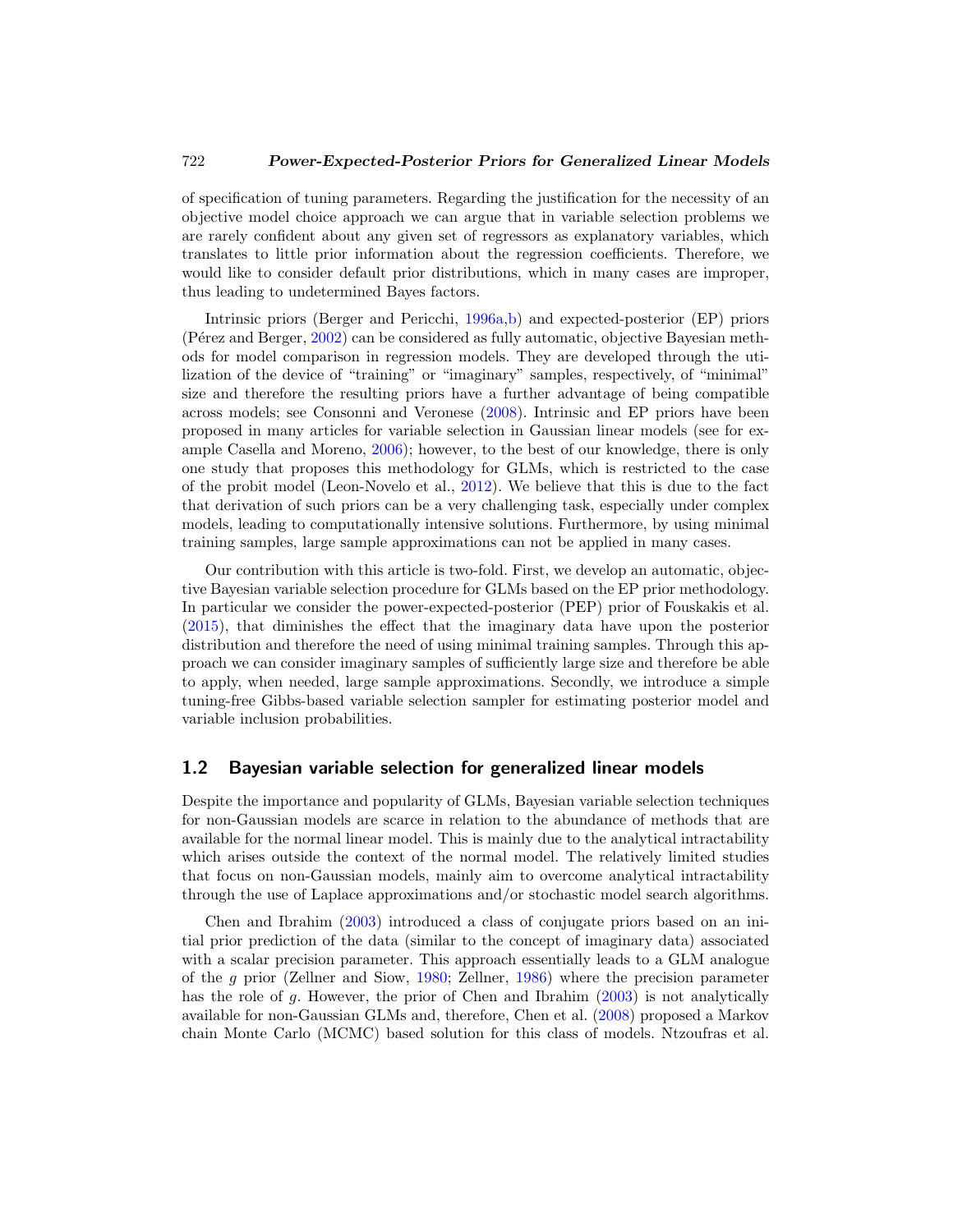<span id="page-3-1"></span> $(2003)$  used a unit-information q-prior (Kass and Wasserman, [1995\)](#page-26-1) for variable selection and link determination in binomial models through reversible-jump MCMC sam-pling. Sabanés Bové and Held [\(2011\)](#page-27-3) consider the asymptotic distribution of the prior of Chen and Ibrahim [\(2003\)](#page-25-5), which results in the same g-prior form used in Ntzoufras et al.  $(2003)$  $(2003)$ , and further consider mixtures of g-priors along the lines of Liang et al.  $(2008)$ . Computation of the marginal likelihood in Sabanés Bové and Held  $(2011)$  is handled through an integrated Laplace approximation, based on Gauss-Hermite quadrature, which allows variable selection through full enumeration for small/moderate model spaces or through MCMC model composition (MC<sup>3</sup>) algorithms (Madigan and York, [1995\)](#page-27-4) for spaces of large dimensionality. Other GLM variations of g-prior mixtures have an empirical Bayes (EB) flavor, using the observed or expected information matrix evaluated at the maximum-likelihood (ML) estimates as the prior variance-covariance matrix (Hansen and Yu, [2003;](#page-26-3) Wang and George, [2007](#page-27-5); Li and Clyde, [2016](#page-26-4)). A computational benefit of the EB approach is that the integrated Laplace approximation can be expressed in closed form as a set of functions of the ML estimates. For large model spaces, where full enumeration is infeasible, Li and Clyde [\(2016](#page-26-4)) recommend using the Bayesian adaptive sampling algorithm. A relevant prior specification is the informationmatrix prior of Gupta and Ibrahim  $(2009)$  $(2009)$  which combines ideas from the g-prior and Jeffreys prior for GLMs (Ibrahim and Laud, [1991](#page-26-6)); however, in applications, Gupta and Ibrahim [\(2009](#page-26-5)) do not directly consider the problem of stochastic search over the entire model space. Finally, one application of Bayesian intrinsic variable selection for probit models via MCMC is presented in Leon-Novelo et al. [\(2012](#page-26-0)).

In this work we present an automatic, objective Bayesian variable selection procedure for GLMs based on the PEP methodology. The structure of the remainder of the paper is as follows. In Section [2](#page-3-0) we provide an overview of the PEP prior formulation and discuss the applicability problems that arise in the case of non-Gaussian models. We proceed with two alternative definitions, which generalize the applicability of the PEP prior for GLMs. In Section [3](#page-11-0) we introduce a Gibbs-based sampler suitable for variable selection and for single-model posterior inference. Section [4](#page-13-0) presents an hierarchical extension of the methodology which involves assigning a hyper-prior to the power parameter that controls the contribution of the imaginary data. In Section [5](#page-14-0) we examine the validity of certain desiderata proposed by Bayarri et al. [\(2012\)](#page-25-7) and we proceed by presenting a general framework in Section [6](#page-15-0) for all PEP priors under consideration. Illustrative examples and comparisons with other methods using both simulated and real life example are presented in Section [7.](#page-15-1) We conclude with a summary and a discussion of future research directions in Section [8.](#page-24-0)

# <span id="page-3-0"></span>**2 PEP priors for generalized linear models**

### **2.1 Model setting**

We consider  $n$  realizations of a response variable  $Y$  accompanied by a set of potential predictors  $X_1, X_2, \ldots, X_p$  which may characterize the response. To fix notation, let  $\gamma \in \{0,1\}^p$  index all 2<sup>p</sup> subsets of predictors serving as a model indicator, where each element  $\gamma_j$ , for  $j = 1, \ldots, p$ , is an indicator of the inclusion of  $X_j$  in the structure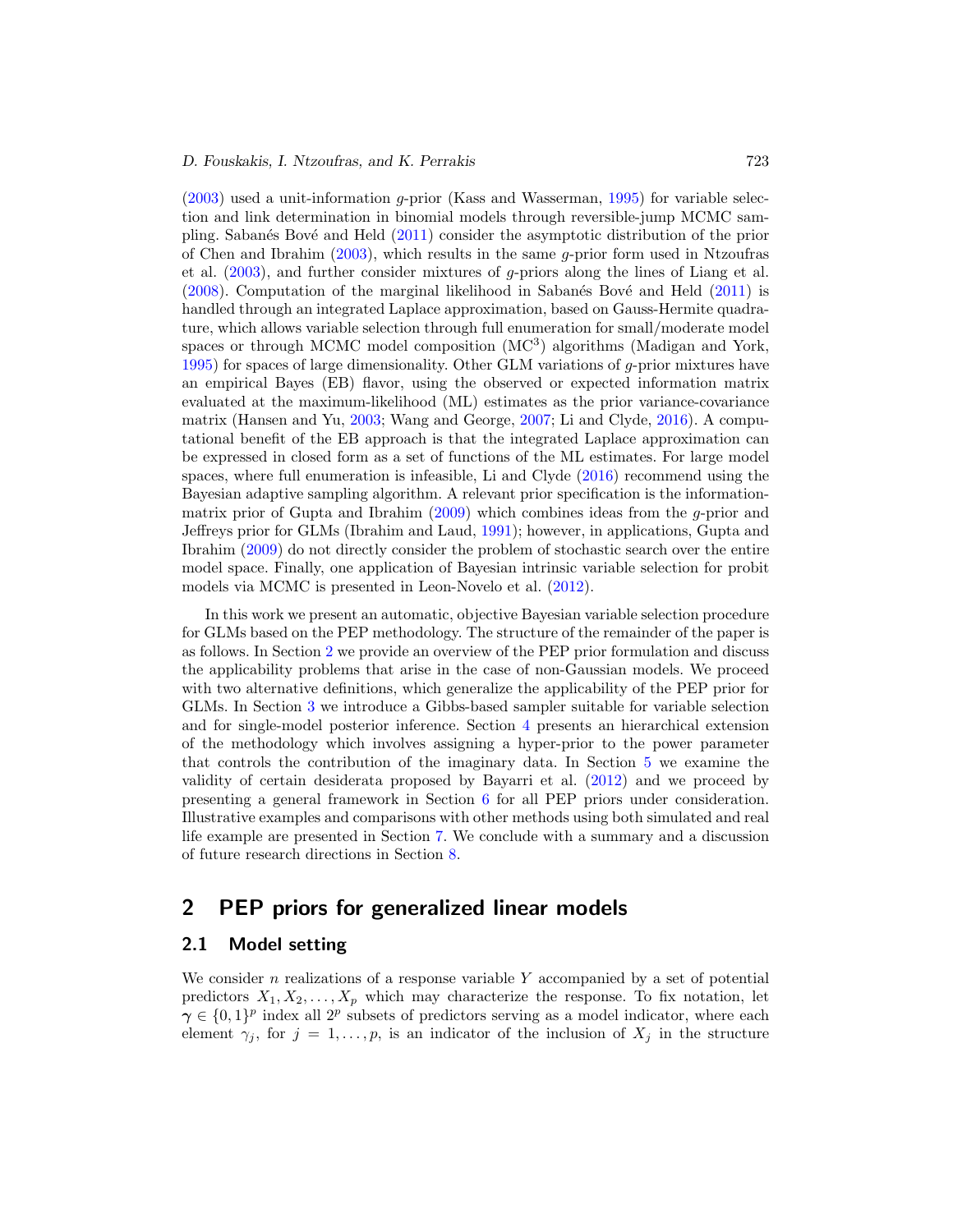<span id="page-4-3"></span>of model  $M_{\gamma}$ . Moreover, let  $p_{\gamma} = \sum_{j=1}^{p} \gamma_j$  denote the number of active covariates in model  $M_{\gamma}$ . Within the GLM framework, the response Y follows a distribution which is a member of the exponential family. The sampling distribution of the response vector  $\mathbf{y} = (y_1, \dots, y_n)^T$  under model  $M_{\gamma}$  is given by

<span id="page-4-0"></span>
$$
f_{\boldsymbol{\gamma}}(\mathbf{y}|\boldsymbol{\beta}_{\boldsymbol{\gamma}},\phi_{\boldsymbol{\gamma}}) = \exp\left(\sum_{i=1}^{n} \frac{y_i \vartheta_{\boldsymbol{\gamma}(i)} - b(\vartheta_{\boldsymbol{\gamma}(i)})}{a_i(\phi_{\boldsymbol{\gamma}})} + \sum_{i=1}^{n} c(y_i,\phi_{\boldsymbol{\gamma}})\right).
$$
 (1)

The functions  $a_i(\cdot)$ ,  $b(\cdot)$  and  $c(\cdot)$  determine the particular distribution of the exponential family. The parameter  $\vartheta_{\gamma(i)}$  is the canonical parameter which regulates the location of the distribution through the relationship  $\vartheta_{\gamma(i)} = \vartheta(\eta_{\gamma(i)}) \equiv g \circ b'^{-1}(\eta_{\gamma(i)})$ , where  $g(\cdot)$ is the link function connecting the mean of the response  $Y_i$  with the linear predictor  $\eta_{\boldsymbol{\gamma}(i)} = \mathbf{X}_{\boldsymbol{\gamma}(i)} \boldsymbol{\beta}_{\boldsymbol{\gamma}}$  and  $g \circ b'^{-1}(\eta_{\boldsymbol{\gamma}(i)})$  is the inverse function of  $g \circ b'(\vartheta_{\boldsymbol{\gamma}(i)}) \equiv g(b'(\vartheta_{\boldsymbol{\gamma}(i)})).$ Commonly, a canonical  $\vartheta$  function is used, so that  $\vartheta_{\gamma(i)} = \eta_{\gamma(i)}$ . We assume that a intercept term is included in all 2<sup>p</sup> models under consideration, so  $\beta_{\gamma}$  is the  $d_{\gamma} \times 1$ vector of regression coefficients, where  $d_{\gamma} = p_{\gamma} + 1$ , and  $\mathbf{X}_{\gamma(i)}$  is the *i*-th row of the  $n \times d_{\gamma}$  design matrix  $\mathbf{X}_{\gamma}$  with a vector of 1's in the first column and the  $\gamma$ -th subset of the  $X_j$ 's in the remaining  $p_\gamma$  columns. The parameter  $\phi_\gamma$  controls the dispersion and the function  $a_i(\cdot)$  is typically of the form  $a_i(\phi_\gamma) = \phi_\gamma/w_i$ , where  $w_i$  is a known fixed weight that may either vary or remain constant per observation. In addition, the nuisance parameter  $\phi_{\gamma}$  is commonly considered as a common parameter across models, therefore we assume throughout that  $\phi_{\gamma} \equiv \phi$  without loss of generality. Given the above formulation, we have that  $E(Y_i) = b'(\vartheta_{\gamma(i)})$  and  $Var(Y_i) = b''(\vartheta_{\gamma(i)})a_i(\phi)$ .

The GLM parameters  $\theta_{\gamma} = (\beta_{\gamma}, \phi)$  are divided into the predictor effects  $\beta_{\gamma}$  and the parameter  $\phi$  which affects dispersion. In the following we work along the lines of Fouskakis and Ntzoufras [\(2016\)](#page-25-8) considering the conditional PEP prior; i.e. we construct the PEP prior of  $\beta_{\gamma}$  conditional on  $\phi$ .

#### <span id="page-4-2"></span>**2.2 An overview of the PEP prior**

The PEP prior, initially formulated in Fouskakis et al. [\(2015](#page-25-4)) for the case of the normal linear model, fuses ideas from the power prior (Ibrahim and Chen, [2000\)](#page-26-7) and the EP prior (Pérez and Berger, [2002](#page-27-0)). Let us first describe the EP prior approach. Consider that we have imaginary data  $\mathbf{y}^* = (y_1^*, \ldots, y_{n^*}^*)^T$  coming from the prior-predictive distribution m∗(**y**∗) of a "suitable" reference model M∗. Then, given **y**∗, for any model  $M_{\gamma}$  with sampling distribution  $f_{\gamma}(\mathbf{y}^*|\boldsymbol{\beta}_{\gamma}, \phi)$  as defined in [\(1\)](#page-4-0) and a default baseline prior of the form  $\pi_\gamma^N(\beta_\gamma,\phi) = \pi_\gamma^N(\beta_\gamma|\phi)\pi_\gamma^N(\phi)$ , we have a corresponding baseline posterior distribution given by

<span id="page-4-1"></span>
$$
\pi_{\gamma}^{\mathcal{N}}(\beta_{\gamma}, \phi | \mathbf{y}^*) = \frac{f_{\gamma}(\mathbf{y}^* | \beta_{\gamma}, \phi) \pi_{\gamma}^{\mathcal{N}}(\beta_{\gamma} | \phi) \pi_{\gamma}^{\mathcal{N}}(\phi)}{m_{\gamma}^{\mathcal{N}}(\mathbf{y}^*)},
$$
(2)

where  $m_{\gamma}^{\rm N}(\mathbf{y}^*)$  is the normalizing constant of the baseline posterior distribution under model  $M_{\gamma}$ . The EP prior for the parameters of model  $M_{\gamma}$  is then defined as the posterior distribution in [\(2\)](#page-4-1), averaged over all possible imaginary samples, i.e.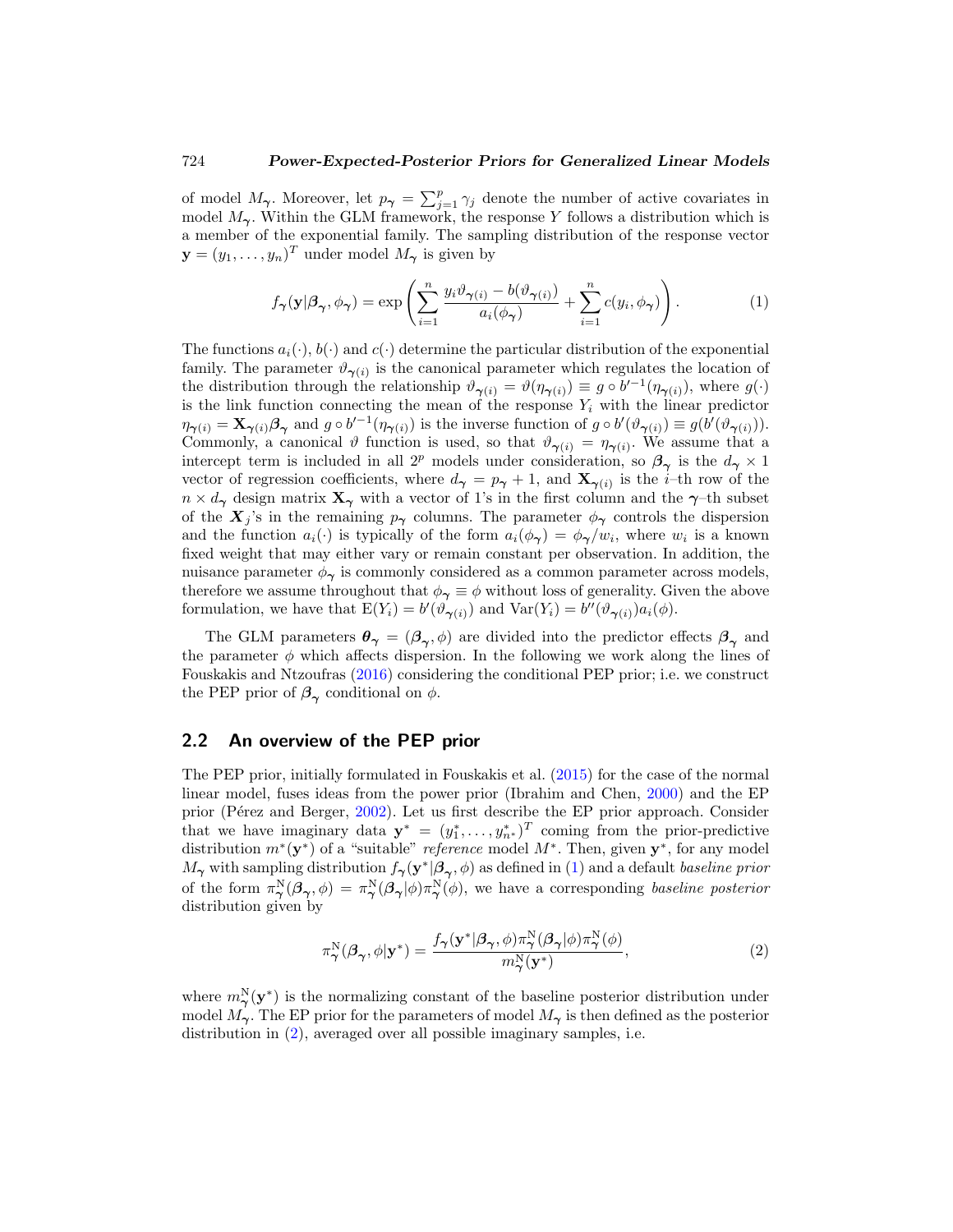#### <span id="page-5-2"></span>*D. Fouskakis, I. Ntzoufras, and K. Perrakis* 725

<span id="page-5-0"></span>
$$
\pi_{\boldsymbol{\gamma}}^{\text{EP}}(\boldsymbol{\beta}_{\boldsymbol{\gamma}}, \phi) = \int \pi_{\boldsymbol{\gamma}}^{\text{N}}(\boldsymbol{\beta}_{\boldsymbol{\gamma}}, \phi | \mathbf{y}^*) m^*(\mathbf{y}^*) d\mathbf{y}^*.
$$
\n(3)

The reference model  $M^*$  is commonly considered to be the simplest model, i.e. the (null) intercept model in the regression framework. This selection makes the EP approach essentially equivalent to the arithmetic intrinsic Bayes factor of Berger and Pericchi [\(1996b](#page-25-1)).

A key issue in the implementation of the EP prior is the selection of the size  $n^*$  of the imaginary sample. In order to minimize the effect of the prior on posterior inference, the reasonable solution is to choose the smallest possible  $n<sup>*</sup>$  for which the posterior [\(2\)](#page-4-1) is proper. This leads to the concept of the so-called minimal training sample. When it comes to regression a problem arises with the design matrix as one has to choose appropriate covariate values for each minimal training sample. This requires calculating summaries of Bayes factors over all possible minimal training samples which further complicates the problem. Therefore, under the EP prior, computation of the Bayes factors require calculations over all possible configurations of the design matrix for each minimal training sample (Pérez,  $1998$ ) or, at least, calculations over an efficiently large number of random sub-samples of all possible configurations (Fouskakis and Ntzoufras, [2013\)](#page-25-9). An alternative and simpler computational solution has been proposed by Casella and Moreno  $(2006)$  $(2006)$  and Moreno and Girón  $(2008)$  $(2008)$ , however, this solution is only applicable under the normal linear regression model. Additionally, under this approach, it is not clear whether the resulting Bayes factors retain their intrinsic nature. Furthermore, the effect of the EP prior can become influential when the sample size is not much larger than the total number of predictors; see Fouskakis et al. [\(2015\)](#page-25-4) for details. Finally, when  $n<sup>*</sup>$  is small and [\(3\)](#page-5-0) is hard to derive, large sample approximations cannot be applied.

The PEP prior resolves the problem of defining and averaging over minimal training samples and at the same time scales down the effect of the imaginary data on the posterior distribution. The core idea lies in substituting the likelihood function involved in the calculation of [\(3\)](#page-5-0) by a powered-version of it, i.e. raising it to the power of  $1/\delta$ , similar to the power prior approach of Ibrahim and Chen [\(2000](#page-26-7)). Following Fouskakis and Ntzoufras [\(2016](#page-25-8)), the conditional PEP (PCEP) prior in the GLM setup, under the null-reference model  $M_0$ , is defined as follows

$$
\pi_{\gamma}^{\text{PEP}}(\beta_{\gamma}, \phi|\delta) = \pi_{\gamma}^{\text{PEP}}(\beta_{\gamma}|\phi, \delta)\pi_{\gamma}^{\text{N}}(\phi),\tag{4}
$$

where

<span id="page-5-1"></span>
$$
\pi_{\gamma}^{\text{PEP}}(\beta_{\gamma}|\phi,\delta) = \int \pi_{\gamma}^{N}(\beta_{\gamma}|\mathbf{y}^{*},\phi,\delta)m_{0}^{N}(\mathbf{y}^{*}|\phi,\delta)d\mathbf{y}^{*},
$$
\n(5)

$$
\pi^N_{\boldsymbol{\gamma}}(\boldsymbol{\beta}_{\boldsymbol{\gamma}}|\mathbf{y}^*,\boldsymbol{\phi},\delta) = \frac{f_{\boldsymbol{\gamma}}(\mathbf{y}^*|\boldsymbol{\beta}_{\boldsymbol{\gamma}},\boldsymbol{\phi},\delta)\pi^N_{\boldsymbol{\gamma}}(\boldsymbol{\beta}_{\boldsymbol{\gamma}}|\boldsymbol{\phi})}{m^N_{\boldsymbol{\gamma}}(\mathbf{y}^*|\boldsymbol{\phi},\delta)},
$$
\n(6)

$$
m^{\rm N}_{\gamma}(\mathbf{y}^*|\phi,\delta) = \int f_{\gamma}(\mathbf{y}^*|\boldsymbol{\beta}_{\gamma},\phi,\delta)\pi^{\rm N}_{\gamma}(\boldsymbol{\beta}_{\gamma}|\phi)\mathrm{d}\boldsymbol{\beta}_{\gamma},\tag{7}
$$

$$
f_{\gamma}(\mathbf{y}^*|\boldsymbol{\beta}_{\gamma}, \phi, \delta) = \frac{f_{\gamma}(\mathbf{y}^*|\boldsymbol{\beta}_{\gamma}, \phi)^{1/\delta}}{k_{\gamma}(\boldsymbol{\beta}_{\gamma}, \phi, \delta)},
$$
\n(8)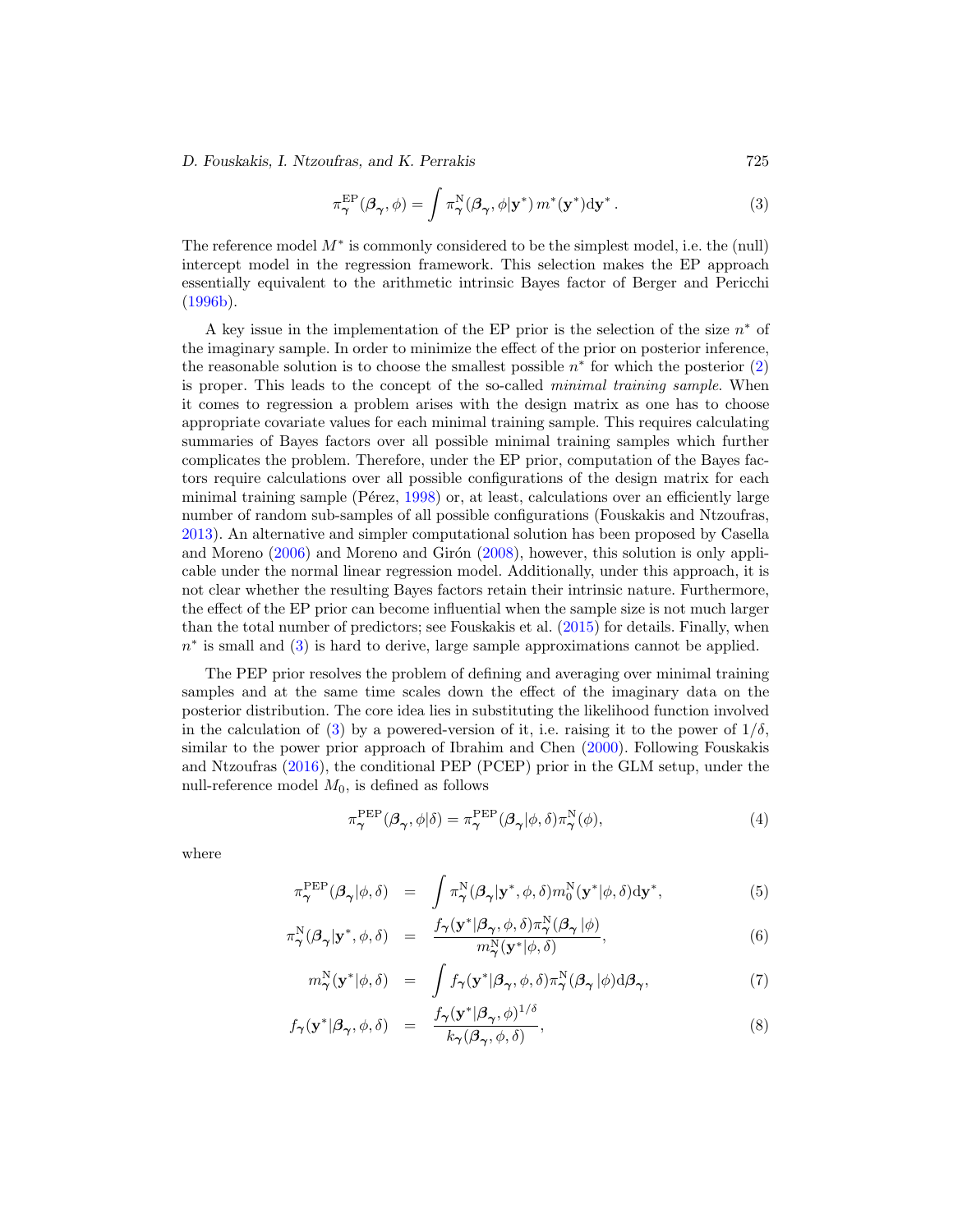$$
m_0^N(\mathbf{y}^*|\phi,\delta) = \int f_0(\mathbf{y}^*|\beta_0,\phi,\delta)\pi_0^N(\beta_0|\phi)d\beta_0, \qquad (9)
$$

$$
f_0(\mathbf{y}^*|\beta_0, \phi, \delta) = \frac{f_0(\mathbf{y}^*|\beta_0, \phi)^{1/\delta}}{k_0(\beta_0, \phi, \delta)}.
$$
\n(10)

For the original PEP prior of Fouskakis et al. [\(2015](#page-25-4)), we consider the choice  $k_{\gamma}(\beta_{\gamma}, \phi, \delta) = \int f_{\gamma}(\mathbf{y}^*|\beta_{\gamma}, \phi)^{1/\delta} d\mathbf{y}^*$  for all models  $\gamma \in \mathcal{M}$ . Under this choice, the PEP prior of the intercept  $\beta_0$  of the reference  $M_0$  reduces to the baseline prior; i.e.  $\pi_0^{\text{PEP}}(\beta_0|\phi,\delta) = \pi_0^{\text{N}}(\beta_0|\phi)$ . The selection of  $k_\gamma(\beta_\gamma,\phi,\delta)$  and  $k_0(\beta_0,\phi,\delta)$  is further discussed in Section [2.3.](#page-7-0)

Here the power parameter  $\delta$  controls the weight that the imaginary data contribute to the "final" posterior distributions of  $\beta_{\gamma}$  and  $\phi$ . As noted in Fouskakis et al. [\(2015\)](#page-25-4), the choice of  $\delta = n^*$  leads to a minimally-informative prior with a unit-information interpretation (Kass and Wasserman, [1995\)](#page-26-1) where the contribution of the imaginary data is down-weighted to account overall for one data point. Furthermore, by setting  $n<sup>*</sup> = n$  we avoid the complicated problem of sampling over numerous imaginary design sub-matrices, as in this case we have that  $X^*_{\gamma} \equiv X_{\gamma}$ . Under this framework, the unitinformation property in combination with the empirical evidence presented in Fouskakis et al. [\(2015](#page-25-4)) suggest that the PEP prior is robust with respect to the specification of  $n<sup>*</sup>$  and it also remains relatively non-informative even when the model dimensionality is close to the sample size.

Another advantage of setting  $n^* = n$ , which becomes more obvious in the GLM framework, is that one can now utilize large-sample approximations when needed for large n. For instance, consider the baseline posterior in  $(6)$ , which can be expressed as

<span id="page-6-0"></span>
$$
\pi_{\gamma}^{\mathcal{N}}(\beta_{\gamma}|\mathbf{y}^*,\phi,\delta) \propto \exp\left(\sum_{i=1}^{n^*} \frac{y_i^* \vartheta_{\gamma(i)} - b(\vartheta_{\gamma(i)})}{\delta a_i(\phi)}\right) \pi_{\gamma}^{\mathcal{N}}(\beta_{\gamma}|\phi). \tag{11}
$$

This unnormalized distribution is recognized as the power prior for GLMs (Chen et al., [2000\)](#page-25-10). Assuming a flat baseline prior for  $\beta_{\gamma}$ , i.e.  $\pi_{\gamma}^{N}(\beta_{\gamma}|\phi) \propto 1$ , then, based on standard Bayesian asymptotic theory (Bernardo and Smith, [2000\)](#page-25-11), for  $n^* \to \infty$  the distribution in [\(11\)](#page-6-0) converges to  $\hat{\pi}_{\gamma}^{N}(\beta_{\gamma}|\mathbf{y}^*, \phi, \delta) \approx N_{d_{\gamma}}(\hat{\beta}_{\gamma}^*, \delta \mathbf{J}_{\gamma}^*(\hat{\beta}_{\gamma}^*)^{-1})$ , where  $\hat{\beta}_{\gamma}^*$  is the ML estimate of  $\beta_{\gamma}$  for data **y**<sup>\*</sup> and design matrix  $X^*_{\gamma}$ , and  $J^*_{\gamma}(\beta^*_{\gamma})$  is the observed information matrix evaluated at  $\hat{\boldsymbol{\beta}}^*_{\boldsymbol{\gamma}}$ . Specifically,  $\boldsymbol{J}^*_{\boldsymbol{\gamma}}(\hat{\boldsymbol{\beta}}^*_{\boldsymbol{\gamma}}) = (\mathbf{X}^{*T}_{\boldsymbol{\gamma}} \mathbf{W}^*_{\boldsymbol{\gamma}} \mathbf{X}^*_{\boldsymbol{\gamma}})^{-1}$ , with  $\mathbf{W}^*_{\boldsymbol{\gamma}} = \text{diag}(w^*_{\boldsymbol{\gamma}(i)}),$  $w^*_{\boldsymbol{\gamma}(i)} = (\frac{\partial \mu_{\boldsymbol{\gamma}(i)}}{\partial \eta_{\boldsymbol{\gamma}(i)}})^2 [a_i(\phi) b''(\vartheta_{\boldsymbol{\gamma}(i)})]^{-1}$  and  $\mu_{\boldsymbol{\gamma}(i)} = b'(\vartheta_{\boldsymbol{\gamma}(i)})$ . It is straightforward to see that the asymptotic distribution has a g-prior form according to the definitions for GLMs presented in Ntzoufras et al. [\(2003](#page-27-2)) and Sabanés Bové and Held [\(2011](#page-27-3)). The familiar zero-mean representation arises when the covariates are centered around their corresponding arithmetic mean and the imaginary response data are all the same, i.e.  $y^* = g^{-1}(0) \mathbf{1}_{n^*}$ , where  $\mathbf{1}_{n^*}$  is a vector of ones of size  $n^*$  since in this case we have that  $\beta^*_{\gamma} = \mathbf{0}_{d_{\gamma}}$ ; for details see Ntzoufras et al. [\(2003\)](#page-27-2).

<span id="page-6-1"></span>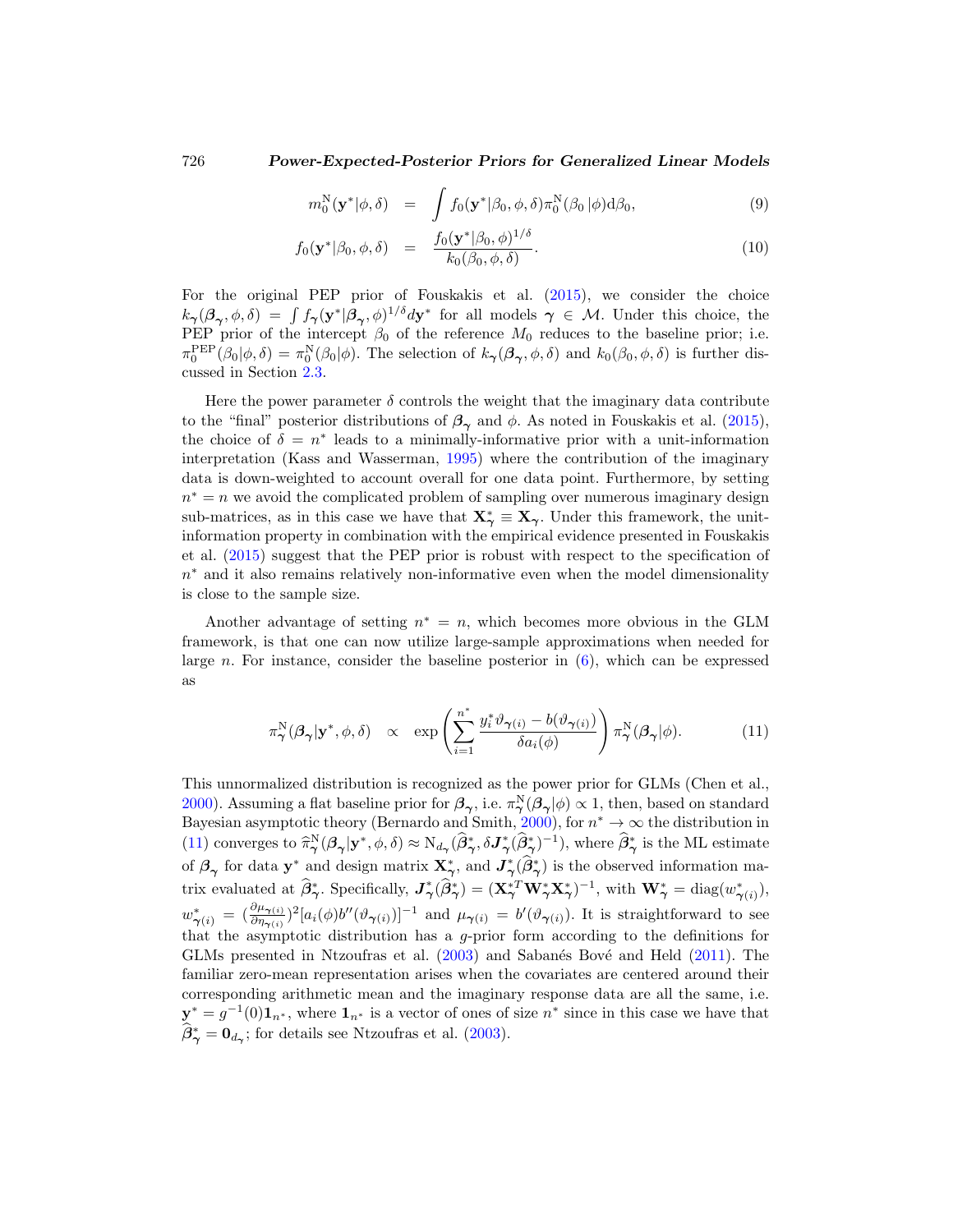### <span id="page-7-2"></span><span id="page-7-0"></span>**2.3 PEP prior extensions for GLMs via unnormalized power likelihoods**

The sampling distribution of the imaginary data involved in the PEP prior via  $(6)$ ,  $(7)$ and [\(9\)](#page-5-1) is a power version of the likelihood function. In the normal linear regression case Fouskakis et al. [\(2015\)](#page-25-4) and Fouskakis and Ntzoufras [\(2016\)](#page-25-8) naturally considered  $k_{\gamma}(\beta_{\gamma}, \phi, \delta) = \int f_{\gamma}(\mathbf{y}^*|\theta_{\gamma}, \phi)^{1/\delta} d\mathbf{y}^*$ , i.e. the density normalized power likelihood

$$
f_{\gamma}(\mathbf{y}^*|\boldsymbol{\theta}_{\gamma}, \phi, \delta) = \frac{f_{\gamma}(\mathbf{y}^*|\boldsymbol{\theta}_{\gamma}, \phi)^{1/\delta}}{\int f_{\gamma}(\mathbf{y}^*|\boldsymbol{\theta}_{\gamma}, \phi)^{1/\delta} \mathrm{d}\mathbf{y}^*},\tag{12}
$$

which is also a normal distribution with variance inflated by a factor of  $\delta$ . Similar results can be derived for specific distributions of the exponential family such as the Bernoulli, the exponential and the beta, where the normalized power likelihood is of the same distributional form. This property simplifies calculations when using the PEP methodology, especially for Gaussian models where the resulting posterior distribution and marginal likelihood are available in closed form. An application of the PEP prior using the normalized power likelihood for MCMC-based variable selection in binary logistic regression can be found in Perrakis et al. [\(2015](#page-27-8)).

However, this property does not hold for all members of the exponential family. For instance, for the binomial and Poisson regression models, the normalized power likelihoods are composed by products of discrete distributions that have no standard form. Although it is feasible to perform likelihood evaluations for each observation, the additional computational burden renders the implementation of the PEP prior methodology time-consuming and inefficient. One possible computational solution to the problem would be to utilize an exchange-rate algorithm for doubly-intractable distributions (Murray et al., [2006](#page-27-9)). However, this approach would further increase MCMC computational costs.

Here we pursue a more generic approach for the implementation of PEP methodology in GLMs by redefining the prior itself. Namely, we consider two adaptations of the PEP prior which, in principle, can be applied to any statistical model and, consequently, are applicable to all members of the exponential family. For the remainder of this paper, without loss of generality we restrict the scale parameter  $\phi$  to be known, which is the case for the binomial, Poisson and normal with known error variance regression models. Moreover, in order to alleviate notation we remove  $\phi$  from all conditional expressions in the following of the paper.

The core idea is to use the unnormalized power likelihood  $(8)$  and  $(10)$ , i.e. set  $k_{\gamma}(\beta_{\gamma},\delta) = k_0(\beta_0,\delta) = 1$ , and normalize the baseline posterior density [\(11\)](#page-6-0) resulting in

<span id="page-7-1"></span>
$$
\pi_{\gamma}^{\mathcal{N}}(\beta_{\gamma}|\mathbf{y}^*,\delta) = \frac{f_{\gamma}(\mathbf{y}^*|\beta_{\gamma})^{1/\delta}\pi_{\gamma}^{\mathcal{N}}(\beta_{\gamma})}{\int f_{\gamma}(\mathbf{y}^*|\beta_{\gamma})^{1/\delta}\pi_{\gamma}^{\mathcal{N}}(\beta_{\gamma})\mathrm{d}\beta_{\gamma}}
$$
(13)

and accordingly for the reference model  $M_0$ . This is also the approach of Friel and Pettitt [\(2008](#page-26-8), Eq. 4) in the definition of the power posteriors. Given this first step, we proceed by proposing two versions of the PEP prior which differentiate with respect to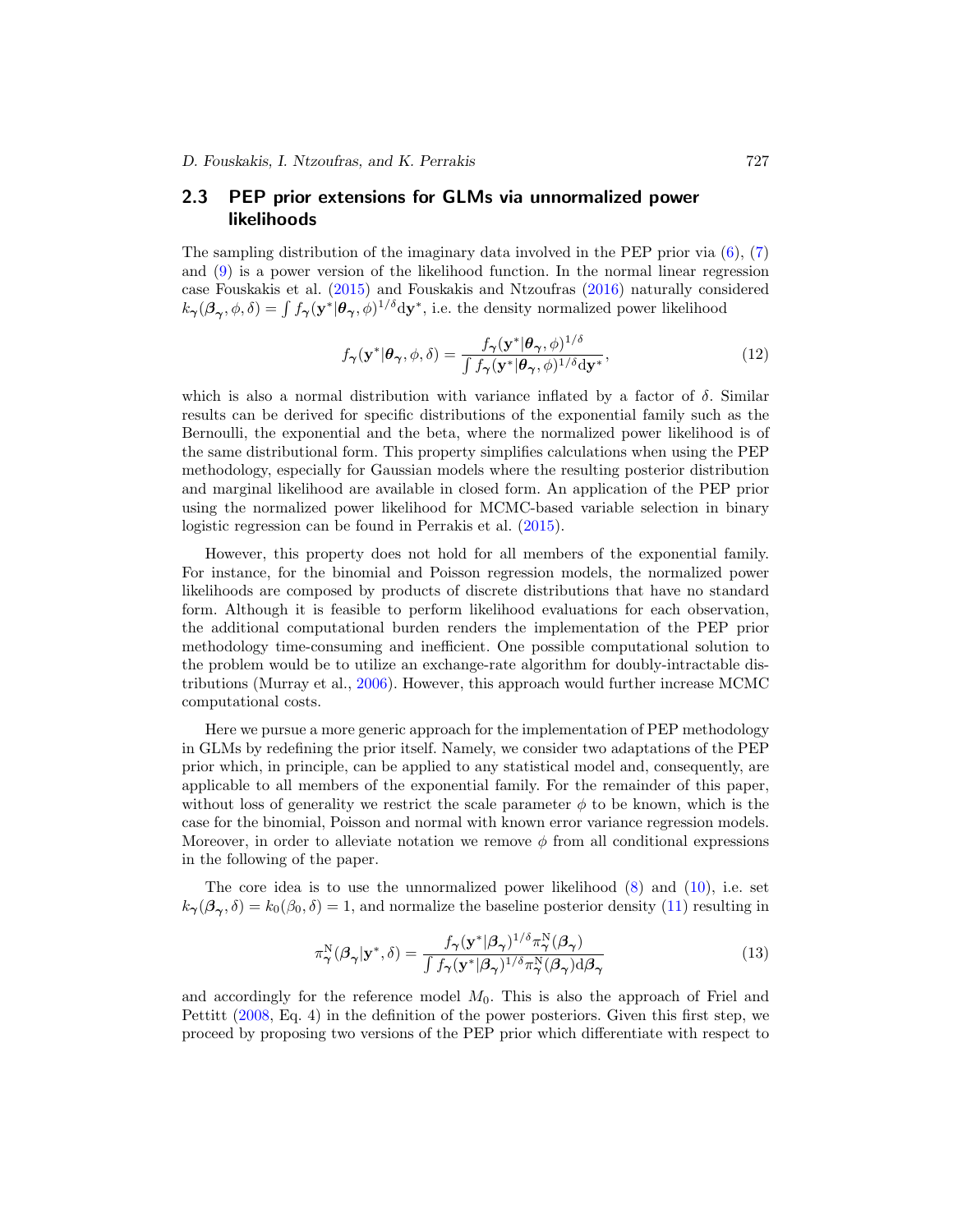<span id="page-8-5"></span>the definition of the prior predictive distribution used to average the baseline posterior in [\(13\)](#page-7-1) across imaginary data sets. This prior predictive distribution can be alternatively viewed as a hyper-prior assigned to **y**<sup>∗</sup> (Fouskakis and Ntzoufras, [2016\)](#page-25-8). More specifically we define the two PEP variants as follows.

<span id="page-8-2"></span>**Definition 1.** The **concentrated-reference PEP prior** of model parameters  $\beta_{\gamma}$  is defined as the power posterior of  $\beta_{\gamma}$  in [\(13\)](#page-7-1) "averaged" over all imaginary data coming from the prior predictive distribution of the reference model  $M_0$  based on the actual likelihood, that is

<span id="page-8-0"></span>
$$
\pi_{\gamma}^{\text{CR-PEP}}(\beta_{\gamma}|\delta) = \mathbb{E}_{\mathbf{y}^*}^{m_0^N} \left[ \pi_{\gamma}^N(\beta_{\gamma}|\mathbf{y}^*,\delta) \right] = \pi_{\gamma}^N(\beta_{\gamma}) \int \frac{m_0^N(\mathbf{y}^*)}{m_{\gamma}^N(\mathbf{y}^*|\delta)} f_{\gamma}(\mathbf{y}^*|\beta_{\gamma})^{1/\delta} d\mathbf{y}^* \tag{14}
$$

with 
$$
m_0^N(\mathbf{y}^*)
$$
 =  $\int f_0(\mathbf{y}^*|\beta_0)\pi_0^N(\beta_0)d\beta_0$  (15)  
and  $m_\gamma^N(\mathbf{y}^*|\delta)$  =  $\int f_\gamma(\mathbf{y}^*|\beta_\gamma)^{1/\delta}\pi_\gamma^N(\beta_\gamma)d\beta_\gamma.$ 

In order for the above prior to exist we need to consider for each model  $M_{\gamma}$  similar assumptions as in Pérez and Berger  $(2002)$ , i.e.

<span id="page-8-1"></span>
$$
0 < m_\gamma^N(\mathbf{y}^*|\delta) < \infty, \quad 0 < \int \frac{m_0^N(\mathbf{y}^*)}{m_\gamma^N(\mathbf{y}^*|\delta)} f_\gamma(\mathbf{y}^*|\beta_\gamma)^{1/\delta} d\mathbf{y}^* < \infty. \tag{16}
$$

In  $(14)$ ,  $m_0^N$  will not necessarily be proper, but still, by slightly abusing notation we define the concentrated-reference PEP prior as the expectation of  $\pi_{\gamma}^{N}(\beta_{\gamma}|\mathbf{y}^*,\delta)$  with respect to  $m_0^N$ . Furthermore, impropriety of the baseline priors in [\(14\)](#page-8-0) causes no indeterminacy of the resulting Bayes factors, since  $\pi_{\gamma}^{\text{CR-PEP}}(\beta_{\gamma}|\delta)$  depends only on the normalizing constant of the baseline prior of the parameter of the null model. Finally, the concentrated-reference PEP prior for the parameter of the null model is no longer equal to the baseline prior  $\pi_0^N(\beta_0)$ , since

$$
\pi_0^{\text{CR-PEP}}(\beta_0|\delta) = \pi_0^{\text{N}}(\beta_0) \int \frac{m_0^{\text{N}}(\mathbf{y}^*)}{m_0^{\text{N}}(\mathbf{y}^*|\delta)} f_0(\mathbf{y}^*|\beta_0)^{1/\delta} d\mathbf{y}^*.
$$
 (17)

<span id="page-8-3"></span>**Definition 2.** The **diffuse-reference PEP prior** of model parameters  $\beta_{\gamma}$  is defined as the power posterior of  $\beta_{\gamma}$  in [\(13\)](#page-7-1) "averaged" over all imaginary data coming from the "normalized" prior predictive distribution of the reference model  $M_0$  based on the unnormalized power likelihood, that is

<span id="page-8-4"></span>
$$
\pi_{\gamma}^{\text{DR-PEP}}(\beta_{\gamma}|\delta) = \mathbb{E}_{\mathbf{y}^{*}|\delta}^{m_{0}^{Z}}\left[\pi_{\gamma}^{\text{N}}(\beta_{\gamma}|\mathbf{y}^{*},\delta)\right] = \pi_{\gamma}^{\text{N}}(\beta_{\gamma})\int \frac{m_{0}^{Z}(\mathbf{y}^{*}|\delta)}{m_{\gamma}^{\text{N}}(\mathbf{y}^{*}|\delta)}f_{\gamma}(\mathbf{y}^{*}|\beta_{\gamma})^{1/\delta}\mathrm{d}\mathbf{y}^{*} \tag{18}
$$
\nwith 
$$
m_{0}^{Z}(\mathbf{y}^{*}|\delta) = \frac{m_{0}^{\text{N}}(\mathbf{y}^{*}|\delta)}{\int m_{0}^{\text{N}}(\mathbf{y}^{*}|\delta)\mathrm{d}\mathbf{y}^{*}} = \frac{\int f_{0}(\mathbf{y}^{*}|\beta_{0})^{1/\delta}\pi_{0}^{\text{N}}(\beta_{0})\mathrm{d}\beta_{0}}{\int \int f_{0}(\mathbf{y}^{*}|\beta_{0})^{1/\delta}\pi_{0}^{\text{N}}(\beta_{0})\mathrm{d}\beta_{0}\mathrm{d}\mathbf{y}^{*}}
$$
\nand 
$$
m_{\gamma}^{\text{N}}(\mathbf{y}^{*}|\delta) = \int f_{\gamma}(\mathbf{y}^{*}|\beta_{\gamma})^{1/\delta}\pi_{\gamma}^{\text{N}}(\beta_{\gamma})\mathrm{d}\beta_{\gamma}.
$$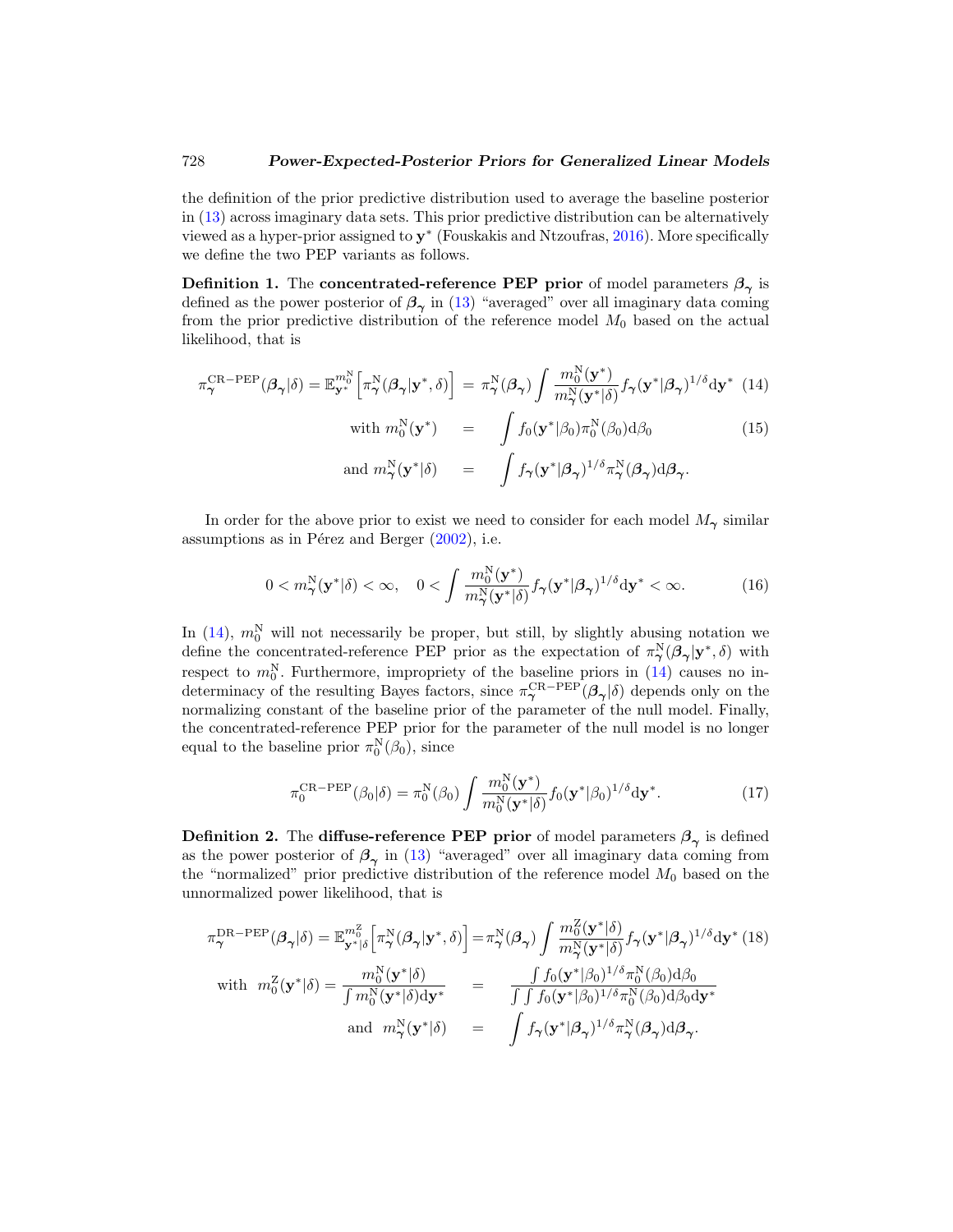#### <span id="page-9-2"></span>*D. Fouskakis, I. Ntzoufras, and K. Perrakis* 729

The conditions for the existence of the diffuse-reference PEP prior, for each model  $M_{\gamma}$ , are similar to [\(16\)](#page-8-1), i.e.

$$
0 < m_\gamma^N(\mathbf{y}^*|\delta) < \infty, \quad 0 < \int \frac{m_0^N(\mathbf{y}^*|\delta)}{m_\gamma^N(\mathbf{y}^*|\delta)} f_\gamma(\mathbf{y}^*|\beta_\gamma)^{1/\delta} d\mathbf{y}^* < \infty. \tag{19}
$$

Again the definition of the diffuse-reference PEP prior as an expectation of  $\pi_\gamma^N(\beta_\gamma|\mathbf{y}^*,\delta)$ with respect to  $m_0^Z$  is slightly abusive under improper baseline prior setups. The normalization of  $m_0^N(\mathbf{y}^*|\delta)$  is adopted in order to retain the "expected-posterior" interpretation under proper baseline prior setups. The induced normalizing constant

$$
C_0 = \int m_0^N(\mathbf{y}^*|\delta) d\mathbf{y}^* = \int \left\{ \int f_0(\mathbf{y}^*|\beta_0)^{1/\delta} d\mathbf{y}^* \right\} \pi_0^N(\beta_0) d\beta_0
$$

exists under any proper baseline prior setup and has no effect on the posterior variable selection measures since it is common in all models under consideration. Additionally, impropriety of the baseline priors causes no indeterminacy of the resulting Bayes factors, since  $\pi_\gamma^{\text{DR-PEP}}(\beta_\gamma|\delta)$  depends only on  $\mathcal{C}_0$  which is common across all models. Note that the corresponding normalization is not needed for the concentrated-reference PEP since it will be equal to the normalizing constant of the prior and therefore equal to one for proper prior distributions. Finally, the diffuse-reference PEP prior for the parameter of the null model is no longer equal to the baseline prior, since

$$
\pi_0^{\mathrm{DR-PEP}}(\beta_0|\delta)=\pi_0^{\mathrm{N}}(\beta_0)\frac{\int f_0(\mathbf{y}^*|\beta_0)^{1/\delta}\mathrm{d}\mathbf{y}^*}{\mathcal{C}_0}=\frac{\int f_0(\mathbf{y}^*|\beta_0)^{1/\delta}\pi_0^{\mathrm{N}}(\beta_0)\mathrm{d}\mathbf{y}^*}{\int \int f_0(\mathbf{y}^*|\beta_0)^{1/\delta}\pi_0^{\mathrm{N}}(\beta_0)\mathrm{d}\beta_0\mathrm{d}\mathbf{y}^*}.
$$

Definition [1](#page-8-2) can be considered as a special case of Definition [2](#page-8-3) since  $m_0^N(y^*)$  is given by  $m_0^N(\mathbf{y}^*|\delta)$  with  $\delta = 1$ . Because the likelihood in [\(15\)](#page-8-0) is not scaled down, it provides more information from the imaginary data resulting in a more concentrated (in relation to the alternative approach) predictive distribution. For this reason, this version is named concentrated-reference PEP (CR-PEP). The CR-PEP prior [\(14\)](#page-8-0) is also given by

<span id="page-9-0"></span>
$$
\pi_{\gamma}^{\text{CR-PEP}}(\beta_{\gamma}|\delta) = \pi_{\gamma}^{\text{N}}(\beta_{\gamma}) \int \int \frac{f_{\gamma}(\mathbf{y}^{*}|\beta_{\gamma})^{1/\delta} f_{0}(\mathbf{y}^{*}|\beta_{0})}{m_{\gamma}^{\text{N}}(\mathbf{y}^{*}|\delta)} \pi_{0}^{\text{N}}(\beta_{0}) d\mathbf{y}^{*} d\beta_{0}.
$$
 (20)

In Definition [2](#page-8-3) the likelihood involved in  $m_0^N(y^*|\delta)$  in [\(18\)](#page-8-4) is raised to the power of  $1/\delta$ and, therefore, the information incorporated in the prior predictive distribution becomes equal to  $n^*/\delta$  points leading to a distribution which becomes increasingly diffuse as  $\delta$ grows. Thus, this prior is coined as the diffuse-reference PEP (DR-PEP). Specifically, we have that

<span id="page-9-1"></span>
$$
\pi_{\gamma}^{\text{DR-PEP}}(\beta_{\gamma}|\delta) = C_0^{-1} \pi_{\gamma}^{\text{N}}(\beta_{\gamma}) \int \int \frac{f_{\gamma}(\mathbf{y}^*|\beta_{\gamma})^{1/\delta} f_{0}(\mathbf{y}^*|\beta_{0})^{1/\delta}}{m_{\gamma}^{\text{N}}(\mathbf{y}^*|\delta)} \pi_0^{\text{N}}(\beta_0) d\mathbf{y}^* d\beta_0. (21)
$$

In the normal regression case, the DR-PEP prior proposed here coincides with the conditional prior formulation of Fouskakis and Ntzoufras [\(2016](#page-25-8)), namely the PCEP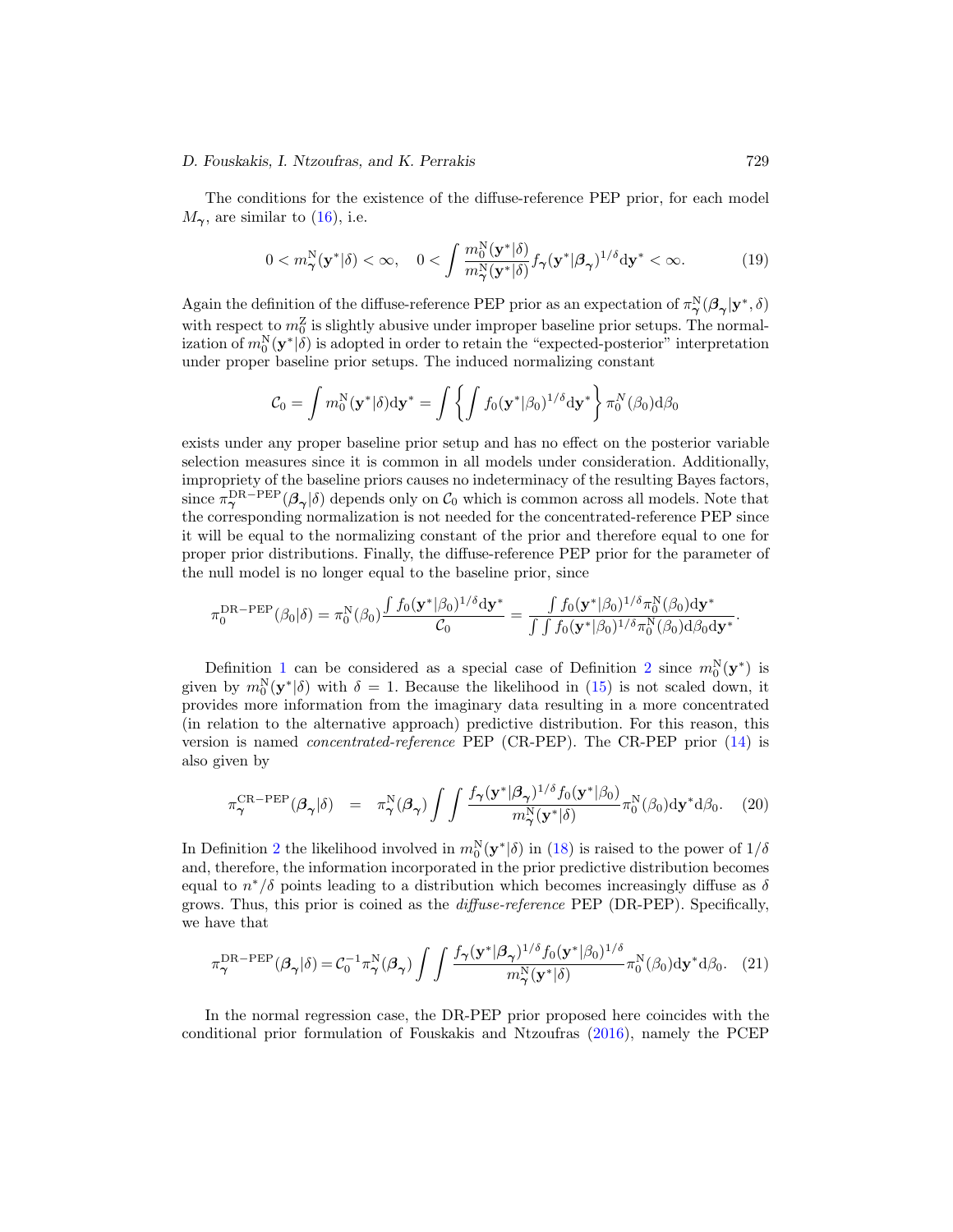<span id="page-10-2"></span>prior. Assuming a Zellner's g-prior as baseline prior for  $\beta_{\gamma}$  with dispersion parameter  $g = g_0$  and a reference baseline prior for the variance parameter  $\pi(\sigma^2) \propto \sigma^{-2}$ , then the DR-PEP is given by

<span id="page-10-0"></span>
$$
\pi_{\gamma}^{\text{DR-PEP}}(\beta_{\gamma}|\sigma^2 \delta, \mathbf{X}_{\ell}) = N_{d_{\gamma}}(\mathbf{0}, \mathbf{V}_{\beta_{\gamma}}\sigma^2), \qquad (22)
$$

where  $w = g_0/(g_0 + \delta)$ ,  $\mathbf{V}_{\beta_{\gamma}} = \delta \left( \mathbf{X}_{\gamma}^T \left[ w^{-1} \mathbf{I}_n - (\delta \mathbf{\Lambda}_0 + w \mathbf{H}_{\gamma})^{-1} \right] \mathbf{X}_{\gamma} \right)^{-1}$  and  $\mathbf{\Lambda}_0 =$  $\delta^{-1}(\mathbf{I}_n - \frac{w}{n}\mathbf{1}_n\mathbf{1}_n^T), \ \mathbf{H}_{\gamma} = \mathbf{X}_{\gamma}(\mathbf{X}_{\gamma}^T\mathbf{X}_{\gamma})^{-1}\mathbf{X}_{\gamma}^T.$  The CR-PEP prior has the same form as the DR-PEP in [\(22\)](#page-10-0), differing only with respect to the variance-covariance matrix as in this case we have that  $\Lambda_0 = I_n - \frac{g_0}{g_0 + 1} n^{-1} \mathbf{1}_n \mathbf{1}_n^T$ . Both approaches lead to a consistent variable selection procedure for normal regression models; details are provided in Fouskakis et al. [\(2016\)](#page-26-9).

**Example.** Let  $y = (y_1, \ldots, y_n)^T$  be a random sample from the exponential distribution with mean  $\lambda$  and variance  $\lambda^2$ . Consider the hypothesis  $H_0 : \lambda = \lambda_0$  versus  $H_1 : \lambda \neq \lambda_0$ . The baseline (reference) prior under  $H_1$  is  $\pi_1^N(\lambda) \propto \lambda^{-1}$ . Let  $\mathbf{y}^* = (y_1^*, \ldots, y_{n^*})^T$  be a training (imaginary) sample of size  $n^*$ :  $1 \leq n^* \leq n$ . Under the null hypothesis as reference model  $M_0$ , the marginal likelihood under the baseline prior is  $m_0^N(\mathbf{y}^*|\delta) \propto \lambda_0^{-(n/\delta)}$ <br>exp(-( $\lambda_0\delta$ )<sup>-1</sup>  $\sum_{i=1}^n y_i^*$ ). For the CR-PEP we consider  $m_0^N(\mathbf{y}^*|\delta = 1)$ , while for the DR-PEP we consider the density normalized version of  $m_0^N(\mathbf{y}^*|\delta)$ , denoted by  $m_0^Z(\mathbf{y}^*|\delta)$ ; see Definition [2.](#page-8-3) The baseline posterior distribution of  $\lambda$ , under the baseline prior of H<sub>1</sub>, for the CR/DR-PEP methods is  $\lambda | \mathbf{y}^* \sim \text{Inv-Gamma}(n\delta^{-1}, \delta^{-1} \sum_{i=1}^n y_i^*)$ , while for the original PEP (with the density normalized power likelihood) we have that  $\lambda |y^* \sim$ Inv-Gamma $(n, \delta^{-1} \sum_{i=1}^{n} y_i^*)$ . The resulting PEP, CR-PEP and DR-PEP prior distributions are  $\lambda/\lambda_0 \sim B'(n^*, n^*)$ ,  $\lambda/(\delta\lambda_0) \sim B'(n^*, n^*\delta^{-1})$  and  $\lambda/\lambda_0 \sim B'(n^*, n^*\delta^{-1})$ , respectively. Here B'(a, b) denotes the beta prime distribution with p.d.f.  $f(x) = x^{a-1}(1 +$  $(x)^{-a-b}/B(a, b)$ , where  $a > 0$  and  $b > 0$ . Under this scenario the EP prior coincides with the original PEP prior. Table [1](#page-11-1) presents the prior mean and variance, under the alternative hypothesis, for the different PEP formulations. For fixed values of  $\delta$ , the variance of  $\lambda$  under the PEP and DR-PEP priors shrinks to zero as  $n^*$  grows. Therefore, for large n∗, the prior distributions degenerate to a point mass distribution on  $\lambda_0$  with probability equal to one. Note that the mean and the variance of  $\lambda$  under the CR/DR-PEP priors are not defined for the default choice of  $\delta = n^*$ . For finite prior variances, the DR-PEP prior is more dispersed than the CR-PEP prior for any  $\delta > 1$ since  $\text{Var}(\lambda | \text{DR-PEP}) = \delta^2 \text{Var}(\lambda | \text{CR-PEP})$ . Finally, when  $\delta = an^* < n^*/2$ , the prior variance of the CR-PEP converges to  $a(1 - 2a)^{-1}(1 - a)^{-2}$  for large  $n^*$ , while the corresponding variance of the DR-PEP grows with the same rate as  $n^{*2}$ .

### <span id="page-10-1"></span>**2.4 Further prior specifications**

To complete the model formulation we need to specify a baseline prior for  $\beta_{\gamma}$  and also a prior distribution for  $\gamma$ . In our setting we do not need to specify a prior for  $\phi$ , which is considered known. For settings with random  $\phi$ , common across all models, we propose working along the lines of Fouskakis and Ntzoufras [\(2016](#page-25-8)) using a flat prior on  $\phi$ .

Standard options for the baseline prior of  $\beta_{\gamma}$  are either the flat prior  $\pi_{\gamma}^N(\beta_{\gamma}) \propto 1$ or Jeffreys prior for GLMs (Ibrahim and Laud, [1991](#page-26-6)) which is of the form  $\pi_\gamma^N(\beta_\gamma) \propto$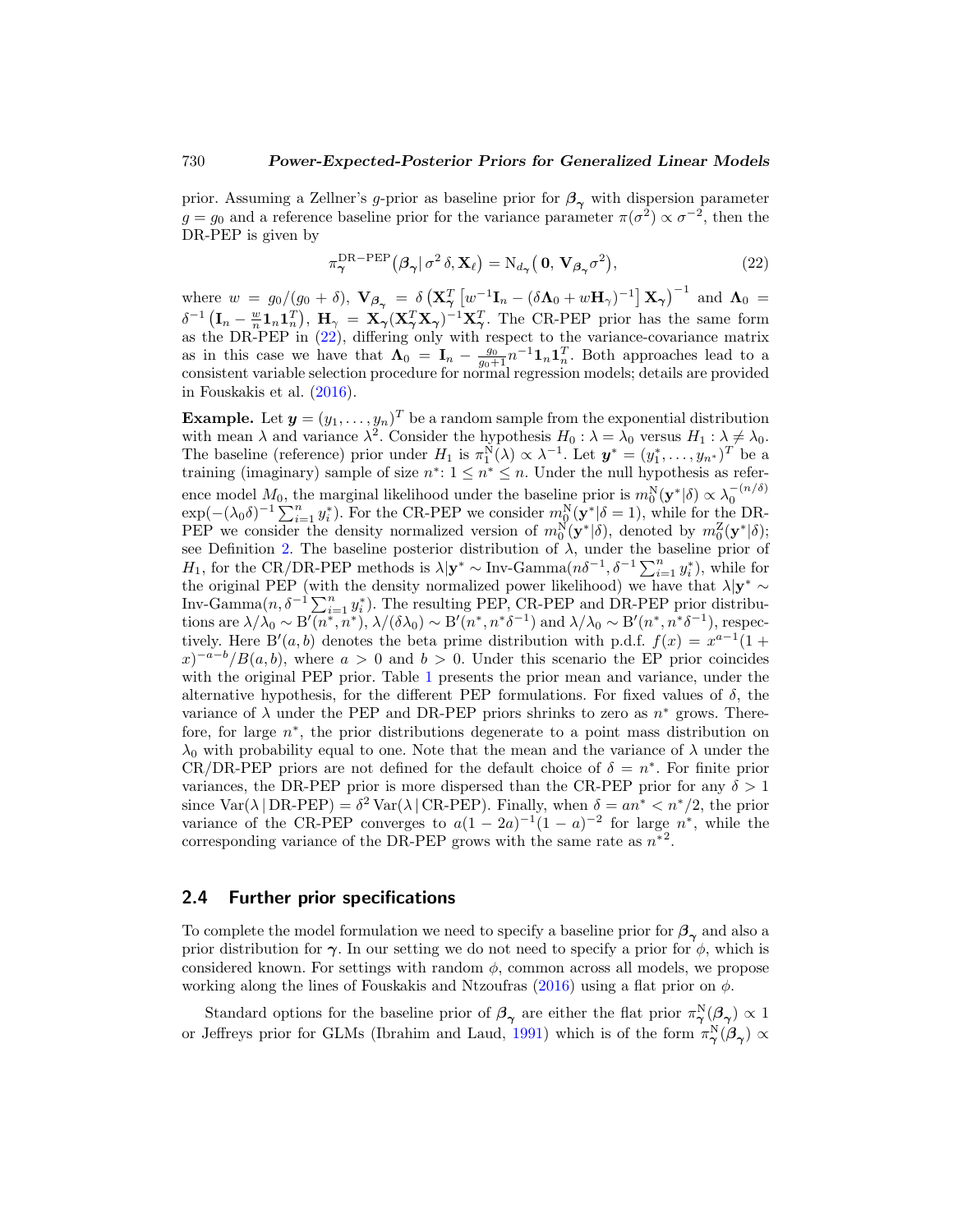<span id="page-11-3"></span>*D. Fouskakis, I. Ntzoufras, and K. Perrakis* 731

| Prior                | Mean $(n^* > \delta)$                      | Variance $(n^* > 2\delta)$                                                                    |
|----------------------|--------------------------------------------|-----------------------------------------------------------------------------------------------|
| $EP \& PEP \, prior$ | $\frac{n^*}{n^*-1}\lambda_0$               | $\frac{n^*(2n^*-1)}{(n^*-1)^2(n^*-2)}\lambda_0^2$                                             |
| CR-PEP prior         | $\frac{n^*}{n^*-\delta}\lambda_0$          | $\frac{1}{n^*} \frac{1+\delta-\delta/n^*}{(1-\delta/n^*)^2(1-2\delta/n^*)} \lambda_0^2$       |
| DR-PEP prior         | $\frac{\delta n^*}{(n^*-\delta)}\lambda_0$ | $\frac{1}{n^*}\frac{1+\delta-\delta/n^*}{(1-\delta/n^*)^2(1-2\delta/n^*)}\delta^2\lambda_0^2$ |

<span id="page-11-1"></span>Table 1: Prior mean and variance, under the alternative hypothesis, for the exponential case for different PEP variations.

 $|X^T_\gamma W_\gamma(\beta_\gamma)X_\gamma|^{1/2}$ . For non-Gaussian GLMs, Jeffreys prior will depend on  $\beta_\gamma$  through the matrix  $W_\gamma(\cdot)$ ; see Section [2.2](#page-4-2) for details. Note that Jeffreys prior for the parameter of the null model simplifies to  $\pi_0^N(\beta_0) \propto \text{tr}(\mathbf{W}_0(\beta_0))^{1/2}$ . Concerning  $\gamma$  the usual option is a product Bernoulli distribution where the prior inclusion probability of each predictor is equal to 0.5. This leads to a discrete uniform prior on model space, i.e.  $\pi(\gamma)$  $2^{-p}$ . An alternative choice better suited for moderate to large p, accounting for an appropriate multiplicity adjustment (Scott and Berger, [2010\)](#page-27-10), is to use a hierarchical prior where the inclusion probability of each predictor is uniformly distributed so that  $\pi(\gamma) = (p+1)^{-1} {p \choose p_{\gamma}}^{-1}.$ 

# <span id="page-11-0"></span>**3 Posterior inference**

### **3.1 Posterior distribution under the PEP prior**

In normal linear regression models, the conditional PEP prior is a conjugate normalinverse gamma distribution which leads to fast and efficients computations (Fouskakis and Ntzoufras, [2016\)](#page-25-8). For non-Gaussian GLMs, the resulting PEP has no convenient conjugate formulation and therefore the integrals involved in the derivation of the corresponding posteriors are intractable. However, one can work with the hierarchical formulation, i.e. without marginalizing over the imaginary data, and use an MCMC algorithm in order to sample from the joint posterior distribution of  $\beta_{\gamma}$  and  $y^*$ .

For ease of exposition, for the remainder of this section we use the indicator  $\psi$  to distinguish between the CR-PEP prior ( $\psi = 1$ ) and the DR-PEP prior ( $\psi = \delta$ ) and simply use PEP to denote the joint posterior. Specifically, from  $(13)$ ,  $(14)$  and  $(18)$  we have the following hierarchical form

<span id="page-11-2"></span>
$$
\pi_{\gamma}^{\text{PEP}}(\beta_{\gamma}, \mathbf{y}^*|\mathbf{y}, \delta) \propto f_{\gamma}(\mathbf{y}|\beta_{\gamma}) \frac{f_{\gamma}(\mathbf{y}^*|\beta_{\gamma})^{1/\delta} \pi_{\gamma}^{\text{N}}(\beta_{\gamma})}{m_{\gamma}^{\text{N}}(\mathbf{y}^*|\delta)} m_0^{\text{N}}(\mathbf{y}^*|\psi). \tag{23}
$$

A computational problem arises in [\(23\)](#page-11-2) related with the evaluation of the prior predictive distributions  $m_\gamma^N(\mathbf{y}^*|\delta)$  and  $m_0^N(\mathbf{y}^*|\psi)$  which are not available in closed form. A solution can be obtained by using the Laplace approximation for both quantities. An empirical evaluation of the accuracy of the log-marginal likelihood is provided at the Appendix C, available at the supplementary material of this manuscript (Fouskakis et al., [2017](#page-26-10)).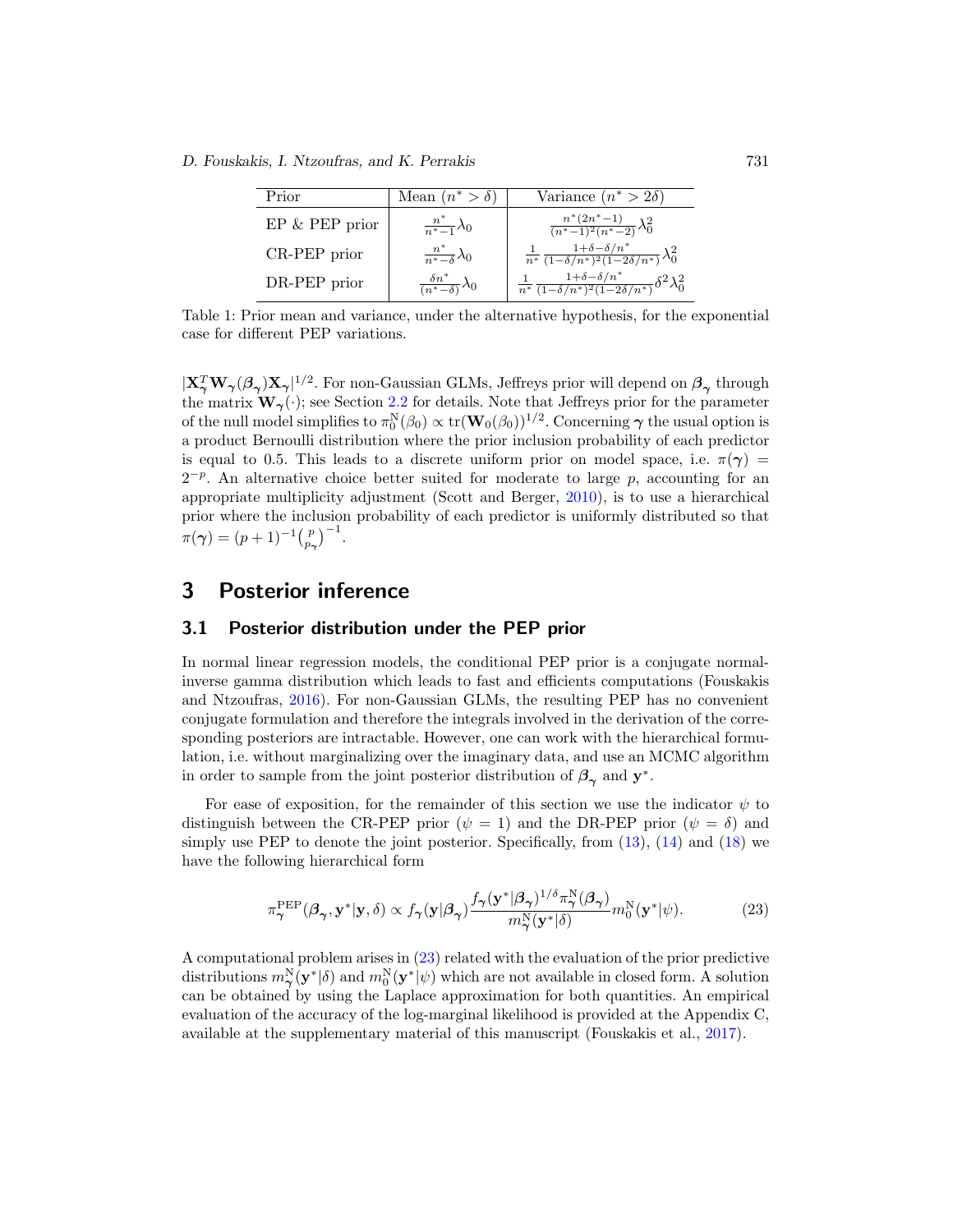<span id="page-12-2"></span>Alternatively, a more accurate solution can be obtained by augmenting the parameter space further and include  $\beta_0$  of  $M_0$  in the joint posterior, thus avoiding to use an approximation of  $m_0^N(\mathbf{y}^*|\psi)$ . Based on [\(20\)](#page-9-0) and [\(21\)](#page-9-1) the posterior in [\(23\)](#page-11-2) is expanded as

<span id="page-12-0"></span>
$$
\pi_{\boldsymbol{\gamma}}^{\text{PEP}}(\boldsymbol{\beta}_{\boldsymbol{\gamma}},\beta_{0},\mathbf{y}^{*}|\mathbf{y},\delta) \propto f_{\boldsymbol{\gamma}}(\mathbf{y}|\boldsymbol{\beta}_{\boldsymbol{\gamma}}) \frac{f_{\boldsymbol{\gamma}}(\mathbf{y}^{*}|\boldsymbol{\beta}_{\boldsymbol{\gamma}})^{1/\delta}\pi_{\boldsymbol{\gamma}}^{\text{N}}(\boldsymbol{\beta}_{\boldsymbol{\gamma}})}{m_{\boldsymbol{\gamma}}^{\text{N}}(\mathbf{y}^{*}|\delta)} f_{0}(\mathbf{y}^{*}|\beta_{0})^{1/\psi}\pi_{0}^{\text{N}}(\beta_{0}),\qquad(24)
$$

which leaves us with the need of using only one Laplace approximation for  $m_\gamma^N(\mathbf{y}^*|\delta)$ . Sampling from [\(24\)](#page-12-0) for a model  $M_{\gamma}$  is feasible using Metropolis-Hastings (M-H) within Gibbs sampling. Note that under flat baseline priors the posterior in  $(24)$  and the corresponding MCMC scheme are simplified. For variable selection, which is the topic of the next section, we further assign a prior on  $\gamma$ , based on the options discussed in Section [2.4.](#page-10-1)

### **3.2 Gibbs variable selection under the PEP prior**

The Gibbs variable selection (GVS; Dellaportas et al., [2002](#page-25-12)) method utilizes the vector of binary indicators  $\gamma \in \{0,1\}^p$  which partitions the regression vector  $\beta$  into  $(\beta_\gamma, \beta_\gamma)$ , corresponding to those components of  $\beta$  that are included and excluded from the model, i.e.  $\beta_j \in \beta_\gamma$  if  $\gamma_j = 1$  and  $\beta_j \in \beta_{\gamma}$  if  $\gamma_j = 0$ , for  $j = 1, \ldots, p$ . As the intercept term is always included,  $\beta_{\gamma}$  and  $\beta_{\gamma\gamma}$  are of dimensionality  $d_{\gamma} = p_{\gamma} + 1$  and  $d_{\gamma\gamma} = p - p_{\gamma}$ , respectively. The joint prior of  $\beta$  and  $\gamma$  is specified as

$$
\pi(\boldsymbol{\beta}, \boldsymbol{\gamma}) = \pi^N_{\boldsymbol{\gamma}}(\boldsymbol{\beta})\pi(\boldsymbol{\gamma}) = \pi^N_{\boldsymbol{\gamma}}(\boldsymbol{\beta}_{\boldsymbol{\gamma}})\pi^N_{\boldsymbol{\gamma}}(\boldsymbol{\beta}_{\backslash\boldsymbol{\gamma}})\pi(\boldsymbol{\gamma}),
$$
\n(25)

where  $\pi_{\gamma}^{\mathbb{N}}(\mathcal{B}_{\setminus \gamma})$  is just a *pseudo-prior* used to retain the dimensionality balance across different models. Suitable choices for the priors of  $\beta_{\gamma}$  and  $\gamma$  have been discussed in Sec-tion [2.4,](#page-10-1) thus, we only need to specify the pseudo-prior and propose using  $\pi^N_{\gamma}(\mathcal{B}_{\gamma}) =$  $\mathrm{N}_{d_{\setminus \gamma}}(\beta^*_{\setminus \gamma}, \mathbf{I}_{d_{\setminus \gamma}}\sigma^*_{\setminus \gamma})$ , where  $\beta^*_{\setminus \gamma}$  and  $\sigma^*_{\setminus \gamma}$  are the respective ML estimates and corresponding standard errors of  $\beta_{\setminus \gamma}$  from the full model using the actual data **y** and  $\mathbf{I}_{d_{\setminus \gamma}}$ is the  $d_{\gamma \gamma} \times d_{\gamma}$  identity matrix. The full augmented posterior is

<span id="page-12-1"></span>
$$
\pi(\beta_{\gamma}, \beta_{\gamma\gamma}, \beta_0, \mathbf{y}^*, \gamma | \mathbf{y}, \delta) \propto f_{\gamma}(\mathbf{y} | \beta_{\gamma}) \frac{f_{\gamma}(\mathbf{y}^* | \beta_{\gamma})^{1/\delta} f_0(\mathbf{y}^* | \beta_0)^{1/\psi}}{m_{\gamma}^N(\mathbf{y}^* | \delta)} \pi_{\gamma}^N(\beta_{\gamma}) \pi_{\gamma}^N(\beta_{\gamma\gamma}) \pi(\gamma) \pi_0^N(\beta_0).
$$
\n(26)

The proposed PEP-GVS sampling scheme is as follows. For starting values  $\boldsymbol{\gamma}^{(0)}, \boldsymbol{\beta}^{(0)} = (\boldsymbol{\beta}_{\boldsymbol{\gamma}}^{(0)}, \boldsymbol{\beta}_{\mathbf{\gamma}}^{(0)}, \boldsymbol{\beta}_{0}^{(0)}, \mathbf{y}^{*(0)} \text{ and iterations } t = 1, 2, \ldots, N:$ 

**Step 1:** Set current values  $\boldsymbol{\beta} = \boldsymbol{\beta}^{(t-1)}$ ,  $\beta_0 = \beta_0^{(t-1)}$   $\boldsymbol{\gamma} = \boldsymbol{\gamma}^{(t-1)}$  and  $\mathbf{y}^* = \mathbf{y}^{*(t-1)}$ . **Step 2:** For  $j = 1, 2, ..., p$ , sample  $\gamma_j \sim \pi(\gamma_j | \beta, \gamma_{\setminus j}, \mathbf{y}^*, \mathbf{y}, \delta)$  for  $\gamma_j \in \{0, 1\}.$ **Step 3:** Update  $\beta = (\beta_{\gamma}, \beta_{\gamma})$  based on the current configuration of  $\gamma$ . **Step 4:** Sample  $\beta_{\gamma} \sim \pi(\beta_{\gamma}|\gamma, \mathbf{y}^*, \mathbf{y}, \delta)$  in a M-H step. **Step 5:** Sample  $\beta_{\setminus \gamma}$  from the pseudo-prior. **Step 6:** Sample  $\beta_0 \sim \pi(\beta_0 | \mathbf{y}^*, \psi) \propto f_0(\mathbf{y}^* | \beta_0)^{1/\psi} \pi_0^N(\beta_0)$  in a M-H step. **Step 7:** Sample  $\mathbf{y}^* \sim \pi(\mathbf{y}^*|\boldsymbol{\beta}_{\boldsymbol{\gamma}}, \beta_0, \boldsymbol{\gamma}, \delta, \psi) \propto \frac{f_{\boldsymbol{\gamma}}(\mathbf{y}^*|\boldsymbol{\beta}_{\boldsymbol{\gamma}})^{1/\delta}f_0(\mathbf{y}^*|\beta_0)^{1/\psi}}{m_{\boldsymbol{\gamma}}^N(\mathbf{y}^*|\delta)}$  in a M-H step. **Step 8:** Update  $\boldsymbol{\beta}^{(t)} = \boldsymbol{\beta}, \ \beta_0^{(t)} = \beta_0 \ \boldsymbol{\gamma}^{(t)} = \boldsymbol{\gamma} \text{ and } \mathbf{y}^{*(t)} = \mathbf{y}^*.$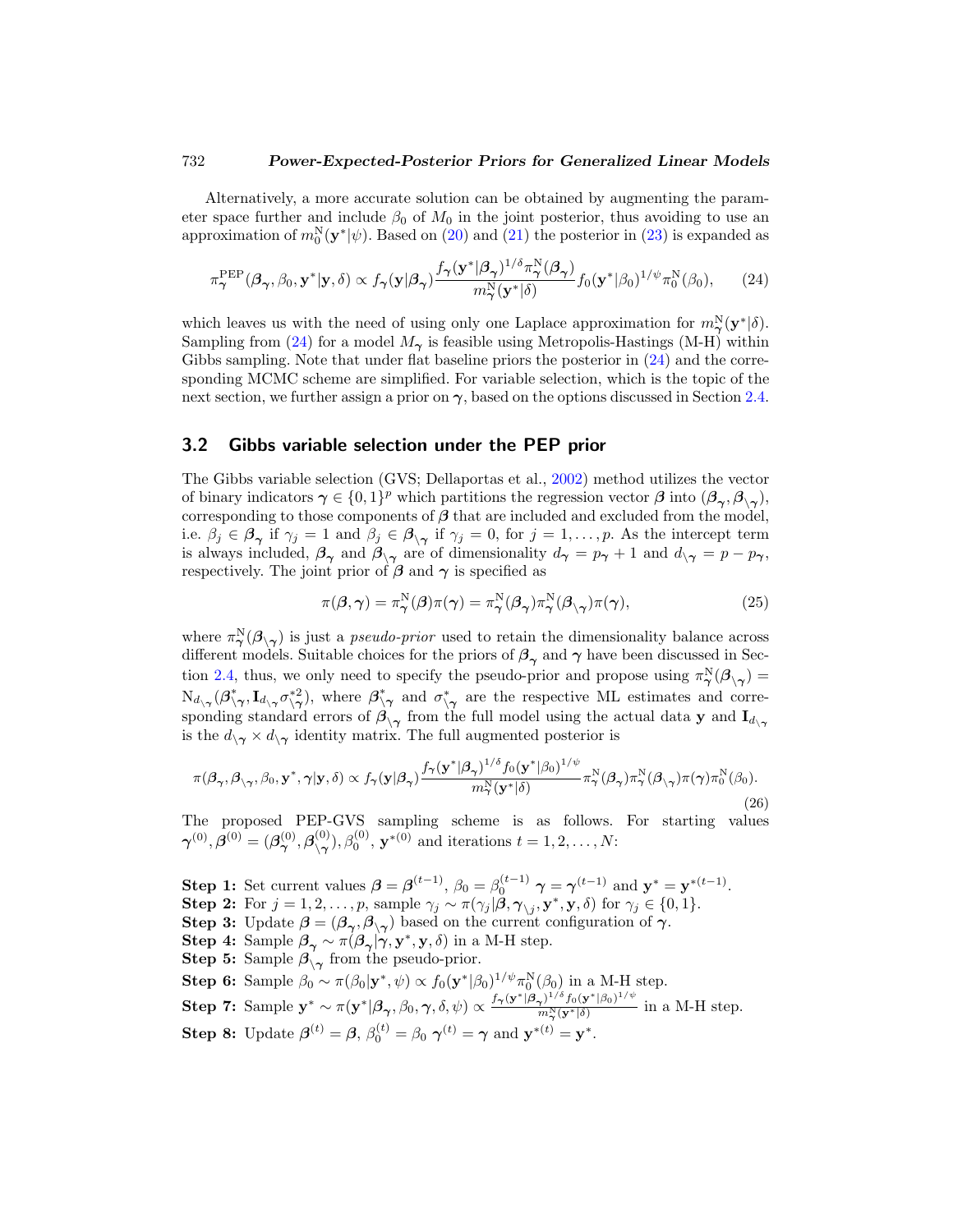<span id="page-13-3"></span>Implementation details and an analytic description of the algorithm are provided as supplementary material (Appendix B).

# <span id="page-13-0"></span>**4 Hyper-***δ* **extensions**

The PEP prior for the normal regression model can be interpreted as a mixture of g-priors where the power parameter  $\delta$  is equivalent to g and the mixing density is the prior predictive of the reference model (Fouskakis et al., [2015](#page-25-4)). Thus, under the PEP approach we assign a hyper-prior on the imaginary data **y**∗, rather than to the variance multiplier, i.e. the power parameter  $\delta$ . As discussed in Section [2.2,](#page-4-2) the same representation holds asymptotically in the GLM setting given a flat baseline prior. A natural extension of the PEP methodology arises by introducing an extra hierarchical level to the model formulation via the assignment of a hyper-prior on  $\delta$ . Moving from a fixed (but reasonable) choice of  $\delta$  to a stochastic version of this parameter is desirable as it simplifies prior specifications by letting the data to "speak" for  $\delta$  leading, eventually, to a fully objective procedure.

The hyper- $\delta$  CR/DR-PEP priors can be approximately expressed as

<span id="page-13-1"></span>
$$
\pi_{\gamma}^{\text{CR}/\text{DR}-\text{PEP}}(\beta_{\gamma}) \approx \int \int f_{\text{N}_{d_{\gamma}}}(\beta_{\gamma}; \widehat{\beta}_{\gamma}^{*}, \delta \mathbf{J}_{\gamma}^{*}(\widehat{\beta}_{\gamma}^{*})^{-1}) m_{0}^{\mathbf{Z}}(\mathbf{y}^{*}|\psi)\pi(\delta) d\mathbf{y}^{*} d\delta \qquad (27)
$$

under a baseline prior  $\pi_{\mathbf{\gamma}}^{\mathbf{N}}(\mathbf{\beta}_{\mathbf{\gamma}}) \propto 1$ , where  $m_0^{\mathbf{Z}}(\mathbf{y}^*|\psi)$  is equal to  $m_0^{\mathbf{N}}(\mathbf{y}^*)$  for  $\psi = 1$  (CR-PEP) and equal to  $m_0^Z(\mathbf{y}^*|\delta)$  for  $\psi = \delta$  (DR-PEP),  $\hat{\beta}_{\gamma}^*$  is the ML estimate given the imaginary data,  $J^*_{\gamma}(\beta^*_{\gamma})$  is the observed information matrix evaluated at  $\beta^*_{\gamma}$  and  $f_{N_{d_{\gamma}}}(\cdot)$ denotes the  $d_{\gamma}$ –dimensional multivariate normal distribution. Sensible options for  $\pi(\delta)$ are the hyper- $g$  analogues proposed in Liang et al.  $(2008)$  $(2008)$ . Specifically, we consider the hyper- $\delta$  prior  $\pi(\delta) = \frac{\alpha - 2}{2}(1 + \delta)^{-\alpha/2}$ , for  $\alpha > 2$ ,  $\delta > 0$ , which corresponds to a Beta $(1, \frac{\alpha}{2} - 1)$  distribution for the shrinkage factor  $\frac{\delta}{1+\delta}$ . Thinking in terms of shrinkage, Liang et al. [\(2008\)](#page-26-2) propose setting  $\alpha = 3$  in order to place most of the probability mass near 1 or  $\alpha = 4$  which leads to a uniform prior. An alternative option is the hyper- $\delta/n$ prior given by  $\pi(\delta) = \frac{\alpha - 2}{2n} (1 + \frac{\delta}{n})^{-\alpha/2}$ , for  $\alpha > 2$ ,  $\delta > 0$ . In principle, any other prior from the related literature can be incorporated in the PEP design; for instance, the inverse-gamma hyper-prior of Zellner and Siow [\(1980](#page-28-0)) or the recent g-prior mixtures proposed by Maruyama and George [\(2011](#page-27-11)) and Bayarri et al. [\(2012\)](#page-25-7). Of course, when working outside the context of the normal linear model, the integration in [\(27\)](#page-13-1) with respect to  $\delta$  will not be tractable. Therefore, in order to incorporate the stochastic nature of  $\delta$  we need to introduce one additional MCMC sampling step. In this case the augmented posterior is given by

<span id="page-13-2"></span>
$$
\pi(\boldsymbol{\beta}_{\boldsymbol{\gamma}},\boldsymbol{\beta}_{\backslash\boldsymbol{\gamma}},\beta_0,\mathbf{y}^*,\boldsymbol{\gamma},\delta|\mathbf{y}) \propto \pi(\boldsymbol{\beta}_{\boldsymbol{\gamma}},\boldsymbol{\beta}_{\backslash\boldsymbol{\gamma}},\beta_0,\mathbf{y}^*,\boldsymbol{\gamma}|\mathbf{y},\delta)\pi(\delta),
$$
\n(28)

where the first quantity in the right-hand side of  $(28)$  is given in  $(26)$ . Details are provided in Appendix B of the supplementary material.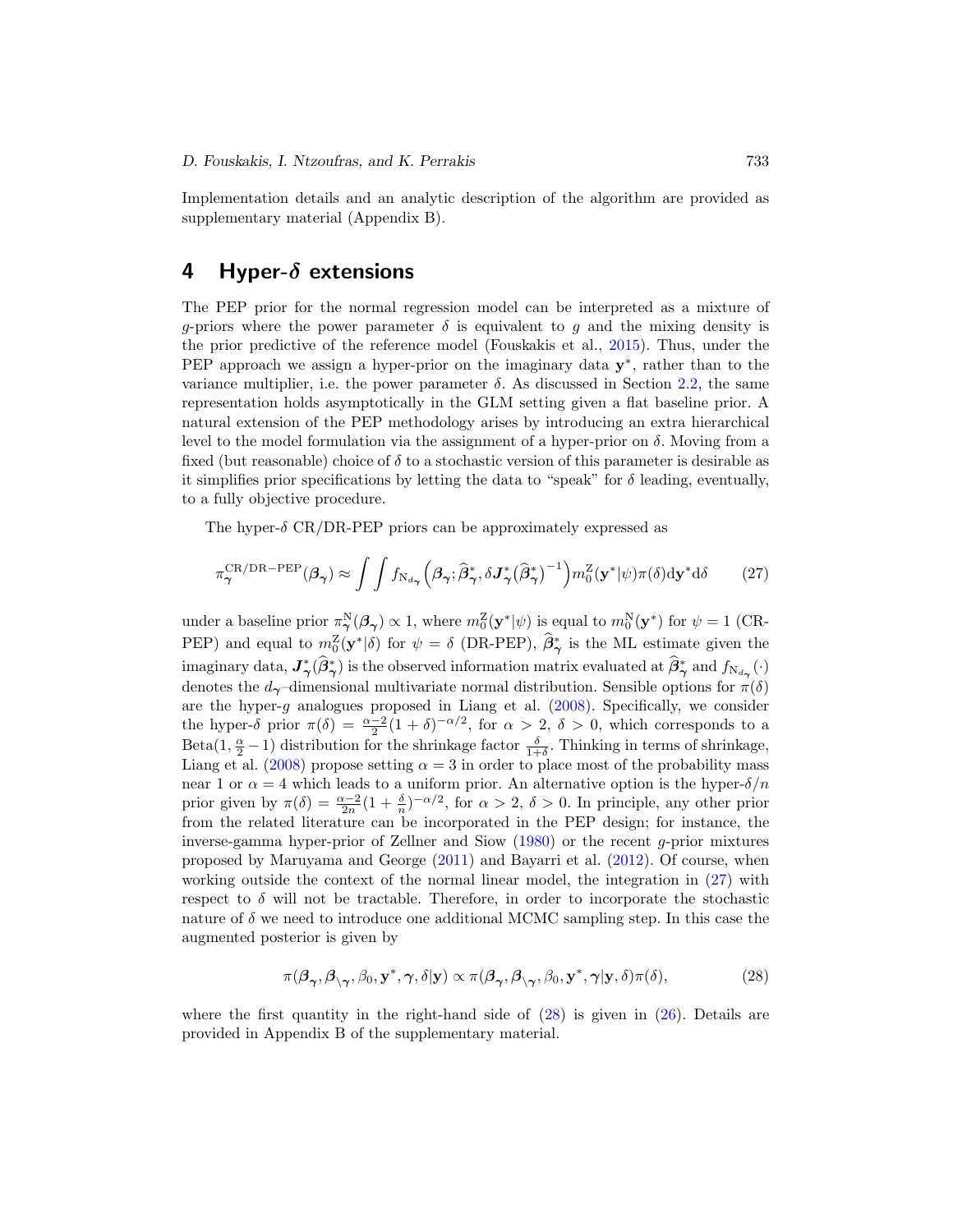# **5 Desiderata for PEP priors in GLMs**

### **5.1 Model selection consistency**

With respect to model selection consistency (Bayarri et al., [2012\)](#page-25-7), analytical proofs for the normal linear model are provided in Fouskakis et al. [\(2016](#page-26-9)). Here, we present empirical evidence suggesting that this criterion is also valid for non-Gaussian GLMs under the PEP priors. For further details and results, we defer to Section [7.2](#page-17-0) where we illustrate, for several simulated scenarios with binomial and Poisson response models, that the posterior probability of the true model approaches one as the sample size increases.

### **5.2 Information consistency**

The definition of information consistency is unclear under GLMs with known dispersion parameters. According to Li and Clyde [\(2016](#page-26-4)), for models with discrete responses and known variance (such as the Poisson and binomial models), information inconsistency, as defined by Bayarri et al. [\(2012](#page-25-7)), is not an issue since the likelihood is bounded even for saturated models.

### **5.3 Predictive matching**

Under reasonable baseline assumptions, the CR/DR-PEP priors are satisfying the criteria of null and dimension predictive matching as defined in Bayarri et al. [\(2012\)](#page-25-7). In order to illustrate this, we express the baseline prior of  $\beta_{\gamma}$  as a product of functions  $\psi(\eta_{\gamma})$  and  $\Psi_{\gamma}(\beta_{\backslash 0,\gamma})$ , where  $\eta_{\gamma} = (\eta_{\gamma(i)}, \eta_{\gamma(2)}, \ldots, \eta_{\gamma(n)})^T$  is the linear predictor and  $\beta_{\setminus 0,\gamma}$  is the vector of all elements of  $\beta_{\gamma}$  excluding the intercept  $\beta_{0,\gamma}$  of model  $M_{\gamma}$ . Also we reintroduce  $\phi$  covering the general case in which the nuisance parameter is under estimation. The statements are as follows.

<span id="page-14-1"></span>**Proposition 1.** Under a baseline prior  $\pi_{\gamma}^{\mathbb{N}}(\beta_{\gamma}|\phi) = \psi(\eta_{\gamma})\Psi_{\gamma}(\beta_{\backslash 0, \gamma})$  with  $\delta = n^* = n$ , the fixed  $\delta$  PEP priors satisfy the null predictive matching criterion for samples of size one.

Proof of Proposition [1](#page-14-1) is provided in Appendix A.1.

<span id="page-14-2"></span>**Proposition 2.** The hyper- $\delta$  and the hyper- $\delta/n$  DR-PEP priors with  $n^* = n$  and baseline prior as in Proposition [1](#page-14-1) satisfy the null predictive matching criterion for samples of size one.

Proof of Proposition [2](#page-14-2) is provided in Appendix A.2.  $\Box$ 

<span id="page-14-3"></span>**Proposition 3.** The hyper- $\delta$  and the hyper- $\delta/n$  CR-PEP priors with  $n^* = n$  and baseline prior as in Proposition [1](#page-14-1) satisfy the null predictive matching criterion for samples of size one.

Proof of Proposition [3](#page-14-3) is provided in Appendix A.3. $\square$ 

<span id="page-14-4"></span><span id="page-14-0"></span>

 $\Box$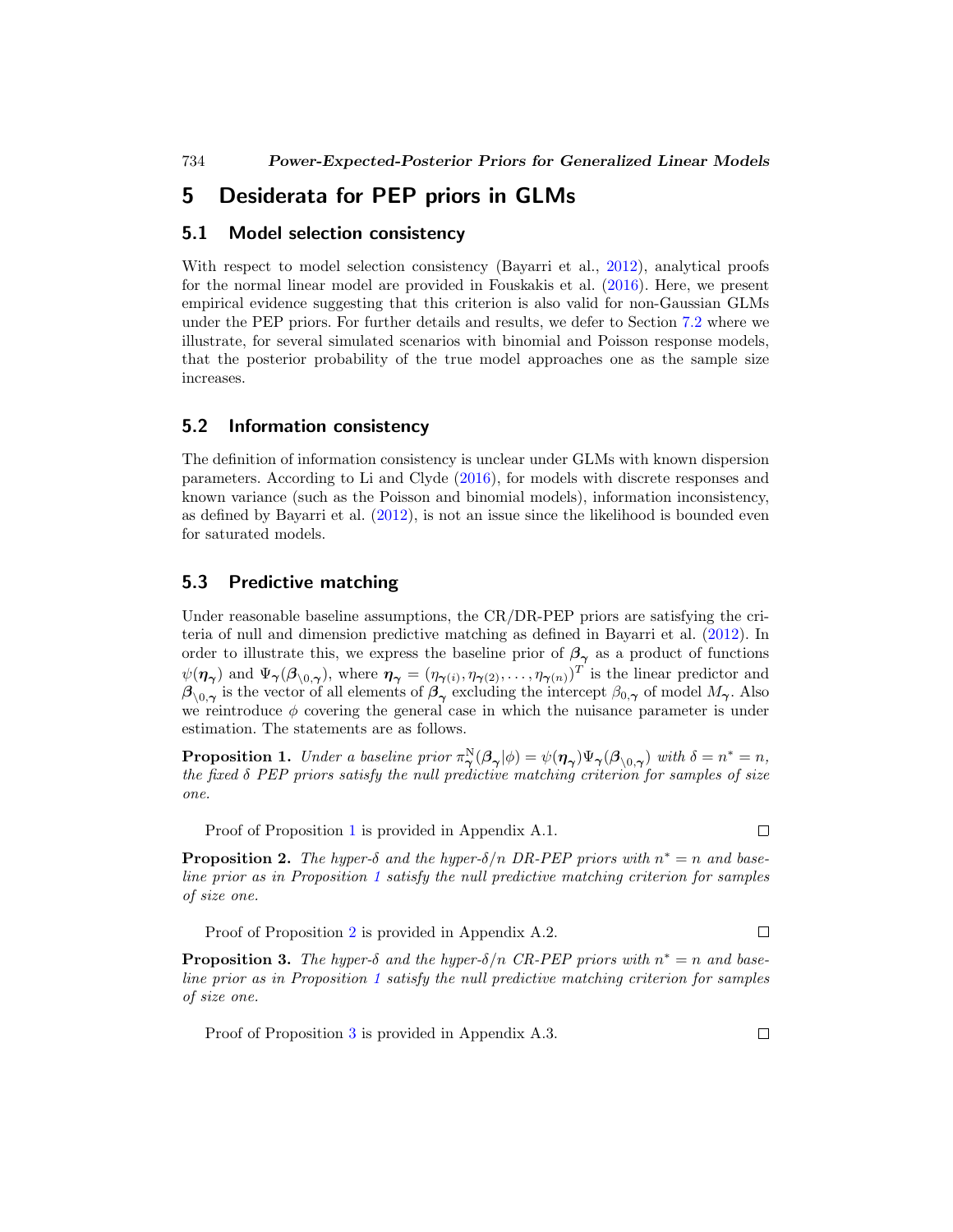*D. Fouskakis, I. Ntzoufras, and K. Perrakis* 735

<span id="page-15-2"></span>**Proposition 4.** Under a baseline prior  $\pi_{\gamma}^{\mathbb{N}}(\beta_{\gamma}|\phi) = \psi(\eta_{\gamma})$  with  $n^* = n$ , the DR-PEP priors (fixed  $\delta = n$ , hyper- $\delta$  and hyper- $\delta/n$ ) satisfy the dimension predictive matching criterion for samples of size  $p_{\gamma} + 1$ .

Proof of Proposition [4](#page-15-2) is provided in Appendix A.4.

<span id="page-15-3"></span>**Proposition 5.** The CR-PEP priors (fixed  $\delta = n$ , hyper- $\delta$  and hyper- $\delta/n$ ) with  $n^* = n$ and baseline prior as in Proposition  $\mu$  satisfy the dimension predictive matching criterion for samples of size  $p_{\gamma} + 1$ .

Proof of Proposition [5](#page-15-3) can be obtained by using similar arguments as in the proof of Proposition [4.](#page-15-2)  $\Box$ 

The baseline prior distributions discussed in Section [2.4](#page-10-1) satisfy the requirements in Propositions [1](#page-14-1) and [4;](#page-15-2) under a flat prior  $\Psi(\beta_{\setminus 0,\gamma}) = 1$  and  $\psi(\eta_{\gamma}) \propto 1$ , while under Jeffreys prior  $\Psi(\mathcal{B}_{\setminus 0,\gamma}) = 1$  and  $\psi(\eta_\gamma) \propto |\mathbf{X}_{\gamma}^T \mathbf{W}_{\gamma}(\eta_\gamma) \mathbf{X}_{\gamma}|^{1/2}$ , where  $\mathbf{W}_{\gamma}(\eta_\gamma) =$  $diag(w_{\boldsymbol{\gamma}(i)}), w_{\boldsymbol{\gamma}(i)} = \left(\frac{\partial \mu(\eta_{\boldsymbol{\gamma},(i)})}{\partial \eta_{\boldsymbol{\gamma},(i)}}\right)^2 [a_i(\phi) b''(\vartheta(\eta_{\boldsymbol{\gamma},(i)}))]^{-1}$  and  $\mu(\eta_{\boldsymbol{\gamma},(i)}) = b'(\vartheta(\eta_{\boldsymbol{\gamma},(i)})).$ 

# <span id="page-15-0"></span>**6 A general framework**

In this section we present a synopsis for the various priors under consideration. This requires introducing a set of separate power parameters  $\delta_0$  and  $\delta_1$ , which respectively relate to the marginal likelihood and the posterior distribution components. Under this setting we have the following general prior formulation  $\pi^{G}(\theta_{\gamma}, \omega, \delta_{0}, \delta_{1})$  $\pi^G(\theta_\gamma|\omega,\delta_0,\delta_1)\pi(\omega)\pi(\delta_0)\pi(\delta_1)$ , where  $G \in \mathcal{P}$  with  $\mathcal P$  being the set of PEP prior configurations considered in this paper, also including the EP prior. Here,  $\theta_{\gamma}$  corresponds to the model specific parameters, while *ω* is a common nuisance parameter across all models. When  $\omega$  does not exist or is known,  $\pi(\omega)$  should be omitted. Similarly, when  $\delta_0$  and/or  $\delta_1$  are fixed,  $\pi(\delta_0)$  and/or  $\pi(\delta_1)$  are omitted.

All priors in the set  $P$  are derived as follows:

<span id="page-15-4"></span>
$$
\pi^{\mathcal{G}}(\boldsymbol{\theta}_{\boldsymbol{\gamma}}|\boldsymbol{\omega},\delta_0,\delta_1) = \frac{\pi^{\mathcal{N}}_{\boldsymbol{\gamma}}(\boldsymbol{\theta}_{\boldsymbol{\gamma}}|\boldsymbol{\omega})}{k_{\boldsymbol{\gamma}}(\boldsymbol{\theta}_{\boldsymbol{\gamma}},\boldsymbol{\omega},\delta_1)\mathcal{C}_0} \int \frac{m_0^{\mathcal{N}}(\mathbf{y}^*|\boldsymbol{\omega},\delta_0)}{m_{\boldsymbol{\gamma}}^{\mathcal{N}}(\mathbf{y}^*|\boldsymbol{\omega},\delta_1)} f_{\boldsymbol{\gamma}}(\mathbf{y}^*|\boldsymbol{\theta}_{\boldsymbol{\gamma}},\boldsymbol{\omega})^{1/\delta_1} d\mathbf{y}^*,\tag{29}
$$

 $\mathbf{w} = \mathbf{w} \mathbf{w} \mathbf{w} \mathbf{w} \mathbf{w} \mathbf{w} \mathbf{w} \mathbf{w} \mathbf{w} \mathbf{w} \mathbf{w} \mathbf{w} \mathbf{w} \mathbf{w} \mathbf{w} \mathbf{w} \mathbf{w} \mathbf{w} \mathbf{w} \mathbf{w} \mathbf{w} \mathbf{w} \mathbf{w} \mathbf{w} \mathbf{w} \mathbf{w} \mathbf{w} \mathbf{w} \mathbf{w} \mathbf{w} \mathbf{w} \mathbf{w} \mathbf{w} \mathbf{w} \mathbf{w} \mathbf$  $m_0^N(\mathbf{y}^*|\boldsymbol{\omega}, \delta_0) = \int k_0(\boldsymbol{\theta}_0, \boldsymbol{\omega}, \delta_0)^{-1} f_0(\mathbf{y}^*|\boldsymbol{\theta}_0, \boldsymbol{\omega})^{1/\delta_0} \pi_0^N(\boldsymbol{\theta}_0|\boldsymbol{\omega}) d\boldsymbol{\theta}_0$ . Each prior in the set  $\mathcal P$ can be obtained from [\(29\)](#page-15-4); details are provided in Table [2.](#page-16-0) In Table [3](#page-16-1) we summarize issues and proposed solutions for all priors under consideration.

### <span id="page-15-1"></span>**7 Illustrative examples**

#### **7.1 Methods**

In this section we first present a simulation study for logistic and Poisson regression taking into account independent and correlated predictors. We proceed with a simulation

 $\Box$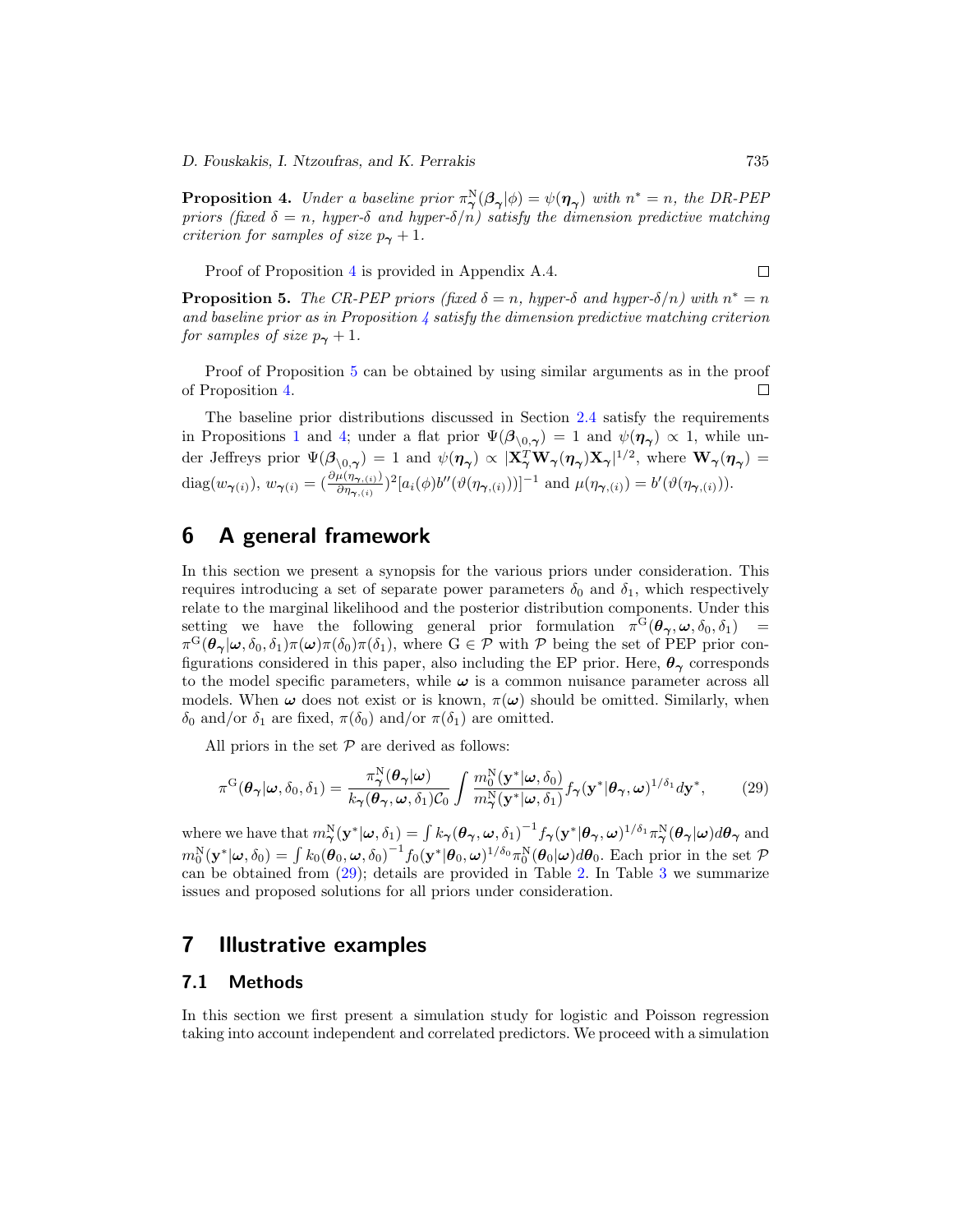| $\overline{\mathrm{Prior}}$ (G) | $\theta_{\gamma}$               | $\omega$ | $\delta_0$   |          | $\delta_1$ Hyper-prior $\pi(\delta)$        | $k_0(\theta_0, \omega, \delta_0) \mid k_{\gamma}(\theta_{\gamma}, \omega, \delta_1)$ |            | $\mathcal{C}_0$ |
|---------------------------------|---------------------------------|----------|--------------|----------|---------------------------------------------|--------------------------------------------------------------------------------------|------------|-----------------|
| EP                              | $\beta_{\gamma}, \phi_{\gamma}$ | Ø        |              |          |                                             |                                                                                      |            |                 |
| PEP                             | $\beta_{\gamma}, \phi_{\gamma}$ | Ø        | $n^*$        | $n^*$    |                                             | $\kappa_0$                                                                           | $\kappa_1$ |                 |
| PCEP                            | $\beta_{\gamma}$                | Φ        | $n^*$        | $n^*$    |                                             | $\kappa_0$                                                                           | $\kappa_1$ |                 |
| $CR-PEP$                        | $\beta_{\gamma}$                | Φ        |              | $n^*$    |                                             | 1                                                                                    |            |                 |
| DR-PEP                          | $\beta_{\gamma}$                | Φ        | $n^*$        | $n^*$    |                                             | 1                                                                                    |            | c <sub>0</sub>  |
| CR-PEP hyper- $\delta$          | $\beta_{\sim}$                  | $\phi$   | $\mathbf{1}$ | $\delta$ | $\frac{a-2}{2}(1+\delta)^{-a/2}$            |                                                                                      |            |                 |
| DR-PEP hyper- $\delta$          | $\beta_{\boldsymbol{\gamma}}$   | Φ        | $\delta$     | $\delta$ | $\frac{a-2}{2}(1+\delta)^{-a/2}$            |                                                                                      |            | c <sub>0</sub>  |
| CR-PEP hyper- $\delta/n$        | $\beta_{\sim}$                  | Φ        |              | $\delta$ | $\frac{a-2}{2n}(1+\frac{\delta}{n})^{-a/2}$ |                                                                                      |            |                 |
| DR-PEP hyper- $\delta/n$        | $\beta_{\sim}$                  | Φ        | $\delta$     | $\delta$ | $\frac{a-2}{2n}(1+\frac{\delta}{n})^{-a/2}$ |                                                                                      |            | c <sub>0</sub>  |

 $\kappa_0 = \int f_0(\mathbf{y}^*|\boldsymbol{\theta}_0, \boldsymbol{\omega})^{1/\delta_0} d\mathbf{y}^*; \quad \kappa_1 = \int f_{\gamma}(\mathbf{y}^*|\boldsymbol{\theta}_{\gamma}, \boldsymbol{\omega})^{1/\delta_1} d\mathbf{y}^*; \quad c_0 = \int \int f_0(\mathbf{y}^*|\boldsymbol{\theta}_0, \boldsymbol{\omega})^{1/\delta_0} \pi_0^N(\boldsymbol{\theta}_0|\boldsymbol{\omega}) d\boldsymbol{\theta}_0 d\mathbf{y}^*.$ 

| Prior                            | <b>Issues</b>                                                                                                                                                          | Solutions                                                                                                                                                                                  |
|----------------------------------|------------------------------------------------------------------------------------------------------------------------------------------------------------------------|--------------------------------------------------------------------------------------------------------------------------------------------------------------------------------------------|
| EP                               | - Selection of imaginary sample size<br>$n^*$<br>- Sub-sampling of $X^*_{\gamma}$<br>- Informative when using minimal<br>training sample and $p$ is close to $n$       | - Issues are solved using PEP with<br>$\delta = n^* = n$ and $X^*_{\gamma} = X_{\gamma}$                                                                                                   |
| <b>PEP</b>                       | - Cumbersome normalized power<br>likelihood in GLMs<br>- Monte Carlo is needed for the<br>computation of the marginal<br>likelihood even in the normal linear<br>model | – Use of unnormalized power<br>likelihoods that lead to the<br>$CR/DR-PEP$ priors<br>- Use PCEP that leads to a conjugate<br>setup in the normal linear model                              |
| PCEP                             | $-$ Not information consistent                                                                                                                                         | $-$ Use PEP which is information<br>consistent                                                                                                                                             |
| $CR-PEP$                         | - No clear definition of $m_0^N$ under the<br>unnormalized power likelihood<br>$-$ Selection of $\delta$                                                               | – Use the original likelihood in $m_0^N$<br>$\delta =$ Set $\delta = n^*$ to have unit information<br>interpretation or consider random $\delta$                                           |
| DR-PEP                           | - No clear definition of $m_0^N$ under the<br>unnormalized power likelihood<br>$\overline{\phantom{a}}$ - Selection of $\delta$                                        | – Use the density normalized $m_0^2$<br>under the unnormalized power<br>likelihood<br>$\delta =$ Set $\delta = n^*$ to have unit information<br>interpretation or consider random $\delta$ |
| $CR/DR-PEP$<br>hyper- $\delta$   | $-$ Demanding computation<br>- Prior of $\delta$ is not centered to<br>unit-information                                                                                | – Use fixed- $\delta$ CR/DR-PEP versions<br>– Use the hyper- $\delta/n$ prior                                                                                                              |
| $CR/DR-PEP$<br>hyper- $\delta/n$ | - Demanding computation                                                                                                                                                | - Use fixed- $\delta$ CR/DR-PEP versions                                                                                                                                                   |

<span id="page-16-0"></span>

<span id="page-16-1"></span>Table 3: Issues and solutions of all priors in P.

study for logistic models where the number of predictors is larger and the correlation structure is more complicated. The section concludes with a real data example for binary responses. In all illustrations we consider the CR/DR-PEP priors (introduced in Section [2.3\)](#page-7-0) and their hyper- $\delta$  and hyper- $\delta/n$  extensions (discussed in Section [4\)](#page-13-0) with parameter  $\alpha = 3$ . In all configurations  $n^* = n$  and  $\mathbf{X}^*_{\boldsymbol{\gamma}} = \mathbf{X}_{\boldsymbol{\gamma}}$ , where the columns of the design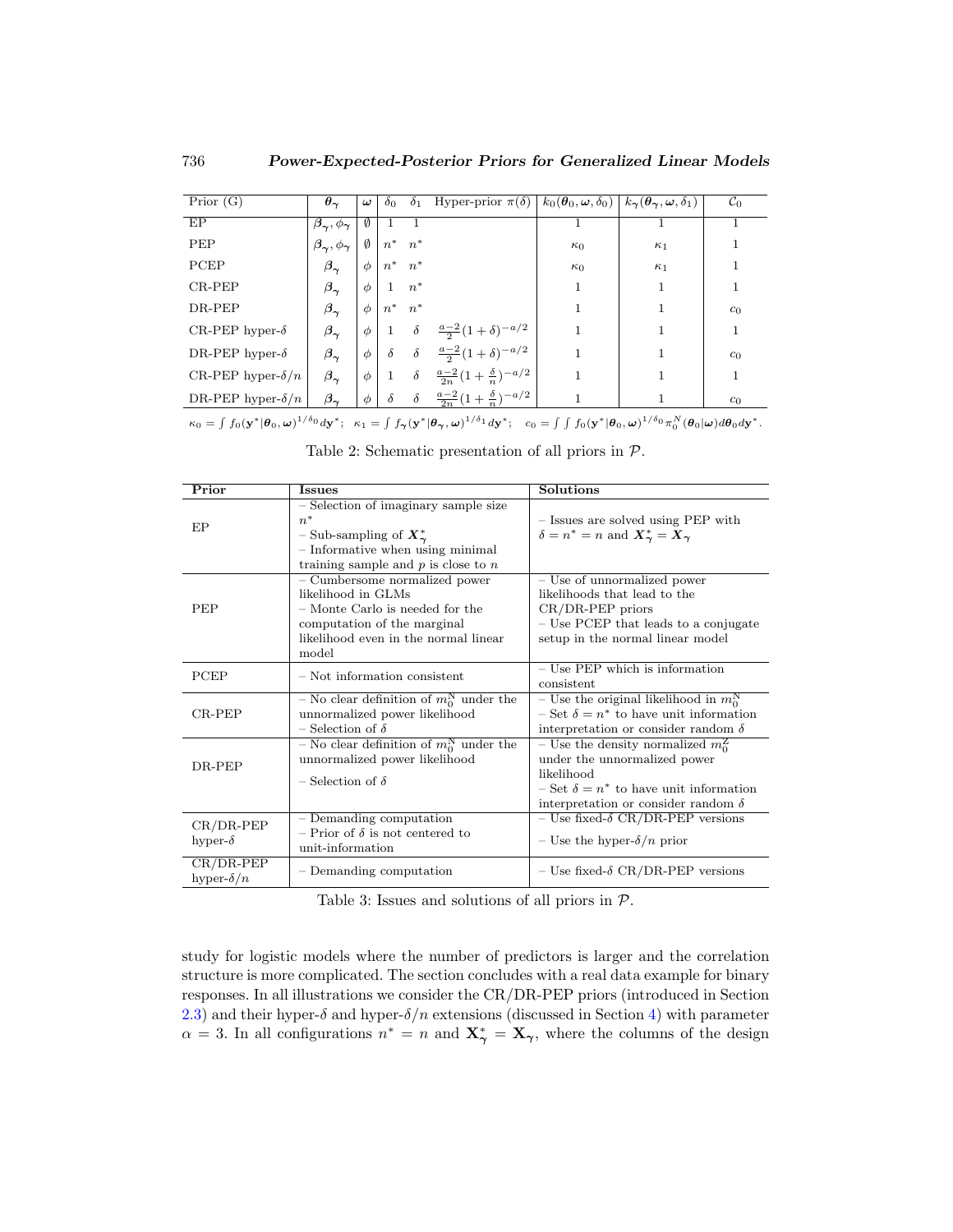<span id="page-17-1"></span>matrix are centered around their sample means. For fixed  $\delta$ , we consider the default unit-information approach, i.e.  $\delta = n^*$ . Jeffreys prior is used as baseline for  $\beta_{\infty}$ ; see Section [2.4.](#page-10-1) We compare the PEP variants with standard g-prior methods, using the GLM version of Sabanés Bové and Held [\(2011\)](#page-27-3) for the parameter vector and a flat prior for the intercept. In particular, we consider the unit-information g-prior  $(q = n)$  and three mixtures of g-priors; the hyper-g and hyper-g/n priors with  $\alpha = 3$  (Liang et al., [2008\)](#page-26-2), and the beta hyper-prior proposed by Maruyama and George [\(2011\)](#page-27-11). Henceforth, the latter will be referred to as MG hyper-g. These approaches are also implemented via GVS.

### <span id="page-17-0"></span>**7.2 Simulation study 1**

In this first example we consider logistic and Poisson simulations, presented in Hansen and Yu [\(2003\)](#page-26-3) and Chen et al. [\(2008\)](#page-25-6), respectively. Both cases have been also considered by Li and Clyde [\(2016\)](#page-26-4). The number of predictors is  $p = 5$  in the logistic model and  $p = 3$  in the Poisson model, where each predictor is drawn from a standard normal distribution with pairwise correlations given by  $\text{corr}(X_i, X_j) = r^{|i-j|}, 1 \leq i < j \leq p$ . We consider: (i) independent  $(r = 0)$  and (ii) correlated  $(r = 0.75)$  predictors. Four sparsity scenarios are assumed. For the logistic case we use the same sample size as in Hansen and Yu [\(2003\)](#page-26-3), namely  $n = 100$ , but with lower effects resulting in smaller values of odds ratios. Specifically,  $(\beta_0, \beta_1, \beta_2, \beta_3, \beta_4, \beta_5)^T$  is set to  $(0.1, 0, 0, 0, 0, 0)^T$  in the null scenario,  $(0.1, 0.7, 0, 0, 0, 0)^T$  in the sparse scenario,  $(0.1, 1.6, 0.8, -1.5, 0, 0)^T$  in the medium scenario and  $(0.1, 1.75, 1.5, -1.1, -1.4, 0.5)^T$  in the full scenario. The resulting odds ratios are approximately 2, 2.5 and 3.5 for the sparse, medium and full models, respectively. For the Poisson simulation we consider  $n = 100$  and the same regression coefficients as in Chen et al. [\(2008\)](#page-25-6); i.e.  $(\beta_0, \beta_1, \beta_2, \beta_3)^T$  equal to  $(-0.3, 0, 0, 0)^T$  in the null scenario,  $(-0.3, 0.3, 0, 0)^T$  in the sparse scenario,  $(-0.3, 0.3, 0.2, 0)^T$  in the medium scenario and  $(-0.3, 0.3, 0.2, -0.15)^T$  in the full scenario. Each simulation is repeated 100 times. Since  $p$  is small, we use a uniform prior on model space (Section [2.4\)](#page-10-1).

#### **Evaluation of model selection consistency of PEP methods**

First we examine the behaviour of PEP methods for increasing sample size. Under the assumption of model selection consistency, we expect the posterior probability of the true model to approach the value of one as sample size increases. Indeed, all PEP methods under the sparse, medium and full scenarios confirm the consistency criterion as it is evident in Figures [1](#page-18-0) and [2.](#page-19-0)

#### **Comparison between different methods**

Results based on the frequency of identifying the true data-generating model through the maximum a-posteriori (MAP) model for the logistic regression simulation are summarized in Table [4.](#page-18-1)

Comparison between PEP approaches versus the rest of the methods indicates the following: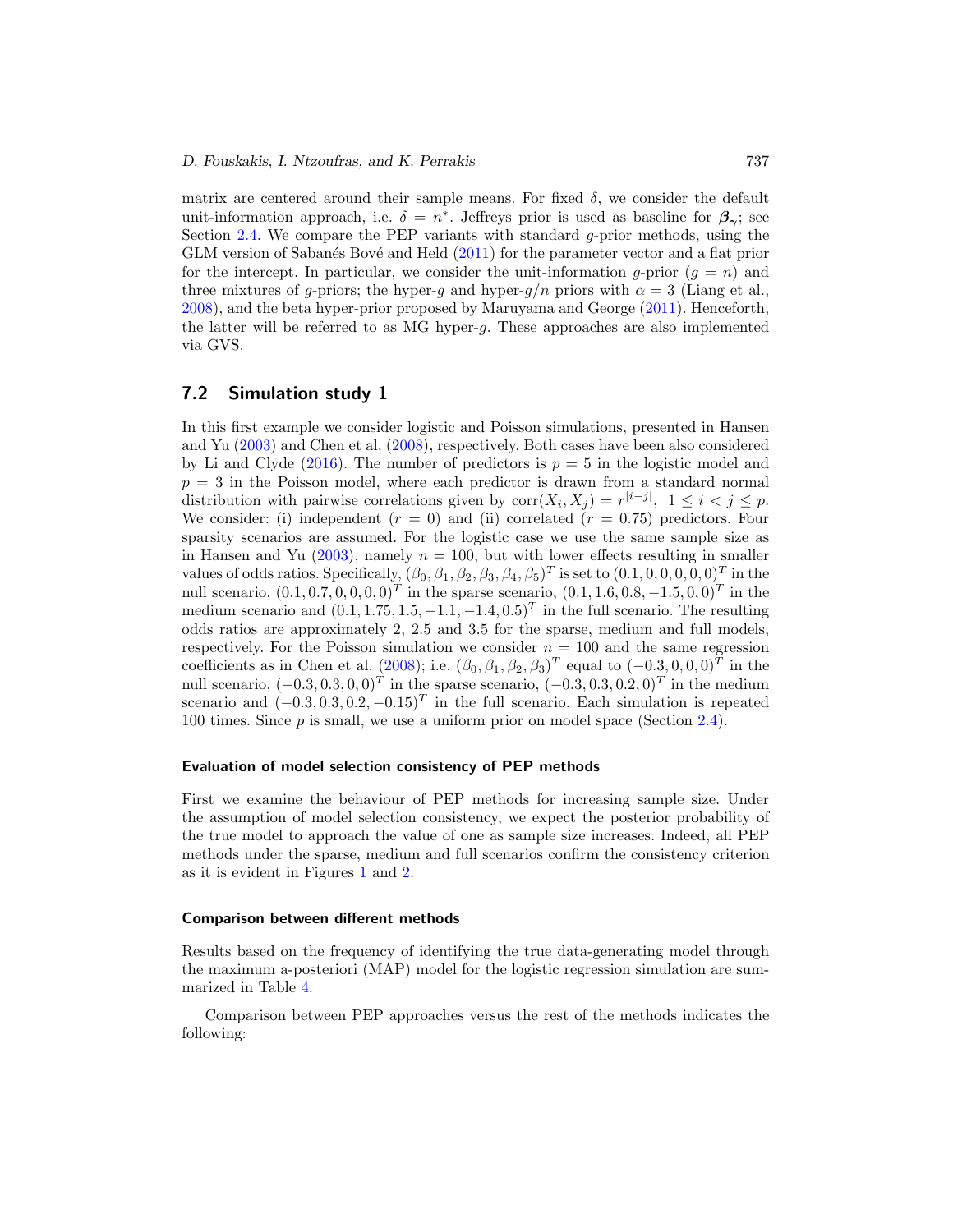

<span id="page-18-0"></span>Figure 1: Posterior probabilities of the true model vs. sample size for the sparse, medium and dense logistic regression scenarios.

|          |      | Prior distributions |       |                      |                    |     |                 |                       |    |                 |                   |  |  |
|----------|------|---------------------|-------|----------------------|--------------------|-----|-----------------|-----------------------|----|-----------------|-------------------|--|--|
| Scenario |      |                     | hyper | hyper                | MG hyper CR CR PEP |     |                 | CR PEP                |    | DR DR PEP       | DR PEP            |  |  |
|          |      | $q$ -prior          |       | q-prior $q/n$ -prior | $q$ -prior         | PEP | hyper- $\delta$ | hyper- $\delta/n$ PEP |    | hyper- $\delta$ | hyper- $\delta/n$ |  |  |
| null     | 0.00 |                     | 35    | 63                   | 75                 | 79  | 46              | 80                    | 79 | 73              | 82                |  |  |
|          | 0.75 | 91                  | 52    | 81                   | 88                 | 94  | 60              | 82                    | 93 | 91              | 92                |  |  |
|          | 0.00 | 67                  | 57    | 63                   | 67                 | 72  | 58              | 68                    | 72 | 72              | 72                |  |  |
| sparse   | 0.75 | 74                  | 60    | 67                   | 72                 | 72  | 60              | 76                    | 74 | 73              | 73                |  |  |
| medium   | 0.00 | 83                  | 82    | 84                   | 84                 | 83  | 84              | 81                    | 83 | 84              | 84                |  |  |
|          | 0.75 | 33                  | 38    | 34                   | 30                 | 26  | 37              | 32                    | 27 | 29              | 27                |  |  |
| full     | 0.00 | 41                  | 41    | 42                   | 43                 | 28  | 38              | 29                    | 26 | 32              | 31                |  |  |
|          | 0.75 | 14                  | 15    | 17                   | 14                 | 8   | 12              | 10                    | 8  | 10              | 8                 |  |  |

<span id="page-18-1"></span>Table 4: Number of times (over 100 replications) that the MAP model coincides with the true model in the logistic regressions of Simulation Study 1 (row-wise largest value in bold).

- i) Overall the PEP procedures perform satisfactorily as in 5 out of the 8 simulated scenarios the "best" method for identifying the true model involves one of the PEP priors.
- ii) The PEP procedures outperform all competing methods under the null and sparse scenarios.
- iii) In the medium scenario, the PEP priors perform equally well to the rest of the methods in the case of independent predictors and slightly worse in the case of correlated predictors.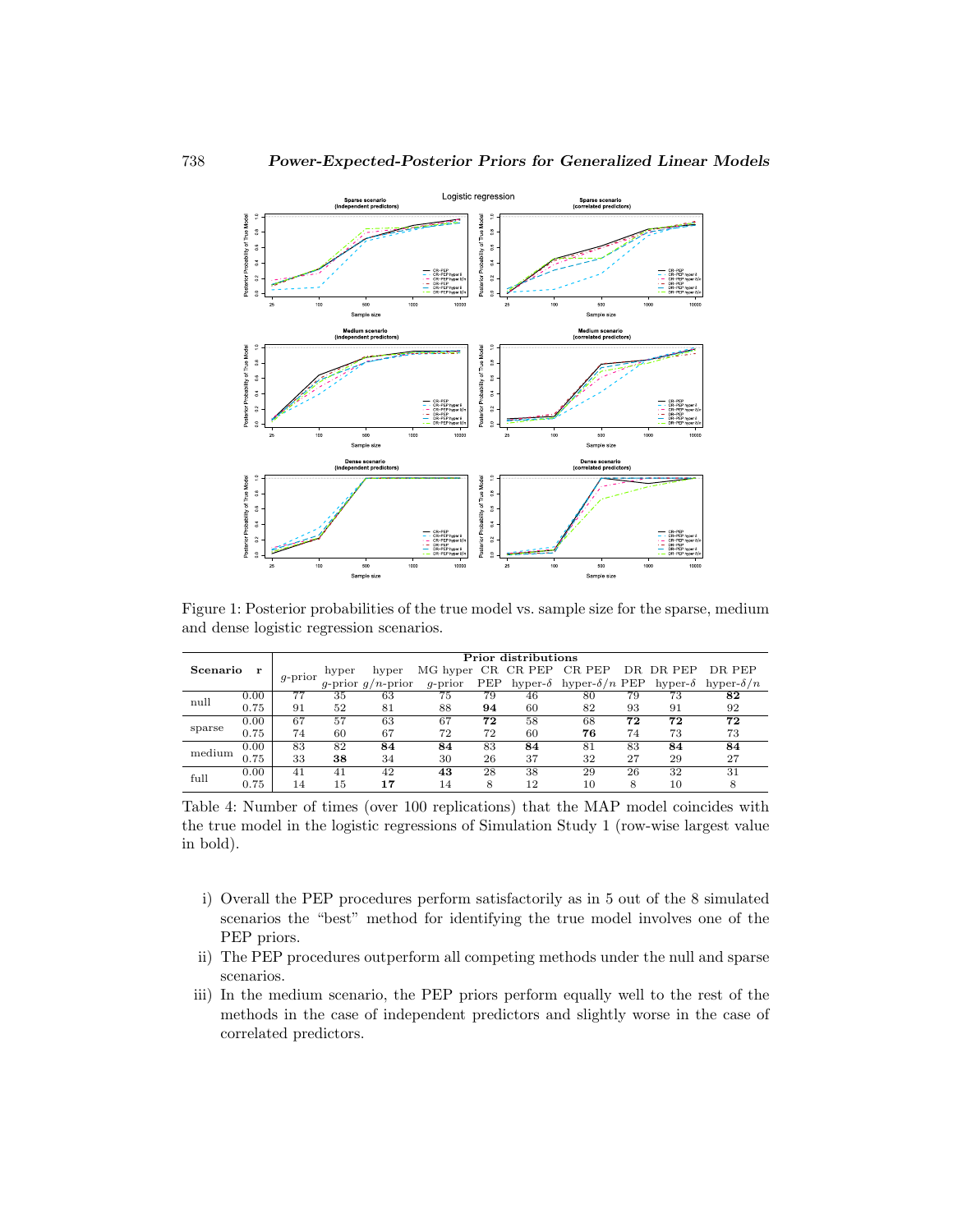

<span id="page-19-0"></span>Figure 2: Posterior probabilities of the true model vs. sample size for the sparse, medium and dense Poisson regression scenarios.

iv) In the full model scenario, the g-prior based methods perform better than the PEP based approaches. This is no surprise since PEP priors support more parsimonious solutions.

The comparison between the CR-PEP and DR-PEP priors reveals no obvious differences between the two approaches for fixed  $\delta = n$ . Concerning the fixed  $\delta$  approach versus the hyper- $\delta$  and  $\delta/n$  extensions, we see that, under the DR-PEP approach, all results are more or less the same. However, this is not the case for the CR-PEP approach, where the hyper- $\delta$  version supports more complex models than the fixed- $\delta$  based method, while the results based on the hyper- $\delta/n$  prior are somewhere in the middle. Interestingly, a similar pattern is observed among the g-prior and the hyper-g, hyper-g/n priors. Boxplots of posterior inclusion probabilities (PIPs) are available in Appendix D.1 of the supplementary material.

Results from the Poisson simulations are presented in Table [5.](#page-20-0) Overall, conclusions are similar to the logistic case:

- i) The PEP priors perform overall satisfactory; 6 out of the 8 best MAP success patterns are spotted by one of the PEP based methods.
- ii) The PEP priors perform well under sparsity, i.e. under the null and sparse models.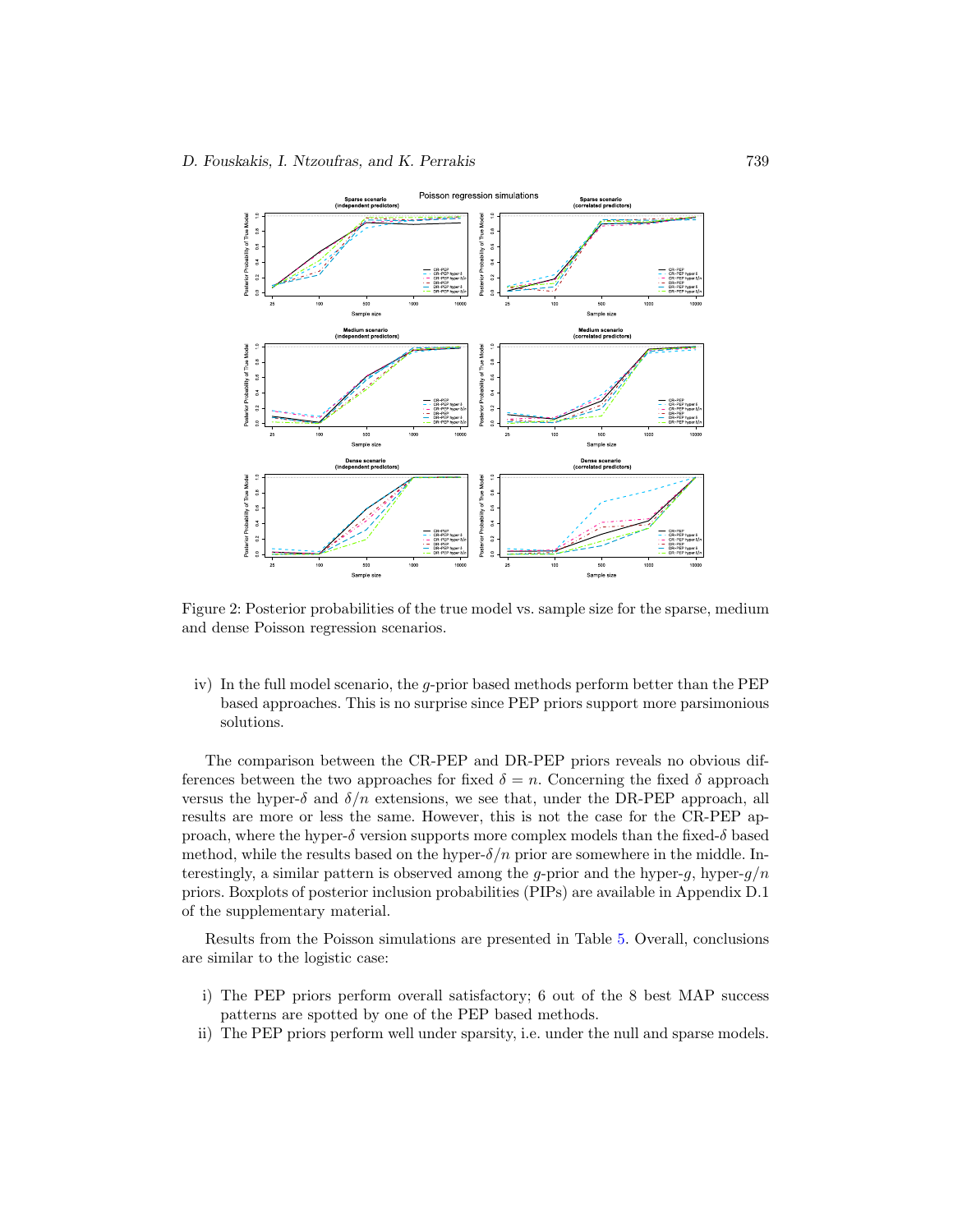|          |      | Prior distributions |       |                      |         |     |    |                                            |    |    |                                   |  |
|----------|------|---------------------|-------|----------------------|---------|-----|----|--------------------------------------------|----|----|-----------------------------------|--|
| Scenario |      | $q$ -prior          | hyper | hyper                |         |     |    | MG hyper CR CR PEP CR PEP DR DR PEP DR PEP |    |    |                                   |  |
|          |      |                     |       | q-prior $q/n$ -prior | q-prior | PEP |    | hyper- $\delta$ hyper- $\delta/n$ PEP      |    |    | hyper- $\delta$ hyper- $\delta/n$ |  |
| null     | 0.00 | 86                  | 68    | 80                   | 87      | 88  |    | 83                                         | 90 | 91 | 94                                |  |
|          | 0.75 | 91                  | 68    | 90                   | 94      | 95  | 75 | 91                                         | 95 | 97 | 95                                |  |
| sparse   | 0.00 | 75                  | 74    | 74                   | 75      | 76  | 68 | 80                                         | 73 | 68 | 69                                |  |
|          | 0.75 | 40                  | 43    | 41                   | 38      | 35  | 44 | 40                                         | 32 | 30 | 28                                |  |
| medium   | 0.00 | 29                  | 43    | 37                   | 36      | 27  | 44 | 30                                         | 28 | 25 | 20                                |  |
|          | 0.75 | 0                   | 5     |                      |         |     |    |                                            |    |    |                                   |  |
| full     | 0.00 | 6                   | 23    | 13                   |         |     | 18 |                                            |    |    |                                   |  |
|          | 0.75 |                     |       |                      |         |     |    |                                            |    |    |                                   |  |

<span id="page-20-0"></span>Table 5: Number of times (over 100 replications) that the MAP model coincides with the true model in the Poisson regressions of Simulation Study 1 (row-wise largest value in bold).

- iii) In the medium scenarios, the hyper-g and hyper- $\delta$  CR-PEP priors yield the best results; however, under correlated predictors the true model is rarely traced.
- iv) In the full model with independent covariates, the rates are low; hyper-g has the highest rate but with the hyper- $\delta$  CR-PEP being close. In the correlated case all methods fail.

With respect to the various PEP prior distributions, the comparison in the Poisson case leads to the same findings as previously. Again, the most interesting finding is that inference under the DR-PEP prior is not affected by the choice of fixed versus random  $\delta$ . On the contrary, this is not the case for the CR-PEP prior, where the hyper- $\delta$ extension systematically supports more complex models. Boxplots of PIPs are provided as supplementary material in Appendix D.2.

Finally, the accuracy of the log-marginal likelihood is assessed empirically and indicative results and comparisons are provided in Appendix C of the supplementary material of this manuscript.

### **7.3 Simulation study 2**

Here we consider logistic simulations with  $p = 10$  predictors and  $n = 200$ . The first five covariates are generated from a standard normal, while the remaining five are generated as  $X_{ij} \sim N(0.3X_{i1} + 0.5X_{i2} + 0.7X_{i3} + 0.9X_{i4} + 1.1X_{i5}, 1)$ , for  $i = 1, ..., n$  and  $j =$ 6,..., 10. Three models are assumed:  $(\beta_0, \beta_1, \beta_2, \beta_3, \beta_4, \beta_5, \beta_6, \beta_7, \beta_8, \beta_9, \beta_{10})^T$  is equal to  $(0.1, 0, 0, 0, 0, 0, 0, 0, 0, 0, 0)^T$  in a null design, to  $(0.1, 0, 0, -0.9, 0, 0, 0, 1.2, 0, 0, 0.4)^T$ in a sparse design and to  $(0.1, 0.6, 0, -0.9, 0, 1, 0.9, 1.2, -1.2, -0.5, 0)^T$  in a dense design. The odds ratios for the sparse and dense simulation models are approximately 2 and 3, respectively. Each simulation is repeated 100 times. We use the beta-binomial prior on model space; see Section [2.4.](#page-10-1) Figures [3,](#page-21-0) [4](#page-21-1) and [5](#page-22-0) present boxplots of PIPs under the null, sparse and dense scenarios, respectively.

Under the null scenario (Figure [3\)](#page-21-0), all methods, except the hyper-q prior, exhibit strong shrinkage towards zero on the PIPs. The hyper-g prior leads to larger estimates that have higher variability. The hyper- $\delta$  CR-PEP prior also induces more variability.

Under the sparse scenario (Figure [4\)](#page-21-1) there are no striking differences among methods.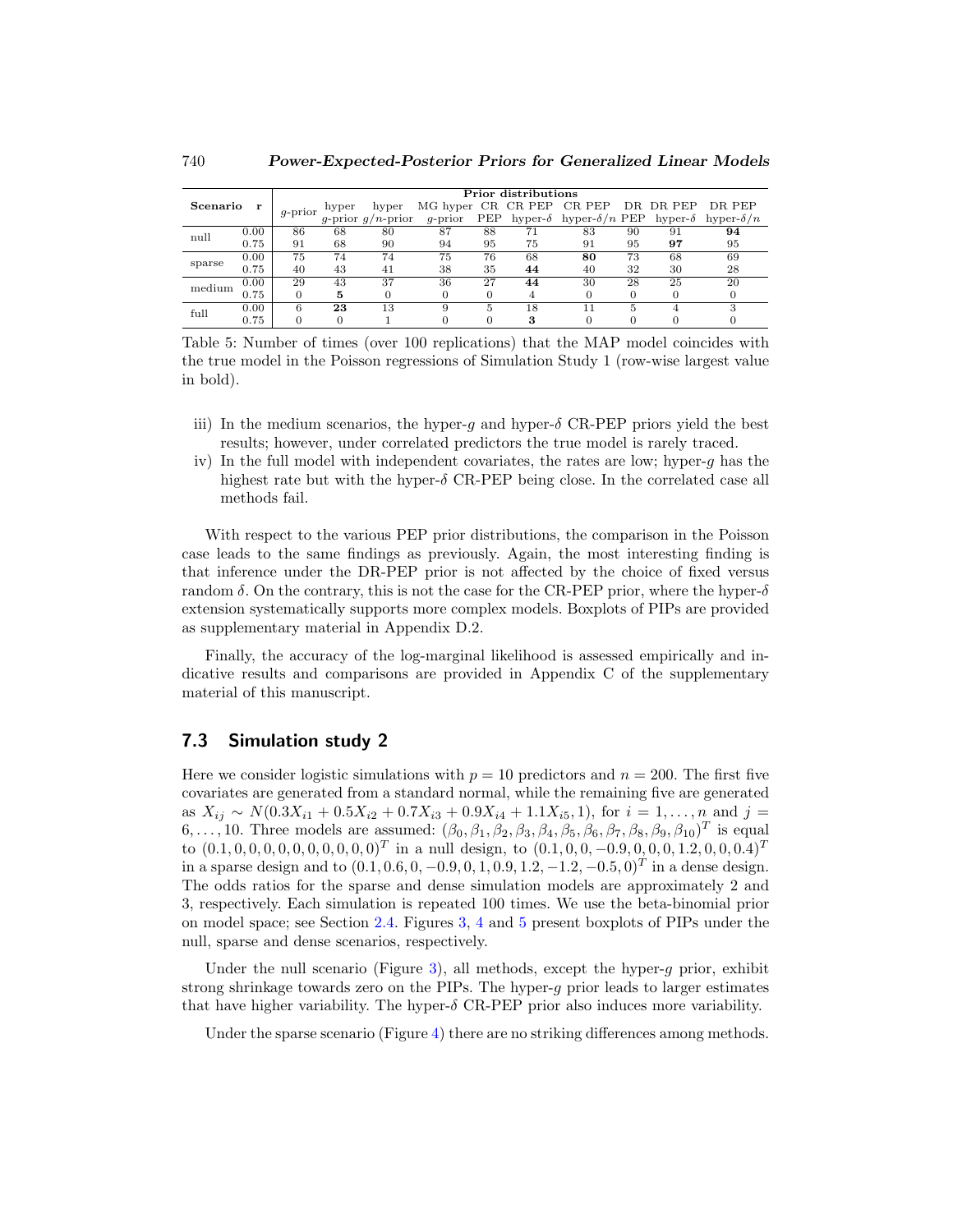

<span id="page-21-0"></span>Figure 3: Posterior inclusion probabilities for Simulation Study 2 under the various priors from 100 repetitions of the null logistic simulation scenario.



<span id="page-21-1"></span>Figure 4: Posterior inclusion probabilities for Simulation Study 2 under the various priors from 100 repetitions of the sparse logistic simulation scenario where the true model is  $X_3 + X_7 + X_{10}$ .

All priors provide very strong support for the inclusion of  $X_7$  and sufficient support for the inclusion of  $X_3$ . Moreover, all methods yield very wide PIP intervals for predictor  $X_{10}$ .

Finally, in the dense scenario (Figure [5\)](#page-22-0) the fixed- $\delta$  PEP priors generally outperform other methods as they yield lower PIPs for the unimportant effects of  $X_2$ ,  $X_4$ ,  $X_{10}$ . The g-prior and the hyper DR-PEP extensions yield similar PIPs and generally perform well; however, these priors introduce some uncertainty concerning the inclusion of covariate  $X_4$ . The rest of the methods systematically support more complex models.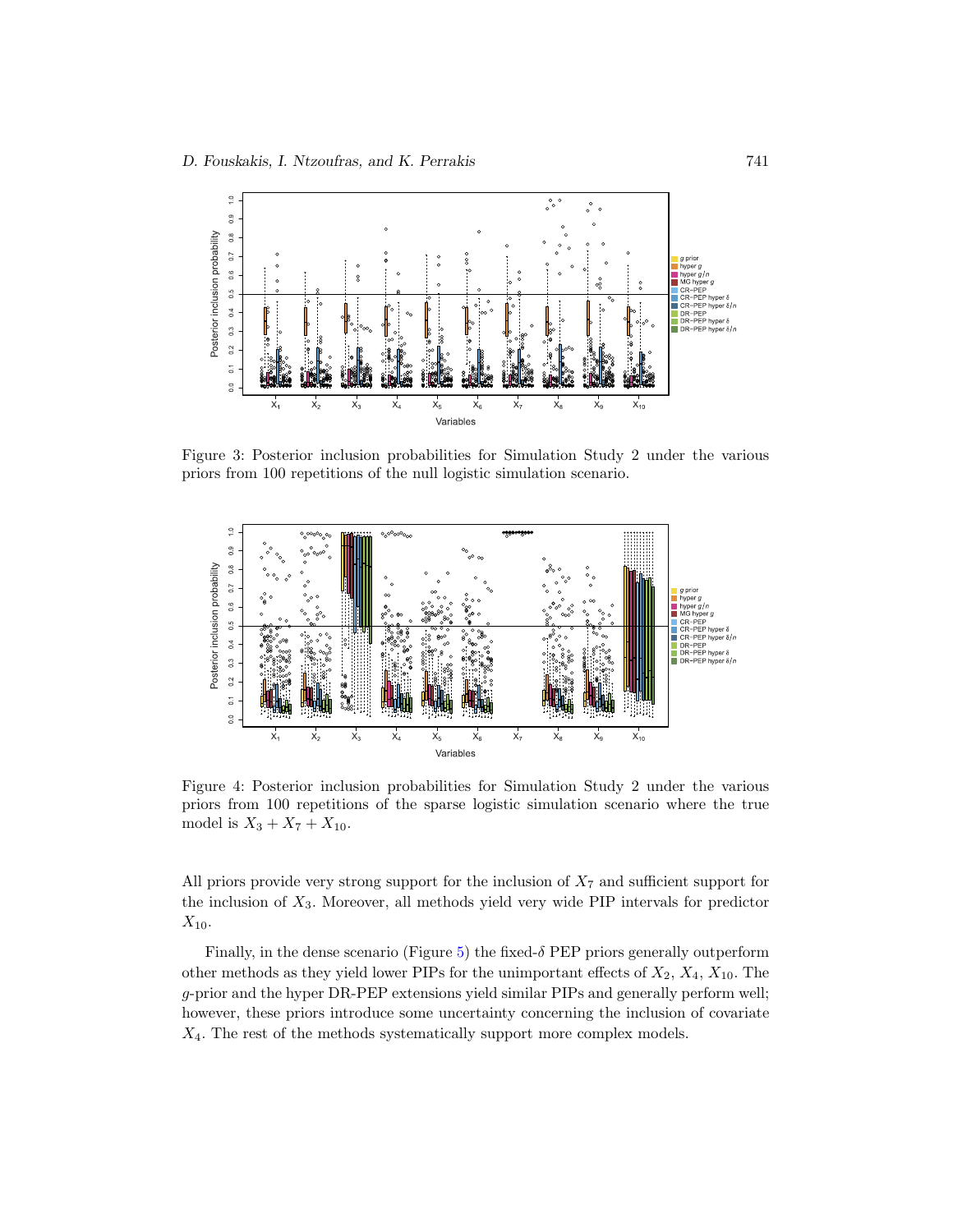<span id="page-22-1"></span>

<span id="page-22-0"></span>Figure 5: Posterior inclusion probabilities for Simulation Study 2 under the various priors from 100 repetitions of the dense logistic simulation scenario where the true model is  $X_1 + X_3 + X_5 + X_6 + X_7 + X_8 + X_9.$ 

### **7.4 A real data example**

Lastly, we consider the Pima Indians diabetes data set which has been analyzed in several studies (e.g. Holmes and Held, [2006;](#page-26-11) Sabanés Bové and Held, [2011\)](#page-27-3). The data consist of  $n = 532$  complete records on diabetes presence and  $p = 7$  potential covariates; namely, number of pregnancies  $(X_1)$ , plasma glucose concentration  $(X_2)$ , diastolic blood pressure  $(X_3)$ , triceps skin fold thickness  $(X_4)$ , body mass index  $(X_5)$ , diabetes pedigree function  $(X_6)$  and age  $(X_7)$ . For each method we use 41000 iterations of the GVS algorithm, discarding the first 1000 as burn-in. The beta-binomial prior is used on model space (Section [2.4\)](#page-10-1).

Table [6](#page-23-0) shows the PIPs under the various methods. For comparison reasons we also include results from the Zellner and Siow [\(1980\)](#page-28-0) inverse gamma (ZS-IG) prior, the hyper- $q/n$  with  $\alpha = 4$ , and a non-informative inverse gamma (NI-IG) hyper-q prior with shape and scale equal to  $10^{-3}$ . The PIPs we obtain via GVS are in agreement with the results presented in Sabanés Bové and Held [\(2011](#page-27-3)). For covariates  $X_1, X_2, X_5$  and  $X_6$ , which seem to be highly influential, the results in Table [6](#page-23-0) show no significant differences among methods. On the contrary, the PIPs of the "uncertain" covariates  $X_3, X_4$  and  $X_7$ vary substantially; specifically, the inclusion probabilities from the fixed- $\delta$  CR/DR-PEP priors, the hyper- $\delta/n$  DR-PEP prior and the g-prior are considerably lower than the inclusion probabilities resulting from the rest of the methods. In terms of the shrinkage factors  $g/(g+1)$  and  $\delta/(\delta+1)$ , results show that the shrinkage effect is stronger when g or  $\delta$  is fixed, which leads to a drastic reduction in the effects (and the PIPs) of lowinfluential covariates. On the other hand, the priors with random q or  $\delta$  clearly result in higher PIPs. Among this category of priors, the hyper- $\delta/n$  DR-PEP is evidently the most parsimonious, as it yields PIPs which are actually quite close to those obtained from fixed  $\delta$  PEP priors. Further results with comments can be found in Appendix E of the supplementary material.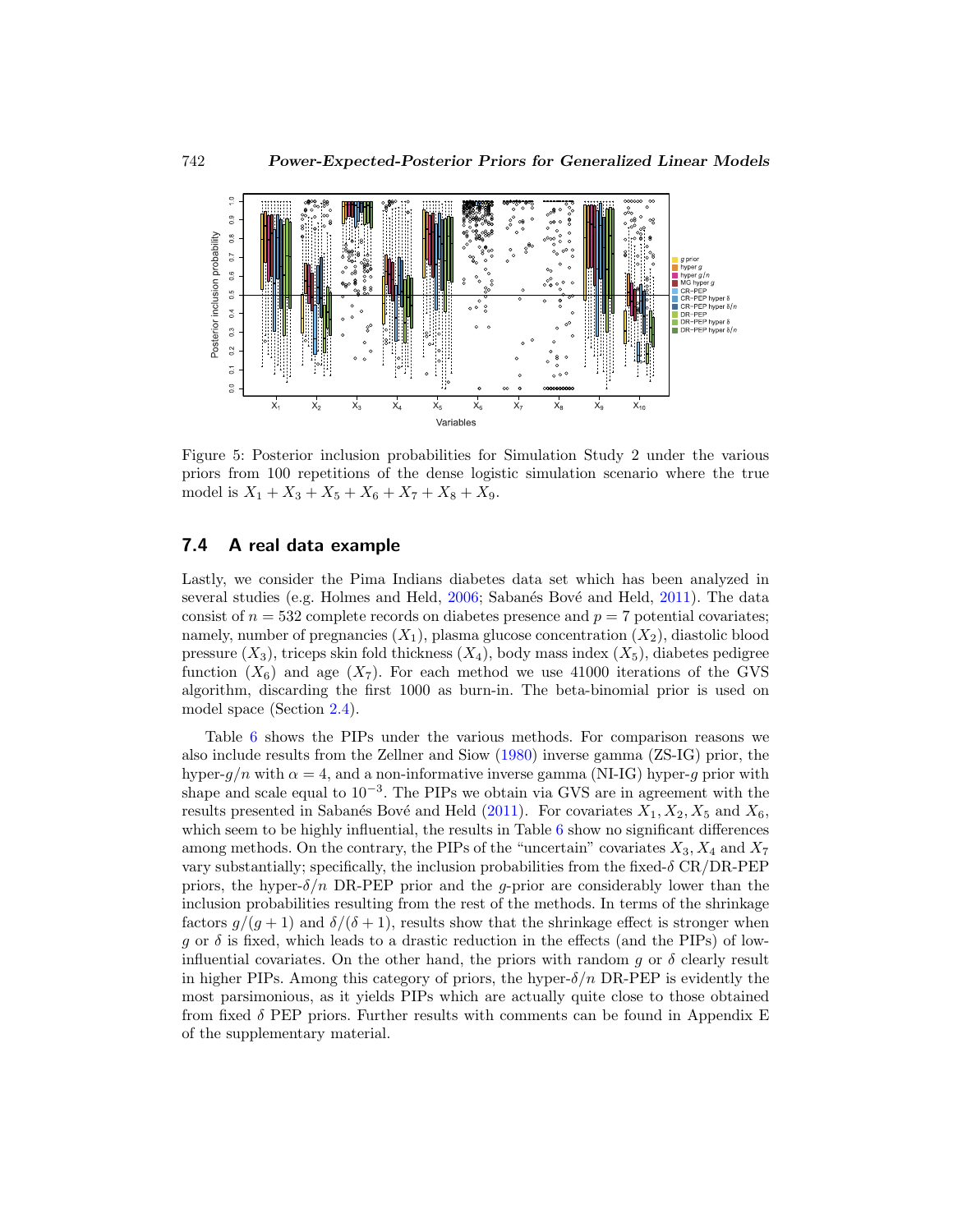#### *D. Fouskakis, I. Ntzoufras, and K. Perrakis* 743

| Method                      | Predictor |       |       |       |       |       |       |  |  |  |
|-----------------------------|-----------|-------|-------|-------|-------|-------|-------|--|--|--|
|                             | $X_1$     | $X_2$ | $X_3$ | $X_4$ | $X_5$ | $X_6$ | $X_7$ |  |  |  |
| ZS-IG hyper- $q$            | 0.961     | 1.000 | 0.252 | 0.250 | 0.998 | 0.994 | 0.530 |  |  |  |
| NI-IG hyper- $q$            | 0.967     | 1.000 | 0.349 | 0.341 | 0.998 | 0.996 | 0.622 |  |  |  |
| g-prior $(q = n)$           | 0.952     | 1.000 | 0.136 | 0.139 | 0.998 | 0.992 | 0.382 |  |  |  |
| hyper-g ( $\alpha = 3$ )    | 0.970     | 1.000 | 0.397 | 0.379 | 0.998 | 0.996 | 0.669 |  |  |  |
| hyper- $q/n \ (\alpha = 3)$ | 0.966     | 1.000 | 0.304 | 0.300 | 0.998 | 0.995 | 0.579 |  |  |  |
| hyper- $q/n$ $(\alpha = 4)$ | 0.965     | 1.000 | 0.307 | 0.299 | 0.997 | 0.995 | 0.582 |  |  |  |
| $MG$ hyper-q                | 0.958     | 1.000 | 0.262 | 0.259 | 0.998 | 0.994 | 0.548 |  |  |  |
| $CR-PEP$                    | 0.948     | 1.000 | 0.100 | 0.104 | 0.998 | 0.987 | 0.339 |  |  |  |
| CR-PEP hyper- $\delta$      | 0.964     | 1.000 | 0.296 | 0.291 | 0.998 | 0.995 | 0.602 |  |  |  |
| CR-PEP hyper- $\delta/n$    | 0.956     | 1.000 | 0.223 | 0.225 | 0.998 | 0.992 | 0.520 |  |  |  |
| DR-PEP                      | 0.948     | 1.000 | 0.102 | 0.104 | 0.997 | 0.988 | 0.324 |  |  |  |
| DR-PEP hyper- $\delta$      | 0.954     | 1.000 | 0.174 | 0.173 | 0.997 | 0.991 | 0.442 |  |  |  |
| DR-PEP hyper- $\delta/n$    | 0.951     | 1.000 | 0.125 | 0.120 | 0.998 | 0.987 | 0.346 |  |  |  |

<span id="page-23-0"></span>Table 6: Posterior inclusion probabilities for the seven covariates of the Pima Indians diabetes data set.

|                                        |                                   | False  | False  |                     | False  | False  |
|----------------------------------------|-----------------------------------|--------|--------|---------------------|--------|--------|
|                                        |                                   | Neg.   | Pos.   |                     | Neg.   | Pos.   |
| Method                                 | <b>MAP</b>                        | $(\%)$ | $(\%)$ | $\mathbf{MPM}$      | $(\%)$ | $(\%)$ |
| g-prior $(g = n)$                      | $\mathcal{M}_{A}$                 | 10.8   | 16.5   | ${\cal M}_A$        | 10.8   | 16.5   |
| hyper-g ( $\alpha = 3$ )               | $\mathcal{M}_A + X_3 + X_4 + X_7$ | 11.4   | 16.9   | $\mathcal{M}_A+X_7$ | 11.1   | 16.8   |
| hyper- $g/n \ (\alpha = 3)$            | $\mathcal{M}_A$                   | 11.0   | 16.6   | $\mathcal{M}_A+X_7$ | 11.0   | 16.6   |
| $MG$ hyper-g                           | ${\cal M}_A$                      | 10.9   | 16.6   | $\mathcal{M}_A+X_7$ | 10.9   | 16.6   |
| CR-PEP                                 | $\mathcal{M}_A$                   | 10.9   | 16.9   | $\mathcal{M}_{A}$   | 10.9   | 16.9   |
| CR-PEP hyper- $\delta$                 | ${\cal M}_A$                      | 10.9   | 17.0   | $\mathcal{M}_A+X_7$ | 11.3   | 16.4   |
| CR-PEP hyper- $\delta/n$               | $\mathcal{M}_A$                   | 10.8   | 17.0   | $\mathcal{M}_A+X_7$ | 11.0   | 16.6   |
| DR-PEP                                 | ${\cal M}_A$                      | 10.9   | 16.8   | $\mathcal{M}_{A}$   | 10.9   | 16.8   |
| DR-PEP hyper- $\delta$                 | ${\cal M}_A$                      | 10.9   | 16.9   | $\mathcal{M}_{A}$   | 10.9   | 16.9   |
| DR-PEP hyper- $\delta/n$               | $\mathcal{M}_{A}$                 | 10.9   | 16.8   | ${\cal M}_A$        | 10.9   | 16.8   |
| $\mathcal{M}_A: X_1 + X_2 + X_5 + X_6$ |                                   |        |        |                     |        |        |

<span id="page-23-1"></span>Table 7: Percentages of false negative and false positive detections for the Pima Indians diabetes data set under the MAP model and median probability model (MPM) for the various priors.

We conclude by examining the out-of-sample predictive accuracy under each prior. Table [7](#page-23-1) summarizes the false positive and false negative prediction rates under the MAP and median probability models using a random split of the data into a half. Overall, we cannot find a dominant method in terms of predictive accuracy; we note however, that the most complex MAP model arises from the hyper-g prior which also results in the highest false negative prediction rates. In contrast, the unit-information g-prior, the CR-PEP prior with fixed  $\delta$ , and the DR-PEP priors lead to the most parsimonious median probability model, which is comparable in terms of predictive performance with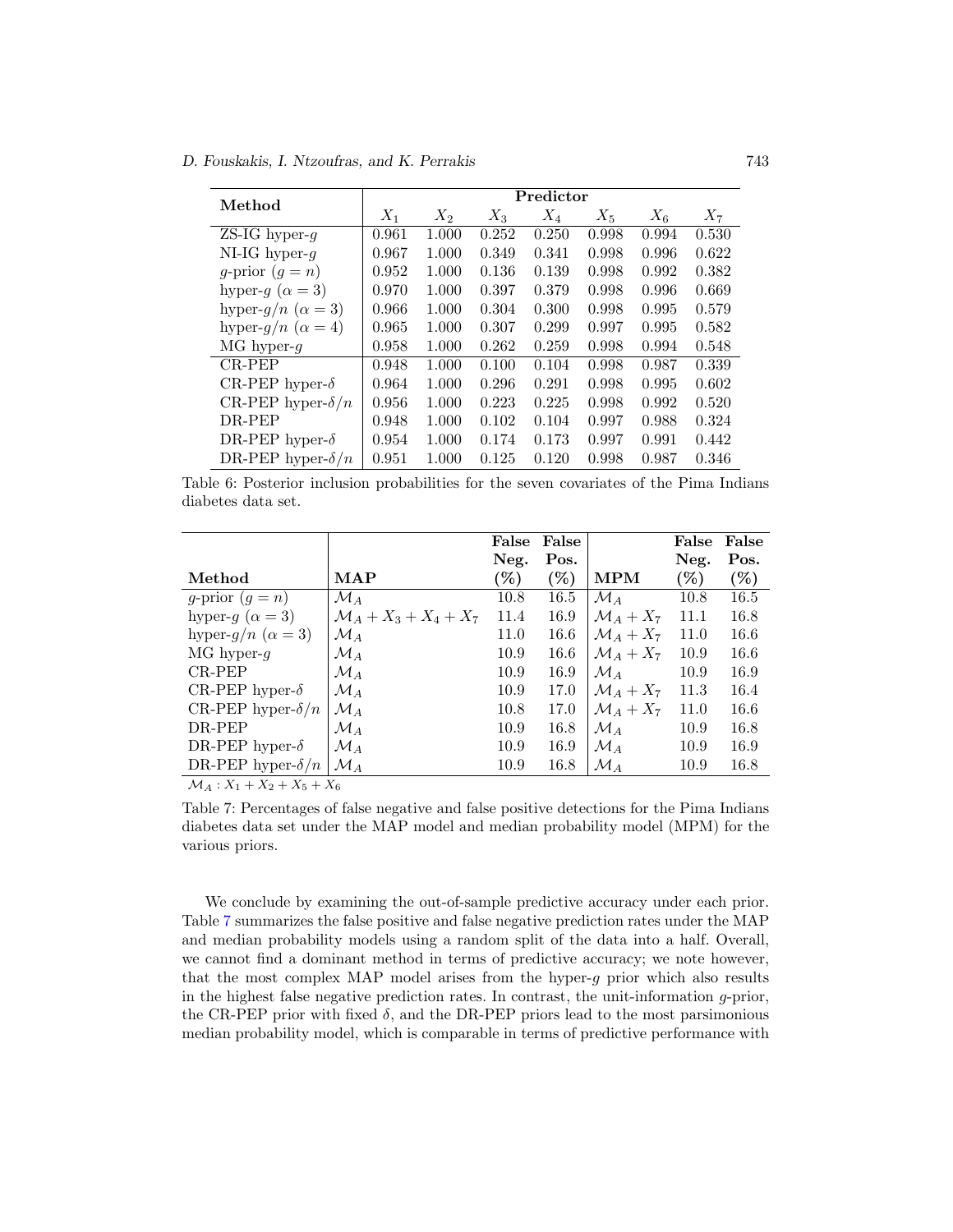<span id="page-24-1"></span>the model that further includes  $X_7$ , indicated as the median probability model by the rest of the methods.

# <span id="page-24-0"></span>**8 Discussion**

In this article we extended the PEP formulation to two new prior designs which significantly enhance the applicability of the proposed methodology. We focused on variable selection for GLMs, however, the CR/DR-PEP priors proposed here may in principle be used for any general model setting. The new approaches retain the desired features of the original PEP prior formulation by: i) resolving the problem of selecting and averaging across minimal imaginary samples, thus, also allowing for large-sample approximations, and ii) being minimally informative by scaling down the effect of the imaginary data on the posterior distribution. We further introduced hyper-prior distributions, analogues to the priors proposed in Liang et al. [\(2008\)](#page-26-2), for the power parameter  $\delta$  that controls the contribution of the imaginary data.

With respect to the criteria in Bayarri et al. [\(2012](#page-25-7)), we provided proofs for the null and dimensional predictive matching criteria for all priors under consideration. Regarding model selection consistency, proofs for the normal linear model are provided in Fouskakis et al. [\(2016](#page-26-9)). In this paper we illustrated empirically that this criterion appears to hold also for binomial and Poisson GLMs.

The empirical results suggest that the proposed PEP priors outperform mixtures of g-priors in terms of introducing larger shrinkage to the inclusion probabilities of non-influential or partially influential predictors, thus, leading to more parsimonious solutions with comparable predictive accuracy. When comparing PEP priors with fixed  $\delta = n$  and random  $\delta$  the results indicate that the former approach induces more stringent control in the inclusion of predictors. Therefore, fixed PEP priors support simpler models which is a desirable feature when the number of covariates is large. Concerning the choice between the CR and the DR prior setups, we conclude in favour to the use of the latter since it is rather robust with respect to the fixed vs. random specification of  $\delta$ .

Future research aims to extend the PEP methodology to high-dimensional problems, including the small  $n$ -large p case, by incorporating shrinkage priors (e.g. ridge and LASSO procedures) into the PEP design. Another promising alternative is to embody the expectation-maximization variable selection approach of Ročková and George  $(2014)$ within the PEP prior.

# **Supplementary Material**

Electronic Appendix of the "Power-Expected-Posterior Priors for Generalized Linear Models" (DOI: [10.1214/17-BA1066SUPP;](https://doi.org/10.1214/17-BA1066SUPP) .pdf).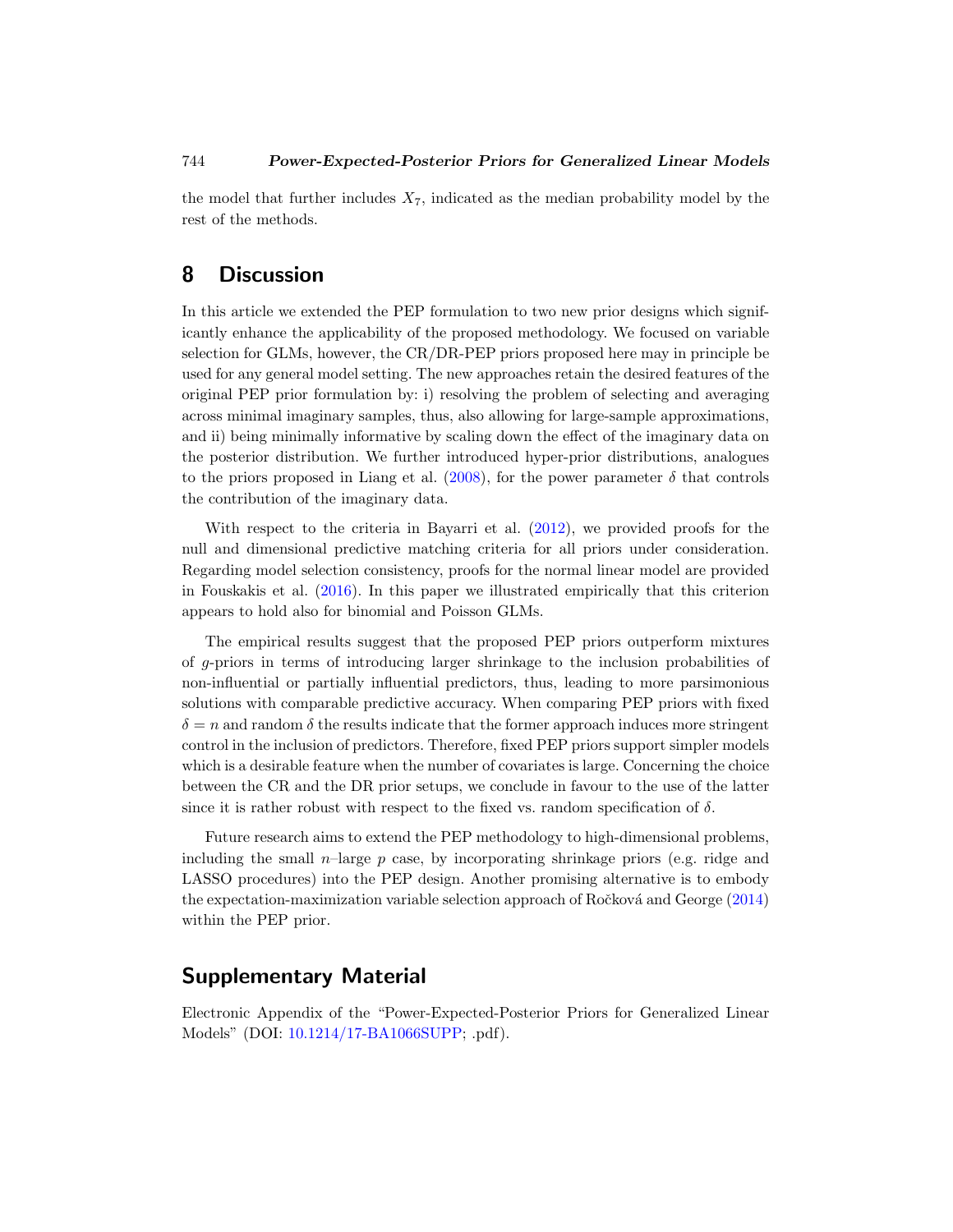# **References**

- <span id="page-25-7"></span>Bayarri, M. J., Berger, J. O., Forte, A., and García-Donato, G. (2012). "Criteria for Bayesian model choice with application to variable selection." The Annals of Statistics, 40: 1550–1577. [MR3015035.](http://www.ams.org/mathscinet-getitem?mr=3015035) doi: <https://doi.org/10.1214/12-AOS1013>. [723,](#page-3-1) [733,](#page-13-3) [734,](#page-14-4) [744](#page-24-1)
- <span id="page-25-0"></span>Berger, J. O. and Pericchi, L. R. (1996a). "The intrinsic Bayes factor for linear models." in J. Bernardo, J. Berger, A. Dawid, and A. Smith, eds., Bayesian Statistics, Vol. 5, 25–44. Oxford University Press. [MR1425398.](http://www.ams.org/mathscinet-getitem?mr=1425398) [722](#page-2-0)
- <span id="page-25-1"></span>Berger, J. O. and Pericchi, L. R. (1996b). "The intrinsic Bayes factor for model selection and prediction." Journal of the American Statistical Association, 91: 109–122. [MR1394065.](http://www.ams.org/mathscinet-getitem?mr=1394065) doi: <https://doi.org/10.2307/2291387>. [722,](#page-2-0) [725](#page-5-2)
- <span id="page-25-11"></span>Bernardo, J. and Smith, A. (2000). Bayesian Theory, 2nd edition. Chichester, UK: Wiley. [MR1274699.](http://www.ams.org/mathscinet-getitem?mr=1274699) doi: <https://doi.org/10.1002/9780470316870>. [726](#page-6-1)
- <span id="page-25-3"></span>Casella, G. and Moreno, E. (2006). "Objective Bayesian variable selection." Journal of the American Statistical Association, 101: 157–167. [MR2268035.](http://www.ams.org/mathscinet-getitem?mr=2268035) doi: <https://doi.org/10.1198/016214505000000646>. [722,](#page-2-0) [725](#page-5-2)
- <span id="page-25-10"></span>Chen, M., Ibrahim, J. G., and Shao, Q.-M. (2000). "Power prior distributions for generalized linear models." Journal of Statistical Planning and Inference, 84: 121–137. [MR1747500.](http://www.ams.org/mathscinet-getitem?mr=1747500) doi: [https://doi.org/10.1016/S0378-3758\(99\)00140-8](https://doi.org/10.1016/S0378-3758(99)00140-8). [726](#page-6-1)
- <span id="page-25-6"></span>Chen, M.-H., Huang, L., Ibrahim, J. G., and Kim, S. (2008). "Bayesian variable selection and computation for generalized linear models with conjugate priors." Bayesian Analysis, 3: 585–614. [MR2434404.](http://www.ams.org/mathscinet-getitem?mr=2434404) doi: [https://doi.org/](https://doi.org/10.1214/08-BA323) [10.1214/08-BA323](https://doi.org/10.1214/08-BA323). [722,](#page-2-0) [737](#page-17-1)
- <span id="page-25-5"></span>Chen, M.-H. and Ibrahim, J. G. (2003). "Conjugate priors for generalized linear models." Statistica Sinica, 13: 461–476. [MR1977737.](http://www.ams.org/mathscinet-getitem?mr=1977737) [722,](#page-2-0) [723](#page-3-1)
- <span id="page-25-2"></span>Consonni, G. and Veronese, P. (2008). "Compatibility of prior specifications across linear models." Statistical Science, 23: 332–353. [MR2483907.](http://www.ams.org/mathscinet-getitem?mr=2483907) doi: [https://doi.org/](https://doi.org/10.1214/08-STS258) [10.1214/08-STS258](https://doi.org/10.1214/08-STS258). [722](#page-2-0)
- <span id="page-25-12"></span>Dellaportas, P., Forster, J. J., and Ntzoufras, I. (2002). "On Bayesian model and variable selection using MCMC." Statistics and Computing, 12: 27–36. [MR1877577.](http://www.ams.org/mathscinet-getitem?mr=1877577) doi: <https://doi.org/10.1023/A:1013164120801>. [732](#page-12-2)
- <span id="page-25-9"></span>Fouskakis, D. and Ntzoufras, I. (2013). "Computation for intrinsic variable selection in normal regression models via expected-posterior prior." Statistics and Computing, 23: 491–499. [MR3070406.](http://www.ams.org/mathscinet-getitem?mr=3070406) doi: <https://doi.org/10.1007/s11222-012-9325-9>. [725](#page-5-2)
- <span id="page-25-8"></span>Fouskakis, D. and Ntzoufras, I. (2016). "Power-conditional-expected priors: Using gpriors with random imaginary data for variable selection." Journal of Computational and Graphical Statistics, 25: 647–664. [MR3533631.](http://www.ams.org/mathscinet-getitem?mr=3533631) doi: [https://doi.org/](https://doi.org/10.1080/10618600.2015.1036996) [10.1080/10618600.2015.1036996](https://doi.org/10.1080/10618600.2015.1036996). [724,](#page-4-3) [725,](#page-5-2) [727,](#page-7-2) [728,](#page-8-5) [729,](#page-9-2) [730,](#page-10-2) [731](#page-11-3)
- <span id="page-25-4"></span>Fouskakis, D., Ntzoufras, I., and Draper, D. (2015). "Power-expected-posterior priors for variable selection in Gaussian linear models." Bayesian Analysis, 10: 75–107.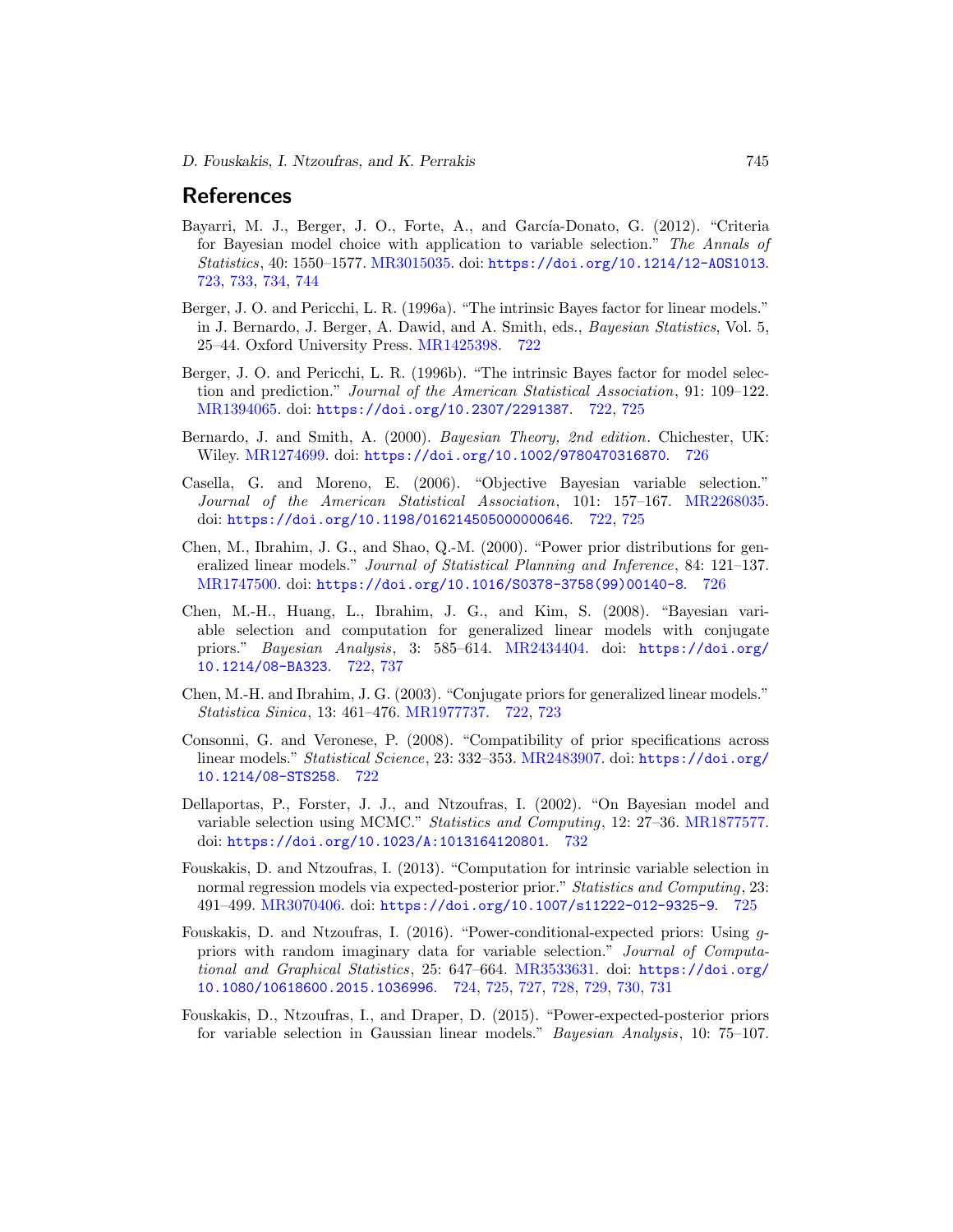[MR3420898.](http://www.ams.org/mathscinet-getitem?mr=3420898) doi: <https://doi.org/10.1214/14-BA887>. [722,](#page-2-0) [724,](#page-4-3) [725,](#page-5-2) [726,](#page-6-1) [727,](#page-7-2) [733](#page-13-3)

- <span id="page-26-9"></span>Fouskakis, D., Ntzoufras, I., and Perrakis, K. (2016). "Variations of power-expectedposterior priors in normal regression models." arXiv:1609.06926v2. [730,](#page-10-2) [734,](#page-14-4) [744](#page-24-1)
- <span id="page-26-10"></span>Fouskakis, D., Ntzoufras, I., and Perrakis, K. (2017). "Electronic Appendix of the "Power-Expected-Posterior Priors for Generalized Linear Models"." Bayesian Analysis. doi: <https://doi.org/10.1214/17-BA1066SUPP>. [731](#page-11-3)
- <span id="page-26-8"></span>Friel, N. and Pettitt, A. N. (2008). "Marginal likelihood estimation via power posteriors." Journal of the Royal Statistical Society: Series B (Statistical Methodology), 70: 589–607. [MR2420416.](http://www.ams.org/mathscinet-getitem?mr=2420416) doi: [https://doi.org/10.1111/j.1467-9868.2007.](https://doi.org/10.1111/j.1467-9868.2007.00650.x) [00650.x](https://doi.org/10.1111/j.1467-9868.2007.00650.x). [727](#page-7-2)
- <span id="page-26-5"></span>Gupta, M. and Ibrahim, J. G. (2009). "An information matrix prior for Bayesian analysis in generalized linear models with high dimensional data." Statistica Sinica, 19: 1641– 1663. [MR2589202.](http://www.ams.org/mathscinet-getitem?mr=2589202) [723](#page-3-1)
- <span id="page-26-3"></span>Hansen, M. and Yu, B. (2003). "Minimum description length model selection criteria for generalized linear models." Lecture Notes-Monograph Series, 6: 145–163. [MR2004337.](http://www.ams.org/mathscinet-getitem?mr=2004337) doi: <https://doi.org/10.1214/lnms/1215091140>. [723,](#page-3-1) [737](#page-17-1)
- <span id="page-26-11"></span>Holmes, C. C. and Held, L. (2006). "Bayesian auxiliary variable models for binary and multinomial regression." Bayesian Analysis, 145–168. [MR2227368.](http://www.ams.org/mathscinet-getitem?mr=2227368) doi: <https://doi.org/10.1214/06-BA105>. [742](#page-22-1)
- <span id="page-26-7"></span>Ibrahim, J. G. and Chen, M.-H. (2000). "Power prior distributions for regression models." Statistical Science, 15: 46–60. [MR1842236.](http://www.ams.org/mathscinet-getitem?mr=1842236) doi: [https://doi.org/](https://doi.org/10.1214/ss/1009212673) [10.1214/ss/1009212673](https://doi.org/10.1214/ss/1009212673). [724,](#page-4-3) [725](#page-5-2)
- <span id="page-26-6"></span>Ibrahim, J. G. and Laud, P. W. (1991). "On Bayesian analysis of generalized linear models using Jeffreys's prior." Journal of the American Statistical Association, 86: 981–986. [MR1146346.](http://www.ams.org/mathscinet-getitem?mr=1146346) [723,](#page-3-1) [730](#page-10-2)
- <span id="page-26-1"></span>Kass, R. E. and Wasserman, L. (1995). "A reference Bayesian test for nested hypotheses and its relationship to the Schwarz criterion." Journal of the American Statistical Association, 90: 928–934. [MR1354008.](http://www.ams.org/mathscinet-getitem?mr=1354008) [723,](#page-3-1) [726](#page-6-1)
- <span id="page-26-0"></span>Leon-Novelo, L., Moreno, E., and Casella, G. (2012). "Objective Bayes model selection in probit models." Statistics in Medicine, 31: 353–365. [MR2879809.](http://www.ams.org/mathscinet-getitem?mr=2879809) doi: <https://doi.org/10.1002/sim.4406>. [722,](#page-2-0) [723](#page-3-1)
- <span id="page-26-4"></span>Li, Y. and Clyde, M. A. (2016). "Mixtures of g-priors in generalized linear models." arXiv:1503.06913. [MR3213874.](http://www.ams.org/mathscinet-getitem?mr=3213874) doi: [https://doi.org/10.1007/s11425-014-](https://doi.org/10.1007/s11425-014-4815-1) [4815-1](https://doi.org/10.1007/s11425-014-4815-1). [723,](#page-3-1) [734,](#page-14-4) [737](#page-17-1)
- <span id="page-26-2"></span>Liang, F., Paulo, R., Molina, G., Clyde, M. A., and Berger, J. O. (2008). "Mixtures of g-priors for Bayesian variable selection." Journal of the American Statistical Association, 103: 410–423. [MR2420243.](http://www.ams.org/mathscinet-getitem?mr=2420243) doi: [https://doi.org/10.1198/](https://doi.org/10.1198/016214507000001337) [016214507000001337](https://doi.org/10.1198/016214507000001337). [723,](#page-3-1) [733,](#page-13-3) [737,](#page-17-1) [744](#page-24-1)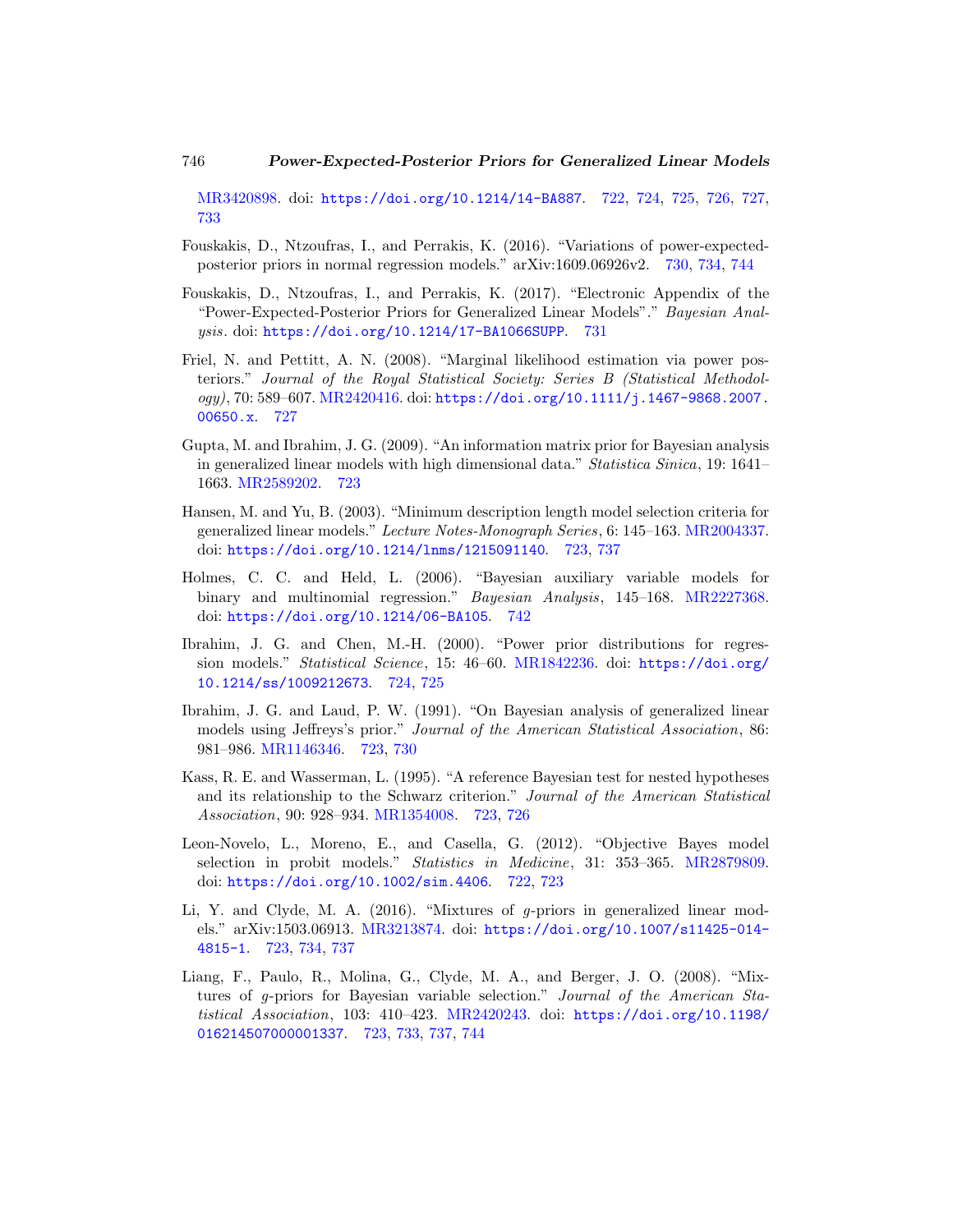- <span id="page-27-4"></span>Madigan, D. and York, J. (1995). "Bayesian graphical models for discrete data." International Statistical Review, 63: 215–232. [723](#page-3-1)
- <span id="page-27-11"></span>Maruyama, Y. and George, E. I. (2011). "Fully Bayes factors with a generalized  $g$ prior." The Annals of Statistics, 39: 2740–2765. [MR2906885.](http://www.ams.org/mathscinet-getitem?mr=2906885) doi: [https://doi.org/](https://doi.org/10.1214/11-AOS917) [10.1214/11-AOS917](https://doi.org/10.1214/11-AOS917). [733,](#page-13-3) [737](#page-17-1)
- <span id="page-27-7"></span>Moreno, E. and Girón, F. J. (2008). "Comparison of Bayesian objective proce-dures for variable selection in linear regression." Test, 17: 472-490. [MR2470092.](http://www.ams.org/mathscinet-getitem?mr=2470092) doi: <https://doi.org/10.1007/s11749-006-0039-1>. [725](#page-5-2)
- <span id="page-27-9"></span>Murray, I., Ghahramani, Z., and MacKay, D. J. C. (2006). "MCMC for doublyintractable distributions." in Proceedings of the 22nd Annual Conference on Uncertainty in Artificial Intelligence, (UAI-06), AUAI Press, 359–366. [727](#page-7-2)
- <span id="page-27-2"></span>Ntzoufras, I., Dellaportas, P., and Forster, J. J. (2003). "Bayesian variable and link determination for generalized linear models." Journal of Statistical Planning and Inference, 111: 165–180. [MR1955879.](http://www.ams.org/mathscinet-getitem?mr=1955879) doi: [https://doi.org/10.1016/](https://doi.org/10.1016/S0378-3758(02)00298-7) [S0378-3758\(02\)00298-7](https://doi.org/10.1016/S0378-3758(02)00298-7). [722,](#page-2-0) [723,](#page-3-1) [726](#page-6-1)
- <span id="page-27-6"></span>Pérez, J. (1998). "Development of Expected Posterior Prior Distribution for Model Comparisons." Ph.D. thesis, Department of Statistics, Purdue University, USA. [MR2699463.](http://www.ams.org/mathscinet-getitem?mr=2699463) [725](#page-5-2)
- <span id="page-27-0"></span>Pérez, J. M. and Berger, J. O. (2002). "Expected-posterior prior distributions for model selection." Biometrika, 89: 491–511. [MR1929158.](http://www.ams.org/mathscinet-getitem?mr=1929158) doi: [https://doi.org/](https://doi.org/10.1093/biomet/89.3.491) [10.1093/biomet/89.3.491](https://doi.org/10.1093/biomet/89.3.491). [722,](#page-2-0) [724,](#page-4-3) [728](#page-8-5)
- <span id="page-27-8"></span>Perrakis, K., Fouskakis, D., and Ntzoufras, I. (2015). "Bayesian Variable Selection for Generalized Linear Models Using the Power-Conditional-Expected-Posterior Prior." in S. Frühwirth-Schnatter, A. Bitto, G. Kastner, and A. Posekany, eds., Bayesian Statistics from Methods to Models and Applications: Research from BAYSM 2014, Vol. 126, 59–73. Springer Proceedings in Mathematics and Statistics. [MR3374421.](http://www.ams.org/mathscinet-getitem?mr=3374421) doi: [https://doi.org/10.1007/978-3-319-16238-6](https://doi.org/10.1007/978-3-319-16238-6_6) 6. [727](#page-7-2)
- <span id="page-27-12"></span>Ročková, V. and George, E. I. (2014). "EMVS: The EM approach to Bayesian variable selection." Journal of the American Statistical Association, 109: 828–846. [MR3223753.](http://www.ams.org/mathscinet-getitem?mr=3223753) doi: <https://doi.org/10.1080/01621459.2013.869223>. [744](#page-24-1)
- <span id="page-27-3"></span>Sabanés Bové, D. and Held, L. (2011). "Hyper-g priors for generalized linear models." Bayesian Analysis, 6: 387–410. [MR2843537.](http://www.ams.org/mathscinet-getitem?mr=2843537) doi: [https://doi.org/](https://doi.org/10.1214/ba/1339616469) [10.1214/ba/1339616469](https://doi.org/10.1214/ba/1339616469). [723,](#page-3-1) [726,](#page-6-1) [737,](#page-17-1) [742](#page-22-1)
- <span id="page-27-10"></span>Scott, J. G. and Berger, J. O. (2010). "Bayes and empirical-Bayes multiplicity adjustment in the variable-selection problem." The Annals of Statistics, 38: 2587–2619. [MR2722450.](http://www.ams.org/mathscinet-getitem?mr=2722450) doi: <https://doi.org/10.1214/10-AOS792>. [731](#page-11-3)
- <span id="page-27-5"></span>Wang, X. and George, E. I. (2007). "Adaptive Bayesian criteria in variable selection for generalized linear models." Statistica Sinica, 17: 667–690. [MR2408684.](http://www.ams.org/mathscinet-getitem?mr=2408684) [723](#page-3-1)
- <span id="page-27-1"></span>Zellner, A. (1986). "On Assessing Prior Distributions and Bayesian Regression Analysis Using G-Prior distributions." In Goel, P. and Zellner, A. (eds.), Bayesian Inference